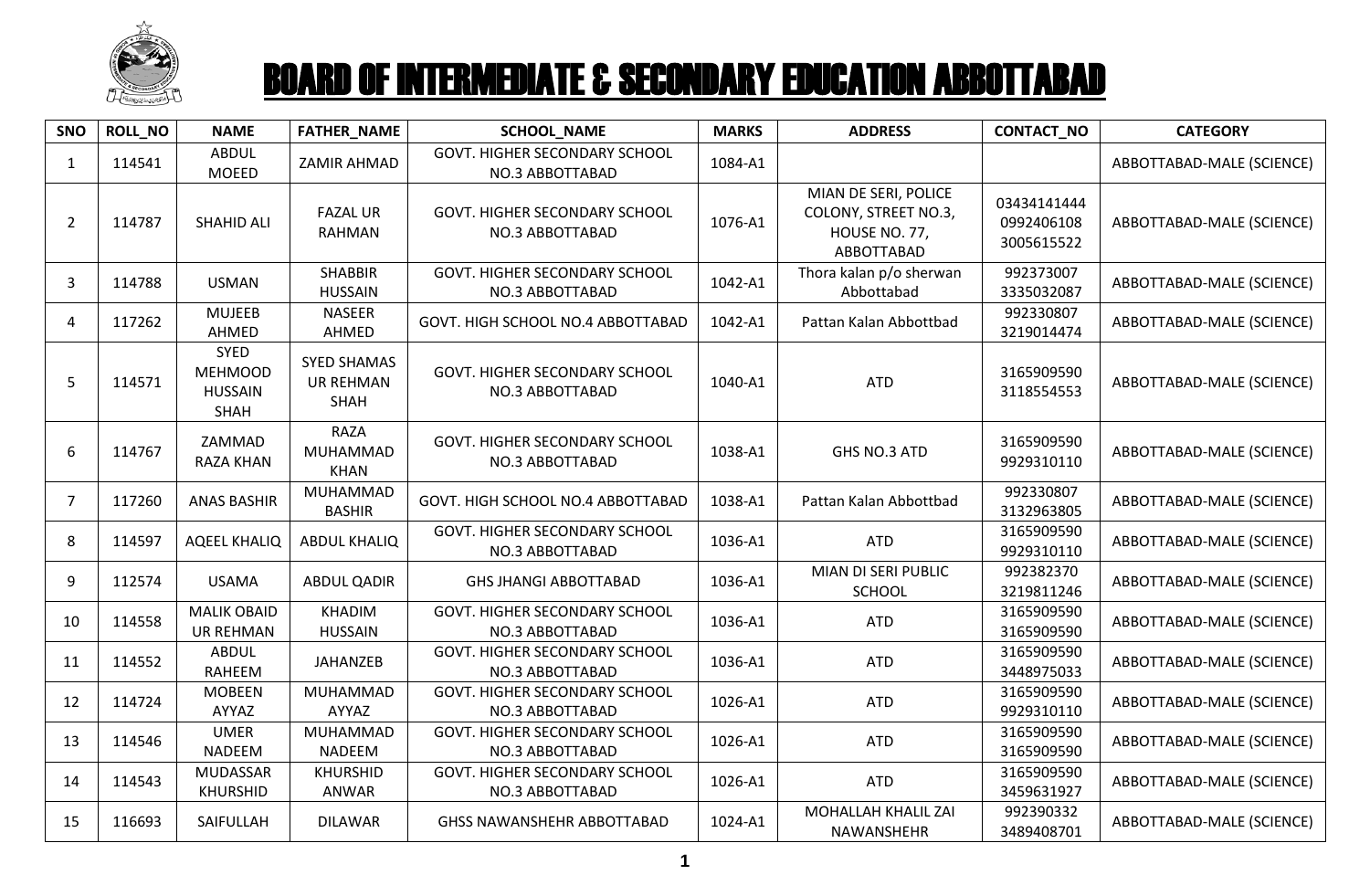

| 16 | 114564 | <b>AHMAD</b><br>SOBHAN                              | MUHAMMAD<br>SHAWAIZ                     | GOVT. HIGHER SECONDARY SCHOOL<br>NO.3 ABBOTTABAD        | 1020-A1 | <b>ATD</b>                                                                   | 3165909590<br>3119151397 | ABBOTTABAD-MALE (SCIENCE) |
|----|--------|-----------------------------------------------------|-----------------------------------------|---------------------------------------------------------|---------|------------------------------------------------------------------------------|--------------------------|---------------------------|
| 17 | 117257 | AHSAN<br>SHAKEEL                                    | MUHAMMAD<br>SHAKEEL<br><b>ABBASI</b>    | GOVT. HIGH SCHOOL NO.4 ABBOTTABAD                       | 1020-A1 | Pattan Kalan Abbottbad                                                       | 992330807<br>3118949157  | ABBOTTABAD-MALE (SCIENCE) |
| 18 | 116723 | <b>HASNAIN</b><br><b>ISHTIAQ</b>                    | <b>ISHTIAQ</b><br>AHMED                 | <b>GHSS NAWANSHEHR ABBOTTABAD</b>                       | 1020-A1 | NEAR ILYASI MASJID                                                           | 992390332<br>3352141675  | ABBOTTABAD-MALE (SCIENCE) |
| 19 | 114736 | MUHAMMAD<br>ALI                                     | SAQIB ALI                               | GOVT. HIGHER SECONDARY SCHOOL<br>NO.3 ABBOTTABAD        | 1012-A1 | <b>ATD</b>                                                                   | 3165909590<br>9929310110 | ABBOTTABAD-MALE (SCIENCE) |
| 20 | 116624 | <b>ADEEL NAZIR</b>                                  | MOHAMMAD<br><b>NAZIR</b>                | <b>GHSS NAGRI BALA ABBOTTABAD</b>                       | 1012-A1 | Village AND PO Nagri Bala                                                    | 992887024<br>3459594275  | ABBOTTABAD-MALE (SCIENCE) |
| 21 | 115031 | <b>HUSSAIN FIDA</b>                                 | <b>FIDA AHMAD</b><br><b>ABBASI</b>      | <b>GHS PHALLAH ABBOTTABAD</b>                           | 1010-A1 | Rooper Phallah                                                               | 3015636581<br>3065068371 | ABBOTTABAD-MALE (SCIENCE) |
| 22 | 116620 | AHSAN<br>SALEEM                                     | MOHAMMAD<br>SALEEM                      | <b>GHSS NAGRI BALA ABBOTTABAD</b>                       | 1010-A1 | Village AND PO Nagri Bala                                                    | 992887024<br>3430974225  | ABBOTTABAD-MALE (SCIENCE) |
| 23 | 114711 | MUHAMMAD<br><b>MIRSAB</b><br><b>MUMTAZ</b>          | <b>PERVEZ</b>                           | <b>GOVT. HIGHER SECONDARY SCHOOL</b><br>NO.3 ABBOTTABAD | 1008-A1 | <b>ATD</b>                                                                   | 3165909590<br>9929310110 | ABBOTTABAD-MALE (SCIENCE) |
| 24 | 114600 | <b>MUNEEB UR</b><br><b>REHMAN</b><br><b>FAROOQI</b> | <b>RAZI UR</b><br>REHMAN                | GOVT. HIGHER SECONDARY SCHOOL<br>NO.3 ABBOTTABAD        | 1008-A1 | <b>ATD</b>                                                                   | 3165909590<br>9929310110 | ABBOTTABAD-MALE (SCIENCE) |
| 25 | 114549 | MOHAMMAD                                            | ZULFIQAR ALI                            | <b>GOVT. HIGHER SECONDARY SCHOOL</b><br>NO.3 ABBOTTABAD | 1008-A1 | <b>ATD</b>                                                                   | 3165909590<br>3335057120 | ABBOTTABAD-MALE (SCIENCE) |
| 26 | 114548 | <b>SARDAR BILAL</b><br><b>IRSHAD</b>                | <b>MUHAMMAD</b><br><b>IRSHAD</b>        | GOVT. HIGHER SECONDARY SCHOOL<br>NO.3 ABBOTTABAD        | 998-A1  | <b>ATD</b>                                                                   | 3165909590<br>3469575367 | ABBOTTABAD-MALE (SCIENCE) |
| 27 | 117018 | MUHAMMAD<br><b>IBRAHIM</b>                          | MUHAMMAD<br><b>IBRAR</b>                | <b>GMHS HAVELIAN ABBOTTABAD</b>                         | 998-A1  | <b>HAVELIAN</b>                                                              | 992812282<br>3145045441  | ABBOTTABAD-MALE (SCIENCE) |
| 28 | 114563 | <b>HASSAN</b><br><b>MUSHTAQ</b>                     | <b>MUSHTAQ</b><br>AHMED                 | GOVT. HIGHER SECONDARY SCHOOL<br>NO.3 ABBOTTABAD        | 998-A1  | <b>ATD</b>                                                                   | 3165909590<br>3119151397 | ABBOTTABAD-MALE (SCIENCE) |
| 29 | 114601 | <b>UBAID UR</b><br>REHMAN                           | FAYYAZ<br>AHMED                         | GOVT. HIGHER SECONDARY SCHOOL<br>NO.3 ABBOTTABAD        | 998-A1  | <b>ATD</b>                                                                   | 3165909590<br>9929310110 | ABBOTTABAD-MALE (SCIENCE) |
| 30 | 113134 | <b>SYED NASIR</b><br><b>ALI SHAH</b>                | <b>SYED HAMEED</b><br><b>AHMAD SHAH</b> | <b>GHSS KOKAL BARSEEN ABBOTTABAD</b>                    | 998-A1  | Village Sohlan, P.O. Kokal<br>Barseen, Tehsil Havelian,<br>Distt. Abbottabad | 3457035486<br>3055505183 | ABBOTTABAD-MALE (SCIENCE) |
| 31 | 117197 | HAMZA                                               | <b>ALI AKBAR</b>                        | <b>GOVT. HIGH SCHOOL KUKMANG</b><br>ABBOTTABAD          | 996-A1  | SALOOLBANDI PATTAN                                                           | 3219848753<br>3415687513 | ABBOTTABAD-MALE (SCIENCE) |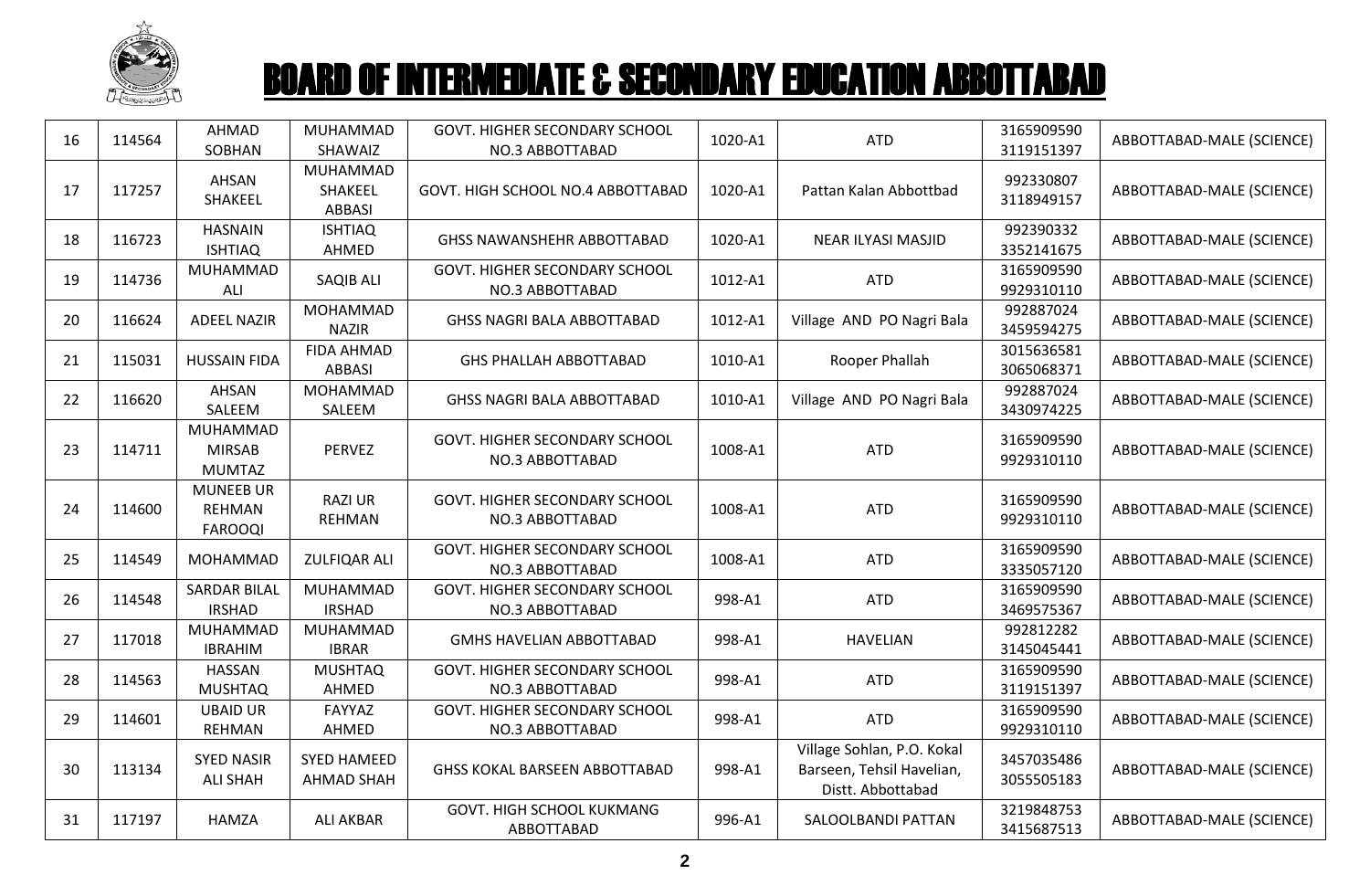

| 32 | 114789 | AMEER<br>HAMZA                 | ZIA UL HAQ                          | <b>GOVT. HIGHER SECONDARY SCHOOL</b><br>NO.3 ABBOTTABAD | 994-A1 | HO.NO. 77, STREET NO. 3,<br>POLICE COLONY, MIAN DE<br>SERI, ABBOTTABAD | 03434141444<br>0992406108<br>3005615522 | ABBOTTABAD-MALE (SCIENCE) |
|----|--------|--------------------------------|-------------------------------------|---------------------------------------------------------|--------|------------------------------------------------------------------------|-----------------------------------------|---------------------------|
| 33 | 112553 | ABEHAYAT                       | <b>IQBAL SHAH</b>                   | <b>GHS JHANGI ABBOTTABAD</b>                            | 994-A1 | <b>KOHISTAN</b>                                                        | 992382370<br>35552148                   | ABBOTTABAD-MALE (SCIENCE) |
| 34 | 112535 | <b>MUBASHIR</b><br><b>AYUB</b> | MUHAMMAD<br>AYUB                    | <b>GHS JHANGI ABBOTTABAD</b>                            | 994-A1 | <b>ISLAMKOT ABBOTTABAD</b>                                             | 992382370<br>3449580804                 | ABBOTTABAD-MALE (SCIENCE) |
| 35 | 112931 | MUHAMMAD<br>UMAR               | <b>BASHIR</b><br>AHMED              | <b>GHS KANTHIYALI ABBOTTABAD</b>                        | 994-A1 | <b>TALKANDI</b>                                                        | 3145004745<br>34495299099               | ABBOTTABAD-MALE (SCIENCE) |
| 36 | 112377 | MUHAMMAD<br>JAHANDAD           | MUHAMMAD<br><b>ASHRAF</b><br>ABBASI | GHS HADORA BANDI ABBOTTABAD                             | 980-A1 | <b>Bagla</b>                                                           | 3450915775<br>3111854841                | ABBOTTABAD-MALE (SCIENCE) |
| 36 | 112402 | MUHAMMAD<br><b>WAQAS</b>       | <b>GHULAM</b><br>MURTAZA            | GHS HARI KHATER ABBOTTABAD                              | 980-A1 |                                                                        |                                         | ABBOTTABAD-MALE (SCIENCE) |

CONTROLLER OF EXAMINATIONS

BISE ABBOTTABAD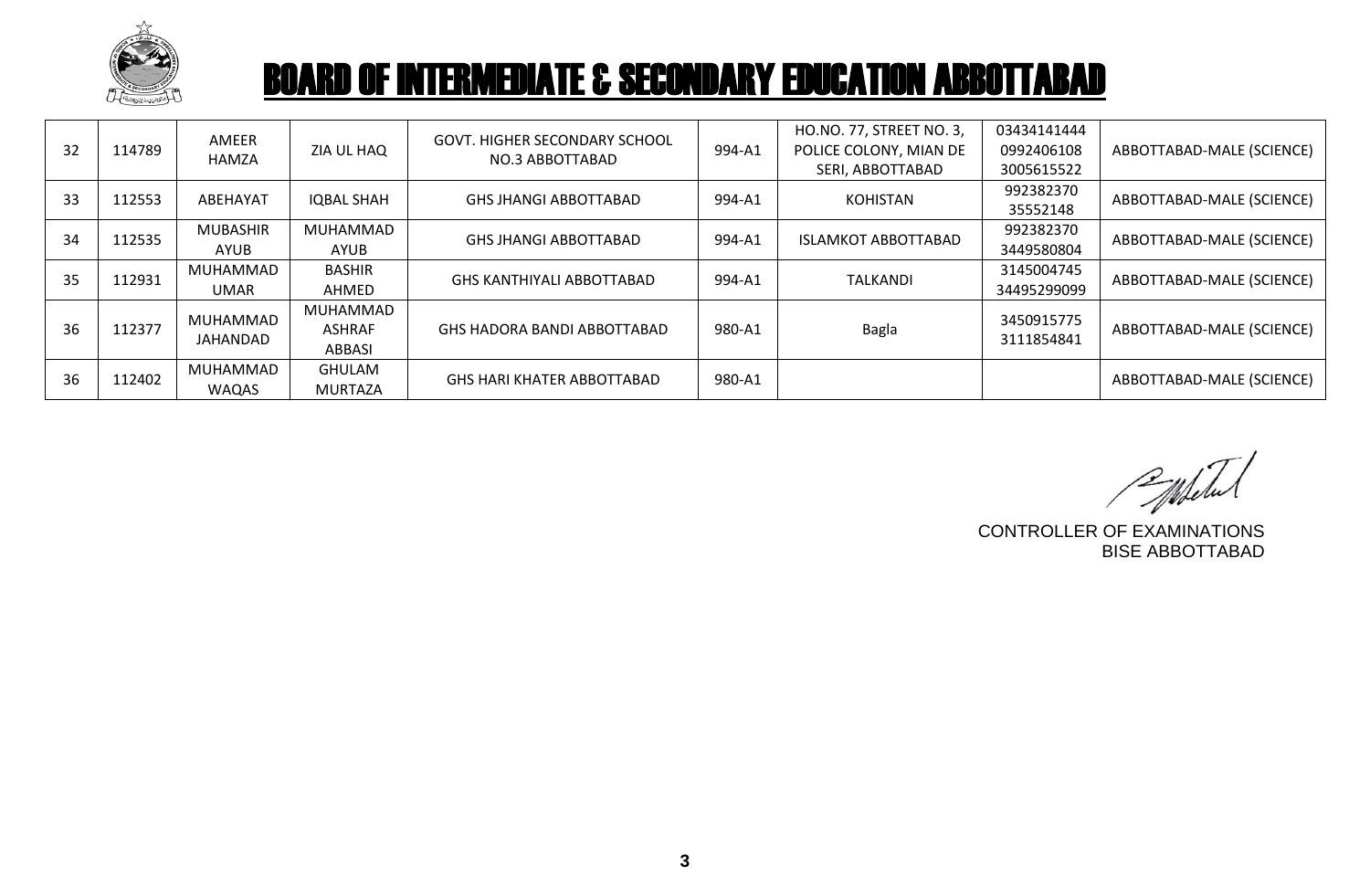

| <b>SNO</b>     | ROLL_NO | <b>NAME</b>             | <b>FATHER_NAME</b>               | <b>SCHOOL_NAME</b>                                    | <b>MARKS</b> | <b>ADDRESS</b>                            | CONTACT_NO               | <b>CATEGORY</b>        |
|----------------|---------|-------------------------|----------------------------------|-------------------------------------------------------|--------------|-------------------------------------------|--------------------------|------------------------|
| $\mathbf{1}$   | 117083  | <b>ABDUL MOHIZ</b>      | MUHAMMAD<br>RAMZAN               | <b>GMHS HAVELIAN</b><br>ABBOTTABAD                    | 852-A        | PHULWALI                                  | 992812282<br>3109439517  | ABBOTTABAD-MALE (ARTS) |
| $\overline{2}$ | 117078  | <b>SHAHZEB GUL</b>      | <b>JAMIL AHMED</b>               | <b>GMHS HAVELIAN</b><br>ABBOTTABAD                    | 852-A        | <b>MAIRA GUJRAT</b>                       | 992812282<br>3409061264  | ABBOTTABAD-MALE (ARTS) |
| 3              | 112164  | SYED EHSAN ALI SHAH     | <b>SYED AHMED</b><br><b>SHAH</b> | <b>GHS DHAMTOUR</b><br>ABBOTTABAD                     | 852-A        | SEERGAH DHAMTOUR                          | 992410090<br>3173960347  | ABBOTTABAD-MALE (ARTS) |
| 4              | 117079  | SYED MEHMOOD ALI SHAH   | <b>MEHBOOB</b><br><b>SHAH</b>    | <b>GMHS HAVELIAN</b><br>ABBOTTABAD                    | 838-A        | <b>CHAMBA</b>                             | 992812282<br>3459560124  | ABBOTTABAD-MALE (ARTS) |
| 5              | 117087  | <b>ASIM ALI</b>         | <b>SAIF UR</b><br><b>REHMAN</b>  | <b>GMHS HAVELIAN</b><br>ABBOTTABAD                    | 826-A        | <b>GMHS Havelian</b>                      | 992812282                | ABBOTTABAD-MALE (ARTS) |
| 6              | 117074  | <b>ARSLAN RABBANI</b>   | <b>GHULAM</b><br>RABBANI         | <b>GMHS HAVELIAN</b><br>ABBOTTABAD                    | 824-A        | PALWALI                                   | 992812282<br>31299992665 | ABBOTTABAD-MALE (ARTS) |
| $\overline{7}$ | 117086  | SHAHZEB JALEEL          | <b>GHULAM</b><br><b>JALEEL</b>   | <b>GMHS HAVELIAN</b><br>ABBOTTABAD                    | 824-A        | <b>GMHS Havelian</b>                      | 992812282                | ABBOTTABAD-MALE (ARTS) |
| 8              | 117066  | MUSADDAQ HUSSAIN        | KHURSHEED<br>AHMAD               | <b>GMHS HAVELIAN</b><br>ABBOTTABAD                    | 794-A        | <b>DOLA BANDI</b>                         | 992812282<br>3155246779  | ABBOTTABAD-MALE (ARTS) |
| 9              | 116341  | MUHAMMAD HARIS<br>ANWAR | <b>SAJJAD ANWAR</b>              | <b>GHSS KHANAS</b><br><b>PUR AYUBIA</b><br>ABBOTTABAD | 770-A        | KATLANG, MARDAN                           | 3335038406<br>3469061974 | ABBOTTABAD-MALE (ARTS) |
| 10             | 116636  | <b>HAMMAD KHAN</b>      | AURANGZEB                        | <b>GHSS NAGRI</b><br><b>BALA</b><br>ABBOTTABAD        | 766-B        | Village Makol Bala AND PO<br>Makol Payeen | 992887024<br>3442150310  | ABBOTTABAD-MALE (ARTS) |
| 11             | 117081  | MUHAMMAD QASIM          | MUHAMMAD<br><b>RAFAQAT</b>       | <b>GMHS HAVELIAN</b><br>ABBOTTABAD                    | 754-B        | <b>NAI ABADI</b>                          | 992812282<br>3108850107  | ABBOTTABAD-MALE (ARTS) |
| 12             | 117088  | <b>ABDUL HANAN</b>      | <b>MEHBOOB</b><br><b>ALAHI</b>   | <b>GMHS HAVELIAN</b><br>ABBOTTABAD                    | 752-B        |                                           |                          | ABBOTTABAD-MALE (ARTS) |
| 13             | 117070  | NABEEL AHMAD            | MUHAMMAD<br><b>RAFIQ</b>         | <b>GMHS HAVELIAN</b><br>ABBOTTABAD                    | 752-B        | <b>GUJRAT</b>                             | 992812282<br>3120532554  | ABBOTTABAD-MALE (ARTS) |
| 14             | 115632  | <b>TAYYAB KHAN</b>      | NAZAKAT<br><b>KHAN</b>           | <b>GHS TAKIA</b><br>SHEIKHAN<br>ABBOTTABAD            | 742-B        | KIALA HAVELIAN<br>ABBOTTABAD              | 992814141<br>3235315351  | ABBOTTABAD-MALE (ARTS) |
| 15             | 115145  | AFZAAL AHMAD            | MUHAMMAD<br>ARSHID               | <b>GHS RAJOYA</b><br>ABBOTTABAD                       | 738-B        | Ghs Rajoya ATD                            | 3083875468<br>3459579958 | ABBOTTABAD-MALE (ARTS) |
| 16             | 117055  | MUZAMMIL JAMIL          | SOLKHEEN                         | <b>GMHS HAVELIAN</b><br>ABBOTTABAD                    | 736-B        | <b>BANDI BARSEEN</b>                      | 992812282<br>3355618808  | ABBOTTABAD-MALE (ARTS) |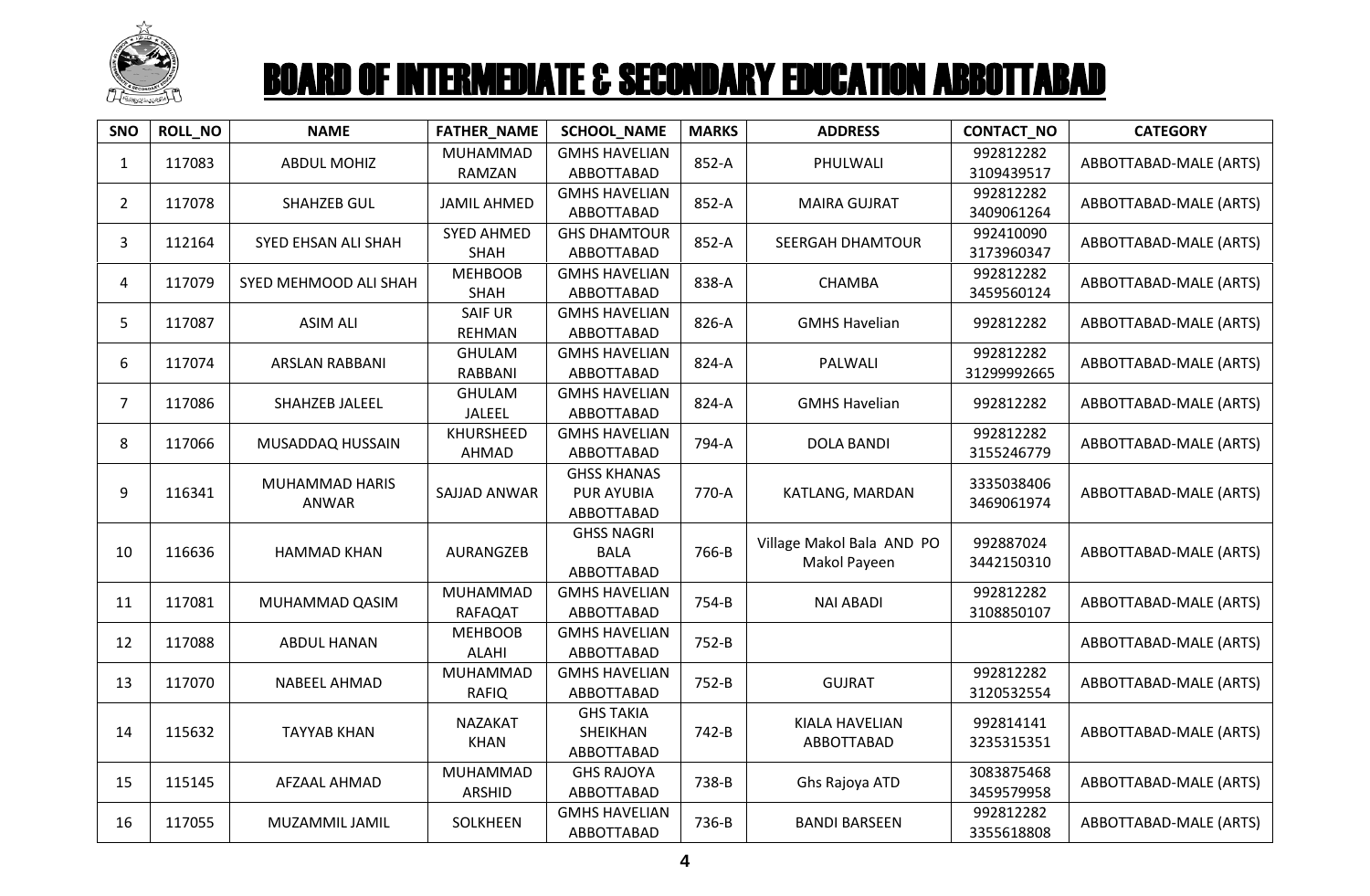

| 17 | 117077 | NOMAN ALI                                 | <b>SAGHIR</b><br>AHMAD             | <b>GMHS HAVELIAN</b><br>ABBOTTABAD           | 736-B   | <b>GUJRAT</b>                                                                               | 992812282                | ABBOTTABAD-MALE (ARTS) |
|----|--------|-------------------------------------------|------------------------------------|----------------------------------------------|---------|---------------------------------------------------------------------------------------------|--------------------------|------------------------|
| 18 | 112673 | <b>TANVEER AHMED</b>                      | PERVAIZ KHAN                       | <b>GHS JHANGI</b><br>ABBOTTABAD              | 736-B   | KANGRA BALA                                                                                 | 992382370<br>3362204178  | ABBOTTABAD-MALE (ARTS) |
| 19 | 115117 | <b>AMMAR ALI</b>                          | <b>MUHAMMAD</b><br>RAMZAN          | <b>GHS RAJOYA</b><br>ABBOTTABAD              | 726-B   | Ghs Rajoya ATD                                                                              | 3083875468<br>3430924266 | ABBOTTABAD-MALE (ARTS) |
| 20 | 116267 | SAYYAM QURESHI                            | <b>MUHAMMAD</b><br>SAJID           | <b>GHSS HARNO</b><br>AZIZ ABAD<br>ABBOTTABAD | 726-B   | <b>MOHAR KALAN</b><br>ABBOTTABAD                                                            | 992820381<br>3115825532  | ABBOTTABAD-MALE (ARTS) |
| 21 | 111911 | <b>FAZEEL AWAN</b>                        | MUHAMMAD<br>JAMEEL AWAN            | <b>GHSS BODLA</b><br>ABBOTTABAD              | 726-B   | VILLAGE KHOTA, POST<br><b>OFFICE BODLA TEHSIL</b><br><b>HAVELIAN DISTRICT</b><br>ABBOTTABAD | 3005625991<br>3345517648 | ABBOTTABAD-MALE (ARTS) |
| 22 | 144774 | MUHAMMAD AWAIS                            | MUHAMMAD<br><b>FAROOQ</b>          | <b>GHS KUTHIALA</b><br>ABBOTTABAD            | $724-B$ | KUTHIALA ABBOTTABAD                                                                         | 992379064<br>3157362326  | ABBOTTABAD-MALE (ARTS) |
| 23 | 117069 | <b>ASAD SHAFIQUE</b>                      | <b>MUHAMMAD</b><br><b>SHAFIQUE</b> | <b>GMHS HAVELIAN</b><br>ABBOTTABAD           | $724-B$ | PHULAWALI                                                                                   | 992812282                | ABBOTTABAD-MALE (ARTS) |
| 24 | 115207 | <b>HASEEB ULLAH KHAN</b><br><b>JADOON</b> | <b>ZAKIR REHMAN</b>                | <b>GHS RAJOYA</b><br>ABBOTTABAD              | $722-B$ | Ghs Rajoya ATD                                                                              | 3083875468<br>3449488149 | ABBOTTABAD-MALE (ARTS) |

Pulited

CONTROLLER OF EXAMINATIONS BISE ABBOTTABAD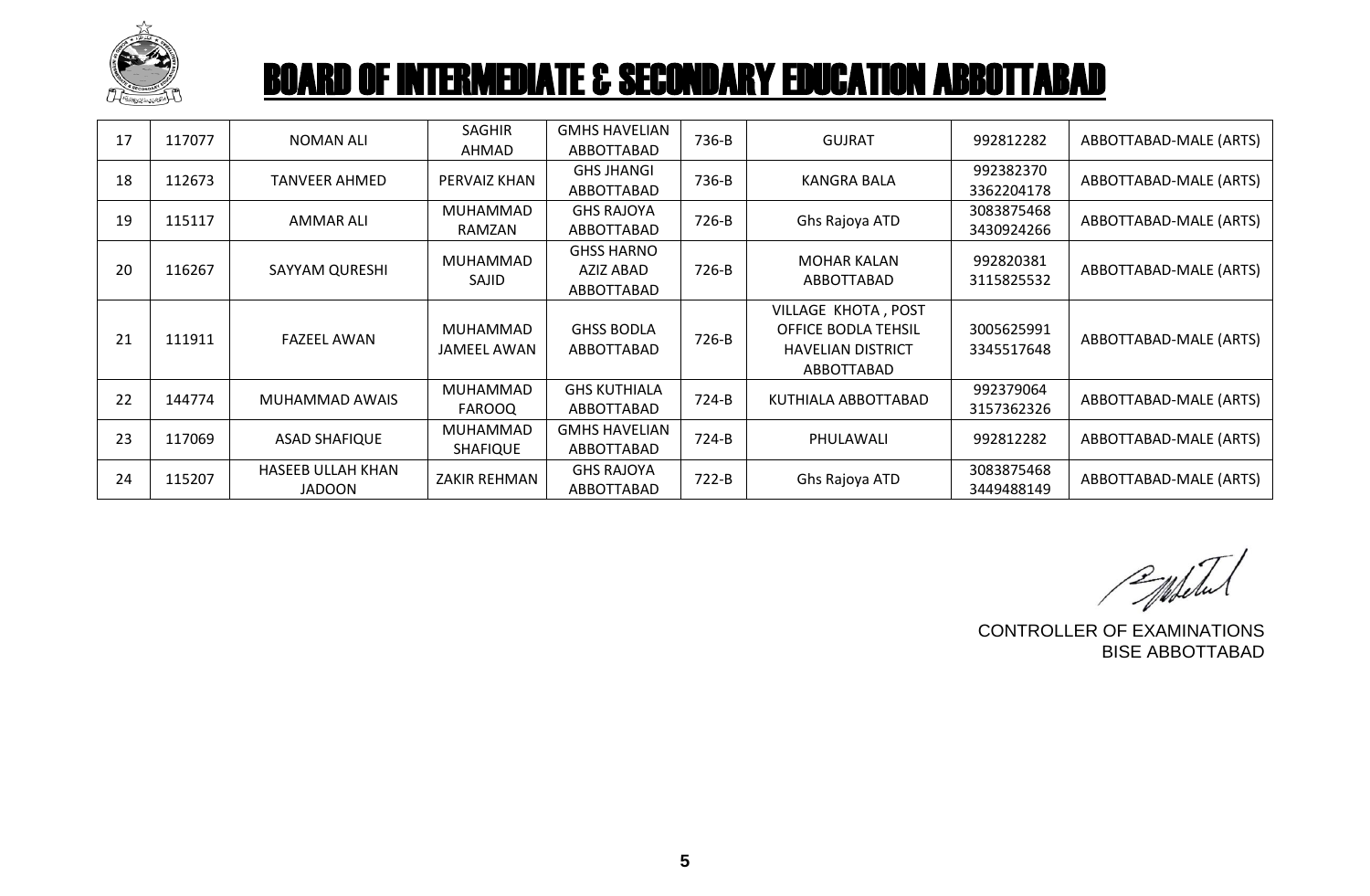

| <b>SNO</b>     | <b>ROLL_NO</b> | <b>NAME</b>                          | FATHER_NAME                                     | <b>SCHOOL_NAME</b>                                | <b>MARKS</b> | <b>ADDRESS</b>                                    | CONTACT_NO                              | <b>CATEGORY</b>             |
|----------------|----------------|--------------------------------------|-------------------------------------------------|---------------------------------------------------|--------------|---------------------------------------------------|-----------------------------------------|-----------------------------|
| $\mathbf{1}$   | 100384         | <b>HOOR UL AIN</b><br><b>ABBASI</b>  | MUHAMMAD<br><b>SHABBIR</b><br><b>ABBASI</b>     | <b>GGCMSS NAWANSHEHR</b><br>ABBOTTABAD            | 1086-A1      | Moh: Kalas, PO, Bagh ATD                          | 992392432<br>3135803574                 | ABBOTTABAD-FEMALE (SCIENCE) |
| $\overline{2}$ | 102668         | AIMAN<br><b>MISKEEN</b>              | MUHAMMAD<br><b>MISKEEN</b>                      | <b>GGHS SAJIKOT</b><br>QALANDARABAD<br>ABBOTTABAD | 1054-A1      | POST OFFICE REHAR TEHSIL<br>AND DISTRICT MANSEHRA | 3149772710<br>3459546848                | ABBOTTABAD-FEMALE (SCIENCE) |
| 3              | 102579         | <b>ISMA ILYAS</b>                    | MUHAMMAD<br><b>ILYAS MUGHAL</b>                 | <b>GGHS SAJIKOT</b><br>QALANDARABAD<br>ABBOTTABAD | 1042-A1      | GGHS Sajikot Q Atd                                | 992371245<br>3455279733                 | ABBOTTABAD-FEMALE (SCIENCE) |
| 4              | 102234         | <b>ZUNAIRA RANI</b>                  | <b>SAFDAR ALI</b>                               | GGHSS NO.2<br>ABBOTTABAD                          | 1042-A1      | <b>LAMBI DEHRI SUPPLY</b><br>ABBOTTABAD           | 9929310114<br>3017765801                | ABBOTTABAD-FEMALE (SCIENCE) |
| 5 <sup>5</sup> | 100444         | AMNA                                 | <b>SULTAN KHAN</b>                              | GGCMS NO.1<br>ABBOTTABAD                          | 1042-A1      | GGCMSSNO1ATD                                      | 03167022272<br>0992330788<br>3479892839 | ABBOTTABAD-FEMALE (SCIENCE) |
| 6              | 104000         | <b>MAHEEN</b><br>SHOUKAT             | SHOUKAT<br><b>NAEEM</b>                         | <b>GGHSS SHERWAN</b><br>ABBOTTABAD                | 1042-A1      | <b>GGHSS Sherwan</b>                              | 3336657235<br>3469530089                | ABBOTTABAD-FEMALE (SCIENCE) |
| $\overline{7}$ | 101391         | <b>FIZA ARSHAD</b>                   | ARSHAD<br><b>MEHMOOD</b>                        | <b>GGHS HAVELIAN VILLAGE</b><br>ABBOTTABAD        | 1040-A1      | havelian village                                  | 3468111711<br>3345512604                | ABBOTTABAD-FEMALE (SCIENCE) |
| 8              | 100916         | AQSA<br>SHAHZADI                     | <b>CHAN ZEB</b>                                 | <b>GGHS BANDI DHUNDAN</b><br>ABBOTTABAD           | 1040-A1      | <b>GGHS BANDI DHUNDAN</b><br>ABBOTTABAD           | 3449070520<br>3225272671                | ABBOTTABAD-FEMALE (SCIENCE) |
| 9              | 101055         | <b>MANAHIL</b><br><b>FAREED</b>      | MUHAMMAD<br><b>FAREED</b>                       | <b>GGHS BANDI MAIRA</b><br>ABBOTTABAD             | 1040-A1      | <b>Thati Chitter Nath</b>                         | 3439455055<br>3335057337                | ABBOTTABAD-FEMALE (SCIENCE) |
| 10             | 113755         | <b>TAYYBA TAHIR</b><br><b>ABBASI</b> | <b>TAHIR</b><br><b>HUSSAIN</b><br><b>ABBASI</b> | <b>GHS MOOLIA</b><br>ABBOTTABAD                   | 1038-A1      | ghs moolia                                        | 3465476177                              | ABBOTTABAD-FEMALE (SCIENCE) |
| 11             | 100040         | <b>KHADIJA</b><br><b>SHABIR</b>      | MUHAMMAD<br><b>SHABIR</b><br>AHMED              | <b>GG COMPREHENSIVE HSS</b><br>ABBOTTABAD         | 1038-A1      | <b>KUNJ QADEEM</b>                                | 3157411142<br>3105825800                | ABBOTTABAD-FEMALE (SCIENCE) |
| 12             | 100049         | HALEEMA<br>SADIA                     | QARI<br>MUHAMMAD<br><b>MUSHTAQ</b>              | <b>GG COMPREHENSIVE HSS</b><br>ABBOTTABAD         | 1036-A1      | <b>THANDA MERA ATD</b>                            | 3157411142<br>3005630925                | ABBOTTABAD-FEMALE (SCIENCE) |
| 13             | 100523         | <b>HINA SARDAR</b>                   | <b>BASHARAT</b>                                 | GGCMS NO.1<br>ABBOTTABAD                          | 1036-A1      | GGCMSSNO1ATD                                      | 03167022272<br>0992330788<br>3459579211 | ABBOTTABAD-FEMALE (SCIENCE) |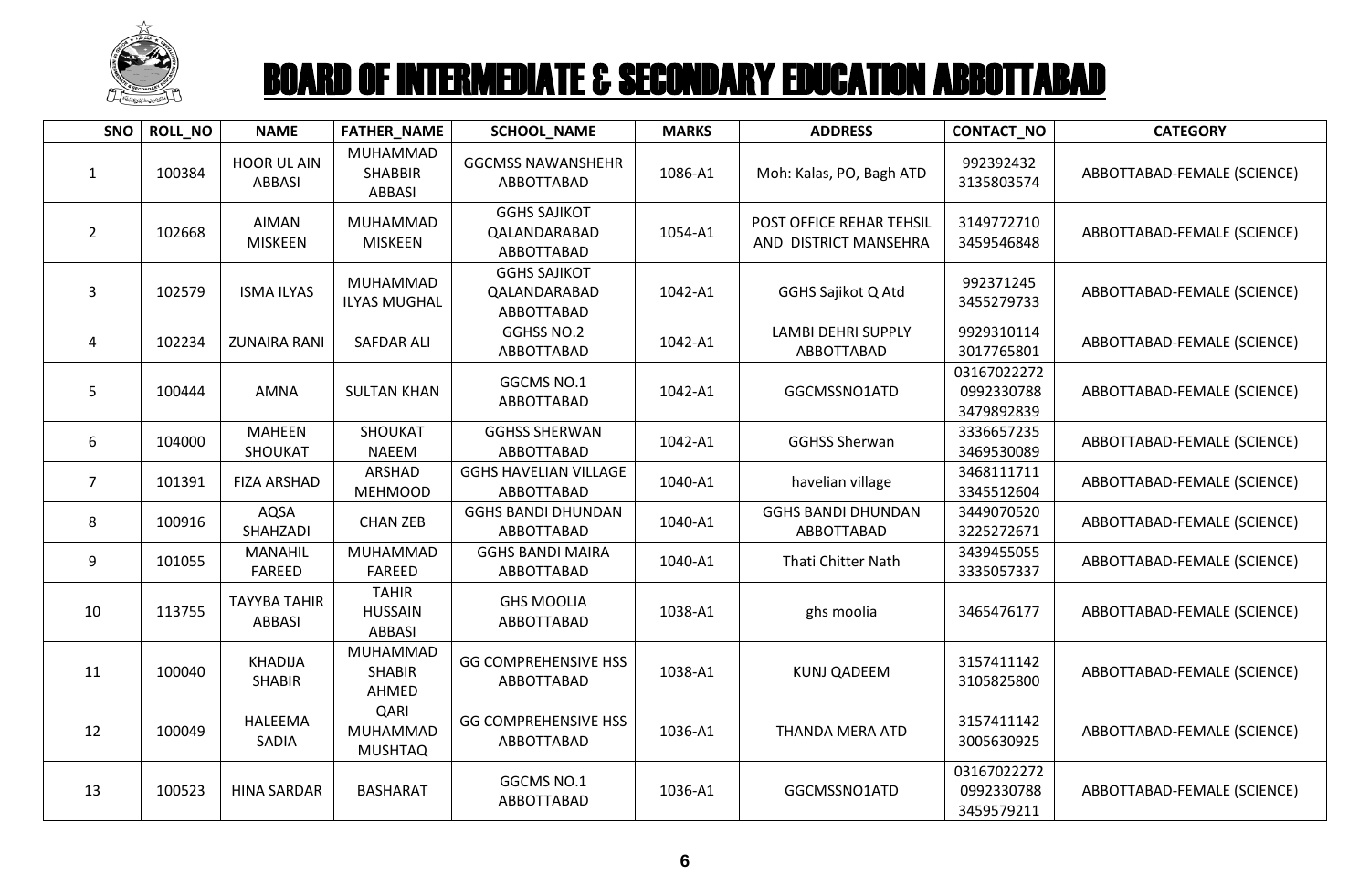

| 14 | 100406 | SAWIRA<br><b>DAWOOD</b>       | MUHAMMAD<br><b>DAWOOD</b>                | GGCMS NO.1<br>ABBOTTABAD                          | 1026-A1 | H. No 7, St.6, Phul Gulab<br>Road, Abbottabad | 992406333<br>3335040755                 | ABBOTTABAD-FEMALE (SCIENCE) |
|----|--------|-------------------------------|------------------------------------------|---------------------------------------------------|---------|-----------------------------------------------|-----------------------------------------|-----------------------------|
| 15 | 100833 | <b>TANZEELA</b><br>GUL        | <b>NAHEEM GUL</b>                        | <b>GGHS BANDI ATTAI KHAN</b><br>ABBOTTABAD        | 1026-A1 | Bandi attai Khan                              | 0992814400<br>03068179590<br>3460979767 | ABBOTTABAD-FEMALE (SCIENCE) |
| 16 | 101353 | <b>MAHNOOR</b>                | MUHAMMAD<br><b>NISAR KHAN</b>            | <b>GGHS GHUMAWAN</b><br>ABBOTTABAD                | 1026-A1 | Narray Ghumawan                               | 3169426490<br>3028109113                | ABBOTTABAD-FEMALE (SCIENCE) |
| 17 | 100153 | <b>UMAMA</b><br><b>GOHAR</b>  | <b>GOHAR ALI</b>                         | <b>GG COMPREHENSIVE HSS</b><br>ABBOTTABAD         | 1026-A1 | Link road, Aram bagh                          | 3335031330<br>3335031330                | ABBOTTABAD-FEMALE (SCIENCE) |
| 18 | 102385 | <b>TANIA KHAN</b>             | <b>KHAN AFSAR</b>                        | <b>GGHS PIND KARGU KHAN</b><br>ABBOTTABAD         | 1026-A1 | BAGARIAN, PIND KARGU<br><b>KHAN</b>           | 3114999088<br>3129281533                | ABBOTTABAD-FEMALE (SCIENCE) |
| 19 | 100389 | <b>GHAZAL</b>                 | MUHAMMAD<br>SALEEM                       | GGCMS NO.1<br>ABBOTTABAD                          | 1024-A1 | Khola Kehal Abbottabad                        | 3135993304                              | ABBOTTABAD-FEMALE (SCIENCE) |
| 20 | 100867 | <b>URWA TUL</b><br>WASQA      | <b>AMIR ALI</b>                          | <b>GGHS BANDI ATTAI KHAN</b><br>ABBOTTABAD        | 1024-A1 | Banda Sheikhan                                | 3068179590<br>3459692380                | ABBOTTABAD-FEMALE (SCIENCE) |
| 21 | 101816 | <b>SHAFAHT</b><br>KAZMI       | <b>MUZAFFAR</b><br><b>HUSSAIN SHAH</b>   | <b>GGHS KUTHWAL</b><br>ABBOTTABAD                 | 1024-A1 | <b>GALI BANIAN</b>                            | 3224162978<br>3219817592                | ABBOTTABAD-FEMALE (SCIENCE) |
| 22 | 103875 | <b>MOMINA ASIF</b>            | MUHAMMAD<br><b>ASIF</b>                  | <b>GGHSS MALIK PURA</b><br>ABBOTTABAD             | 1024-A1 | MADNI CHITTA PUL MALIK<br><b>PURA</b>         | 3469596919<br>3459595175                | ABBOTTABAD-FEMALE (SCIENCE) |
| 23 | 102210 | <b>MALAIKA</b><br>SAJJAD      | SAJJAD ZAMAN                             | GGHSS NO.2<br>ABBOTTABAD                          | 1022-A1 | SHIMLA HILL BANDA AMLOK<br>ABBOTTABAD         | 9929310114<br>3342452205                | ABBOTTABAD-FEMALE (SCIENCE) |
| 24 | 103227 | AYESHA<br>WAHEED              | <b>ABDUL</b><br>WAHEED                   | <b>GGHSS HAVELIAN</b><br>ABBOTTABAD               | 1022-A1 | <b>HAVELIAN CITY</b>                          | 3359511148<br>3469524714                | ABBOTTABAD-FEMALE (SCIENCE) |
| 25 | 104049 | <b>HAJIRA BIBI</b>            | <b>LIAQAT ALI</b>                        | <b>GGHSS SHERWAN</b><br>ABBOTTABAD                | 1020-A1 | <b>GGHSS SHERWAN</b>                          | 3336657235<br>3412320749                | ABBOTTABAD-FEMALE (SCIENCE) |
| 26 | 113754 | <b>HAJRA RIAZ</b>             | MUHAMMAD<br>RIAZ ABBASI                  | <b>GHS MOOLIA</b><br>ABBOTTABAD                   | 1020-A1 | ghs moolia                                    | 3465476177                              | ABBOTTABAD-FEMALE (SCIENCE) |
| 27 | 102581 | <b>BISMA</b><br>SALEEM        | MUHAMMAD<br>SALEEM                       | <b>GGHS SAJIKOT</b><br>QALANDARABAD<br>ABBOTTABAD | 1020-A1 | <b>GGHS Sajikot Q Atd</b>                     | 992371245<br>3449524640                 | ABBOTTABAD-FEMALE (SCIENCE) |
| 28 | 101808 | <b>TOOBA</b><br><b>REHMAN</b> | <b>ASHRAF</b><br><b>REHMAN</b><br>ABBASI | <b>GGHS KUTHWAL</b><br>ABBOTTABAD                 | 1020-A1 | <b>GALI BANIAN</b>                            | 3224162978<br>3223099738                | ABBOTTABAD-FEMALE (SCIENCE) |
| 29 | 102829 | <b>JAVERIA BIBI</b>           | <b>NIAZ GUL</b>                          | <b>GGHS SHEIKH UL BANDI</b><br>ABBOTTABAD         | 1014-A1 | kalapul                                       | 992332292<br>3105821578                 | ABBOTTABAD-FEMALE (SCIENCE) |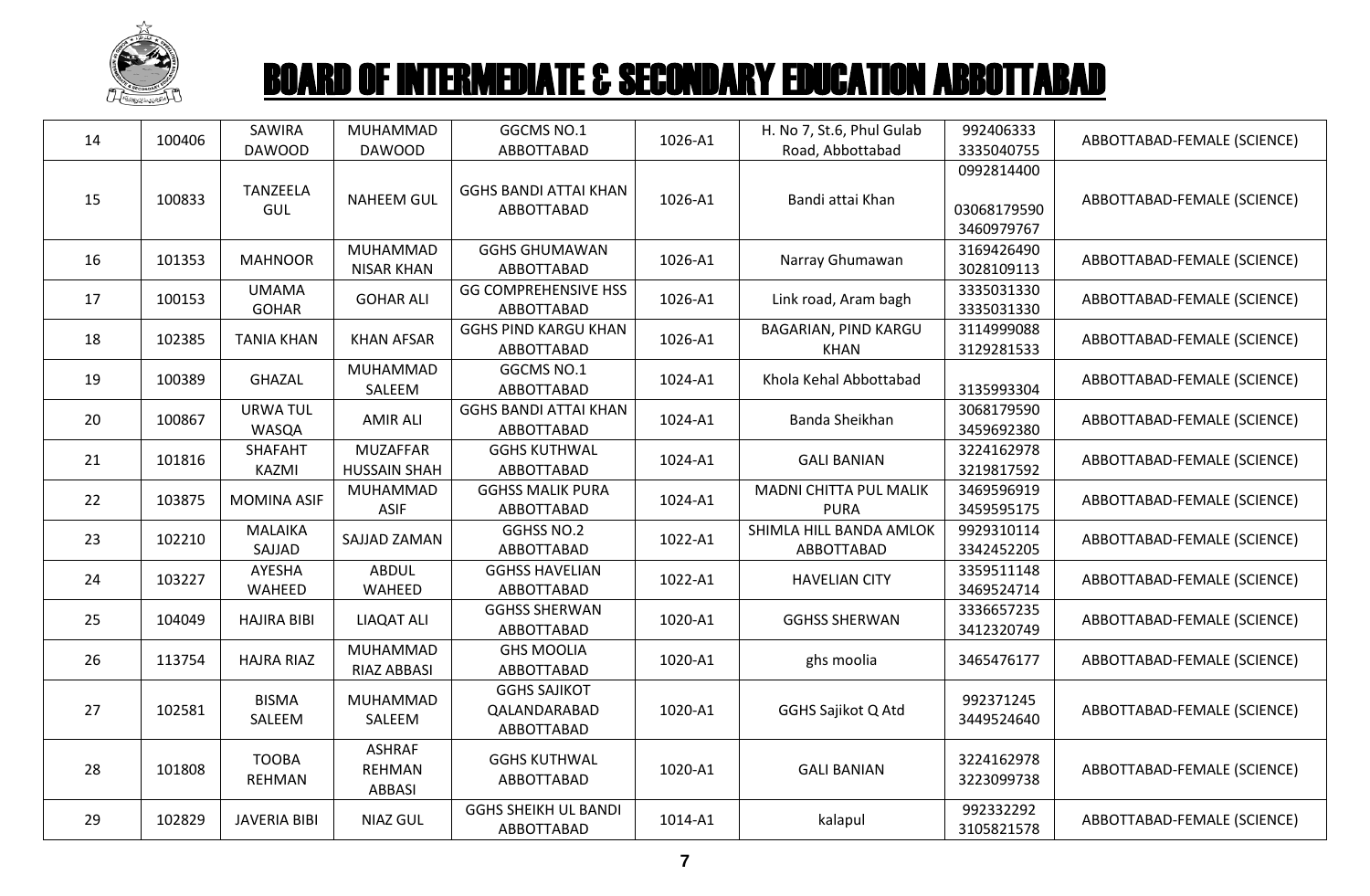

| 30 | 101399 | <b>HAJIRA</b><br>ZAHEER          | ZAHEER UD<br><b>DIN</b>          | <b>GGHS HAVELIAN VILLAGE</b><br>ABBOTTABAD        | 1014-A1 | havelian village                          | 3468111711<br>3449423023                | ABBOTTABAD-FEMALE (SCIENCE) |
|----|--------|----------------------------------|----------------------------------|---------------------------------------------------|---------|-------------------------------------------|-----------------------------------------|-----------------------------|
| 31 | 100017 | <b>ANSA BIBI</b>                 | <b>MUHAMMAD</b><br><b>KHALID</b> | <b>GG COMPREHENSIVE HSS</b><br>ABBOTTABAD         | 1014-A1 | <b>MANDIAN ATD</b>                        | 3157411142<br>3120050240                | ABBOTTABAD-FEMALE (SCIENCE) |
| 32 | 100881 | <b>SHAISTA</b><br><b>SHABEER</b> | MUHAMMAD<br><b>SHABEER</b>       | <b>GGHS BANDI DHUNDAN</b><br>ABBOTTABAD           | 1014-A1 | <b>GGHS BANDI DHUNDAN</b><br>ABBOTTABAD   | 3449070520<br>3458959584                | ABBOTTABAD-FEMALE (SCIENCE) |
| 33 | 101905 | NIDA RIAZ                        | RIAZ AHMAD                       | <b>GGHSS MIRPUR</b><br>ABBOTTABAD                 | 1014-A1 | <b>GGHS Mirpur</b>                        | 992384439<br>3229202711                 | ABBOTTABAD-FEMALE (SCIENCE) |
| 34 | 100491 | <b>KAINAT</b>                    | <b>ALI SHAN</b>                  | GGCMS NO.1<br>ABBOTTABAD                          | 1012-A1 | GGCMSSNO1ATD                              | 03167022272<br>0992330788<br>3429554910 | ABBOTTABAD-FEMALE (SCIENCE) |
| 35 | 102580 | <b>ALISHBA</b><br><b>SHOUKAT</b> | SHOUKAT<br><b>BASHIR</b>         | <b>GGHS SAJIKOT</b><br>QALANDARABAD<br>ABBOTTABAD | 1012-A1 | <b>GGHS Sajikot Q Atd</b>                 | 992371245<br>3225048270                 | ABBOTTABAD-FEMALE (SCIENCE) |
| 36 | 102215 | <b>NIMRA</b><br>SHAKEEL          | <b>SHAKEEL</b>                   | GGHSS NO.2<br>ABBOTTABAD                          | 1010-A1 | <b>BANDA KHAIR ALI KHAN</b><br>ABBOTTABAD | 9929310114<br>3132702294                | ABBOTTABAD-FEMALE (SCIENCE) |
| 36 | 100700 | <b>ZOYA AMJAD</b>                | <b>AMJAD</b><br><b>HUSSAIN</b>   | <b>GGHS BAGNOTAR</b><br>ABBOTTABAD                | 1010-A1 | <b>GGHS BAGNOTAR</b>                      | 3459552137<br>3469573576                | ABBOTTABAD-FEMALE (SCIENCE) |
| 36 | 100472 | <b>ERIJ RANI</b>                 | MUHAMMAD<br>AMJAD                | GGCMS NO.1<br>ABBOTTABAD                          | 1010-A1 | GGCMSSNO1ATD                              | 03167022272<br>0992330788<br>3448948390 | ABBOTTABAD-FEMALE (SCIENCE) |
| 36 | 100468 | <b>MEHWISH</b>                   | RAJA AZEEM                       | GGCMS NO.1<br>ABBOTTABAD                          | 1010-A1 | GGCMSSNO1ATD                              | 03167022272<br>0992330788<br>3135963883 | ABBOTTABAD-FEMALE (SCIENCE) |
| 36 | 103773 | <b>MARYAM BIBI</b>               | GUL<br>MUHAMMAD                  | <b>GGHSS LORA</b><br>ABBOTTABAD                   | 1010-A1 | Lora                                      | 992464041<br>3166000899                 | ABBOTTABAD-FEMALE (SCIENCE) |

Publited

CONTROLLER OF EXAMINATIONS BISE ABBOTTABAD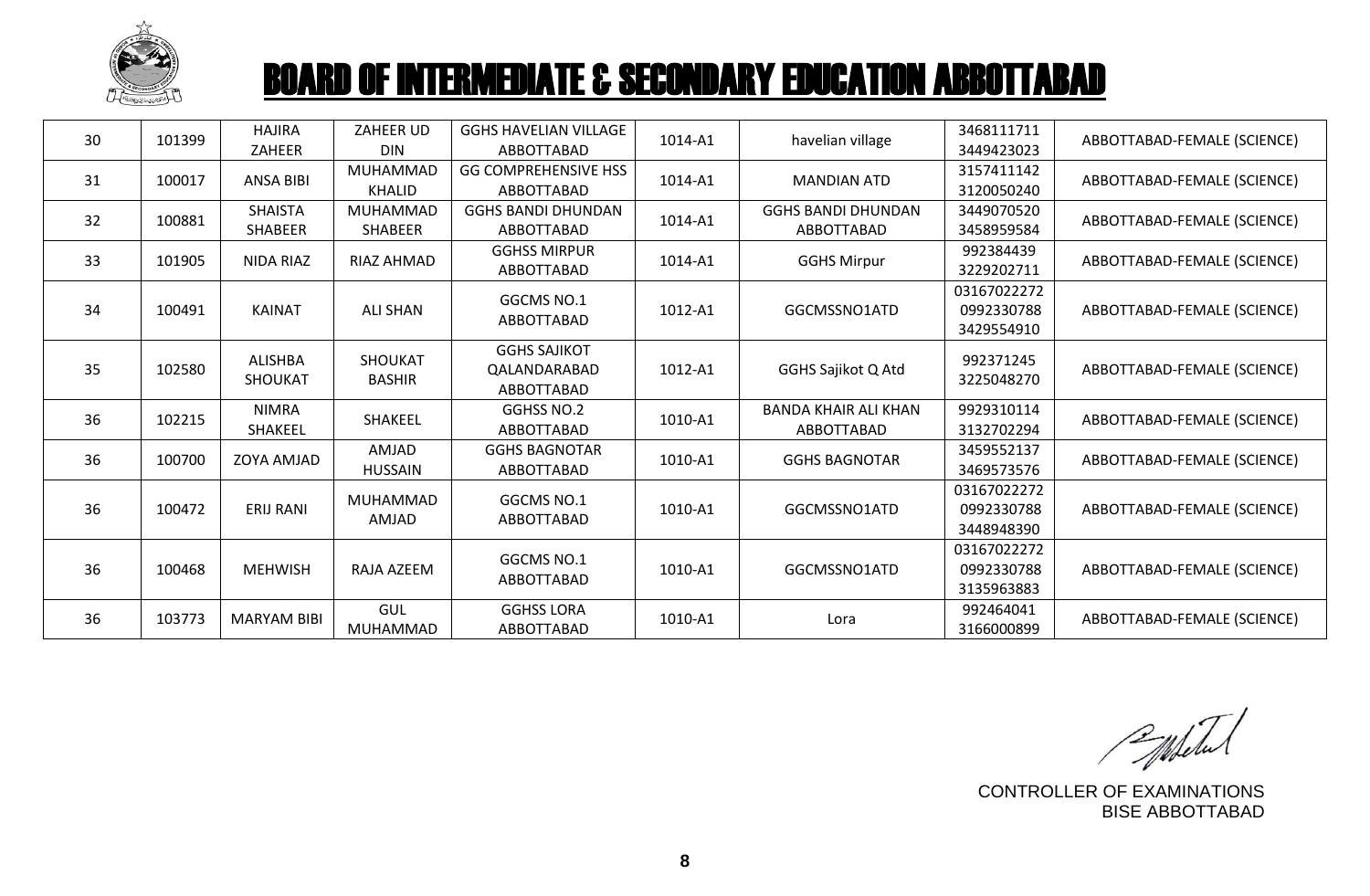

| SNO            | ROLL_NO | <b>NAME</b>                     | FATHER_NAME                         | <b>SCHOOL_NAME</b>                                | <b>MARKS</b> | <b>ADDRESS</b>                                 | <b>CONTACT_NO</b>                       | <b>CATEGORY</b>          |
|----------------|---------|---------------------------------|-------------------------------------|---------------------------------------------------|--------------|------------------------------------------------|-----------------------------------------|--------------------------|
| $\mathbf{1}$   | 102609  | <b>FATIMA</b><br>SAEED          | <b>AHMED SAEED</b><br><b>ISLAM</b>  | <b>GGHS SAJIKOT</b><br>QALANDARABAD<br>ABBOTTABAD | 906-A1       | GGHS Sajikot Q Atd                             | 992371245<br>3109051026                 | ABBOTTABAD-FEMALE (ARTS) |
| $\overline{2}$ | 100106  | <b>HAMNA FAZAL</b>              | MUHAMMAD<br>FAZAL<br><b>QURESHI</b> | <b>GG COMPREHENSIVE HSS</b><br>ABBOTTABAD         | 904-A1       | KHOLA KEHAL ATD                                | 3157411142<br>3159551000                | ABBOTTABAD-FEMALE (ARTS) |
| 3              | 103857  | <b>MOTEEBA</b><br>NAZAKAT       | <b>NAZAKAT</b>                      | <b>GGHSS MALIK PURA</b><br>ABBOTTABAD             | 902-A1       | JABBRIAN Abbottabad                            | 3469596919<br>3119977382                | ABBOTTABAD-FEMALE (ARTS) |
| 4              | 102298  | <b>NOOR BIBI</b>                | MUHAMMAD<br>SAFEER                  | <b>GGHS PANJGRAN</b><br>ABBOTTABD                 | 890-A1       | panj gran                                      | 3219829991<br>3219829991                | ABBOTTABAD-FEMALE (ARTS) |
| 5              | 103718  | IRIJ                            | SHAMRAIZ                            | <b>GGHSS KERI RAIKI</b><br>ABBOTTABAD             | 890-A1       | <b>MAKOL PAYEEN</b>                            | 3469596905<br>3402137186                | ABBOTTABAD-FEMALE (ARTS) |
| 6              | 102954  | AYESHA<br>WAHID                 | ABDUL WAHID                         | <b>GGHS SULTANPUR</b><br>ABBOTTABAD               | 886-A1       | TUBE WELL ROAD<br>SULTANPUR                    | 992810827<br>3101504548                 | ABBOTTABAD-FEMALE (ARTS) |
| $\overline{7}$ | 100110  | <b>MEHWISH</b><br><b>ASHRAF</b> | MUHAMMAD<br><b>ASHRAF</b>           | <b>GG COMPREHENSIVE HSS</b><br>ABBOTTABAD         | 886-A1       | <b>MALIKPURA ATD</b>                           | 3157411142<br>3439470613                | ABBOTTABAD-FEMALE (ARTS) |
| 8              | 100130  | <b>SALMA BIBI</b>               | MUHAMMAD<br><b>IMRAN</b>            | <b>GG COMPREHENSIVE HSS</b><br>ABBOTTABAD         | 886-A1       | SIR SYED COLONY ATD                            | 3157411142<br>3479232544                | ABBOTTABAD-FEMALE (ARTS) |
| 9              | 100382  | <b>HIFZA BANO</b>               | MUHAMMAD<br><b>MUNIR</b>            | <b>GGCMSS NAWANSHEHR</b><br>ABBOTTABAD            | 886-A1       | MAIRA MANDROCH P/O<br>NAWANSHEHR ATD           | 992390256<br>3118863662                 | ABBOTTABAD-FEMALE (ARTS) |
| 10             | 101591  | <b>NAZMA</b>                    | <b>IMTIAZ SULTAN</b>                | <b>GGHS JHANGI ABBOTTABAD</b>                     | 886-A1       | <b>JHANGI ABBOTTABAD</b>                       |                                         | ABBOTTABAD-FEMALE (ARTS) |
| 11             | 102603  | <b>IQRA SHABIR</b>              | <b>SHABIR</b><br>AHMAD              | <b>GGHS SAJIKOT</b><br>QALANDARABAD<br>ABBOTTABAD | 884-A1       | <b>GGHS Sajikot Q Atd</b>                      | 992371245<br>3219840477                 | ABBOTTABAD-FEMALE (ARTS) |
| 12             | 100093  | AYESHA BIBI                     | AMJAD ALI                           | <b>GG COMPREHENSIVE HSS</b><br>ABBOTTABAD         | 884-A1       | khola kehal atd                                | 3157411142<br>3156993173                | ABBOTTABAD-FEMALE (ARTS) |
| 13             | 102194  | <b>HURRIA KHAN</b>              | <b>NOOR KHAN</b>                    | <b>GGHSS NO.2 ABBOTTABAD</b>                      | 878-A        | NEW MUREE HOTEL HOUSE<br>#77 GUDWARA GALI      | 9929310114<br>3459590041                | ABBOTTABAD-FEMALE (ARTS) |
| 14             | 101496  | AYESHA<br>SHERAZ                | MUHAMMAD<br>SHERAZ                  | <b>GGHS HAVELIAN VILLAGE</b><br>ABBOTTABAD        | 878-A        | Havelian village                               | 3468111711<br>3462214228                | ABBOTTABAD-FEMALE (ARTS) |
| 15             | 100610  | <b>MUNNAZA</b><br><b>BIBI</b>   | MUHAMMAD<br>ARSHAD                  | <b>GGCMS NO.1 ABBOTTABAD</b>                      | 878-A        | GGCMSSNO1ATD                                   | 03167022272<br>0992330788<br>3115580271 | ABBOTTABAD-FEMALE (ARTS) |
| 16             | 100369  | <b>TAYYABA NAZ</b>              | MUHAMAMD<br><b>ILYAS KHAN</b>       | <b>GGCMSS NAWANSHEHR</b><br>ABBOTTABAD            | 874-A        | <b>ILYASI MASJID NAWAN</b><br><b>SHEHR ATD</b> | 992390256<br>3312944028                 | ABBOTTABAD-FEMALE (ARTS) |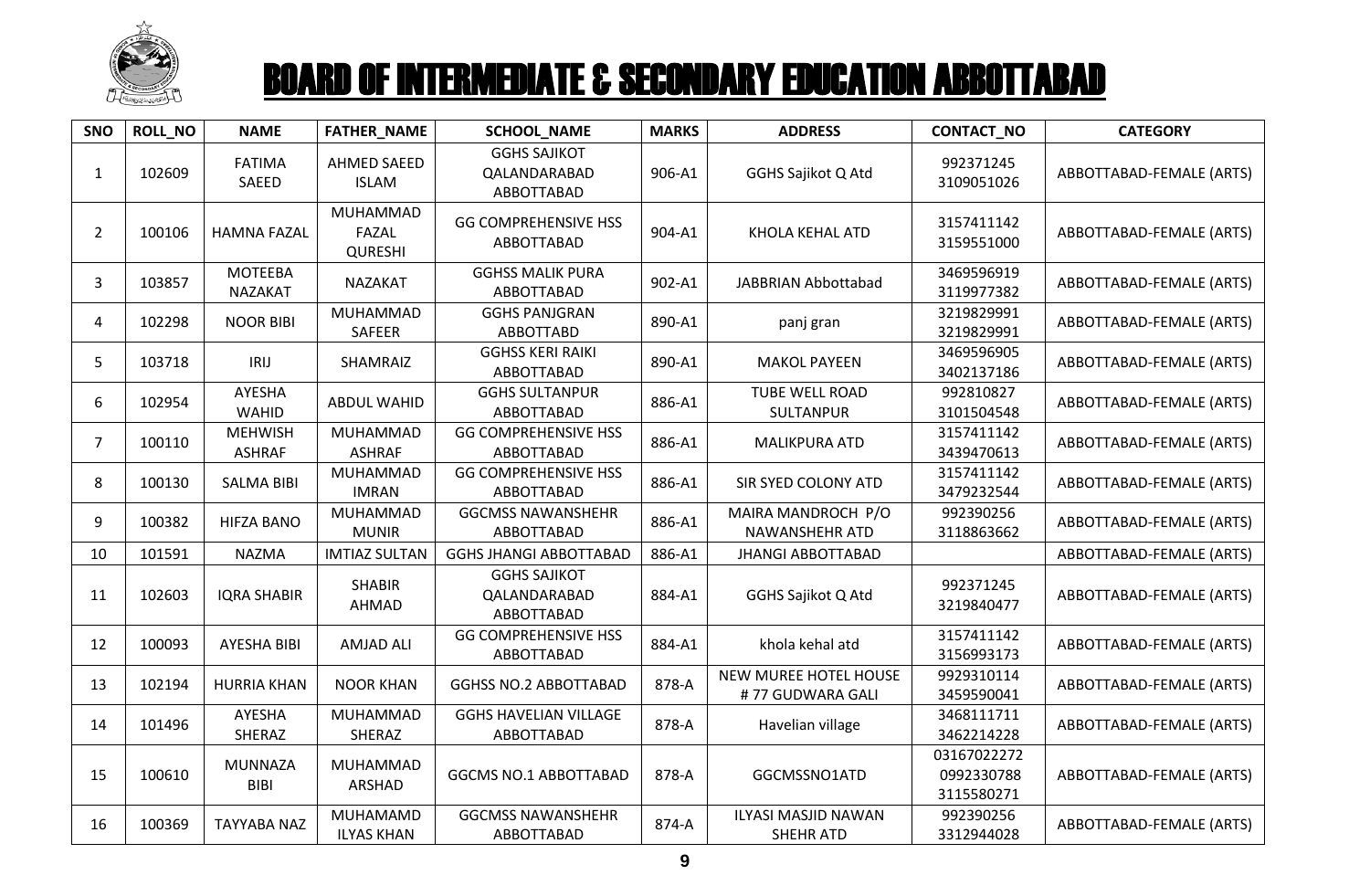

| 17 | 102181 | ANEESA<br>SAJJAD              | MUHAMMAD<br>SAJJAD           | <b>GGHSS NO.2 ABBOTTABAD</b>               | 874-A | SHERWAN ROAD TANCHI<br>CHOWXK ABBOTTABAD | 9929310114<br>3111560556                | ABBOTTABAD-FEMALE (ARTS) |
|----|--------|-------------------------------|------------------------------|--------------------------------------------|-------|------------------------------------------|-----------------------------------------|--------------------------|
| 18 | 101022 | TANZEELA<br><b>HAFEEZ</b>     | <b>HAFEEZ</b>                | <b>GGHS BANDI MAIRA</b><br>ABBOTTABAD      | 874-A | Bandi Maira Atd                          | 3439455055<br>3219834449                | ABBOTTABAD-FEMALE (ARTS) |
| 19 | 100081 | LAIBA IMDAD                   | RAJA IMDAD<br><b>HUSSAIN</b> | <b>GG COMPREHENSIVE HSS</b><br>ABBOTTABAD  | 872-A | kunj atd                                 | 3157411142<br>31391177370               | ABBOTTABAD-FEMALE (ARTS) |
| 20 | 102995 | ANDLEEB<br>RASHEED            | ABD UR<br><b>RASHEED GUL</b> | <b>GGHS THARAYATTI</b><br>ABBOTTABAD       | 872-A | <b>GGHS Tharyati Abbottabad</b>          | 3438904891<br>3325316909                | ABBOTTABAD-FEMALE (ARTS) |
| 21 | 103371 | <b>HADIQA BIBI</b>            | <b>TASIR KHAN</b>            | <b>GGHSS HAVELIAN</b><br>ABBOTTABAD        | 858-A | <b>CHAMBA</b>                            | 3359511148<br>3124025771                | ABBOTTABAD-FEMALE (ARTS) |
| 22 | 113574 | KINZA NAWAZ                   | HAQ NAWAZ<br>KHAN            | <b>GHS MAKOOL PAYEEN</b><br>ABBOTTABAD     | 856-A | GGCMSSNO1ATD                             | 03167022272<br>0992330788<br>3119964223 | ABBOTTABAD-FEMALE (ARTS) |
| 23 | 102313 | <b>RUBAB</b><br><b>KANWAL</b> | MUHAMMAD<br><b>WAHEED</b>    | <b>GGHS PANJGRAN</b><br><b>ABBOTTABD</b>   | 856-A | Pangran Abbottabad                       | 3135892727<br>3135892727                | ABBOTTABAD-FEMALE (ARTS) |
| 24 | 102302 | <b>DUR E KASHAF</b>           | <b>SAEED AKHTAR</b>          | <b>GGHS PANJGRAN</b><br>ABBOTTABD          | 856-A | panj gran                                | 3219829991<br>3219829991                | ABBOTTABAD-FEMALE (ARTS) |
| 24 | 100115 | <b>FIZZA BIBI</b>             | MUHAMMAD<br><b>ISHFAQ</b>    | <b>GG COMPREHENSIVE HSS</b><br>ABBOTTABAD  | 856-A | KHOLA KEHAL ATD                          | 3157411142<br>3135590808                | ABBOTTABAD-FEMALE (ARTS) |
| 24 | 100851 | <b>JAVERIA</b>                | MUHAMMAD<br>SADIQ            | <b>GGHS BANDI ATTAI KHAN</b><br>ABBOTTABAD | 856-A | Bandi attai Khan                         | 0992814400<br>03068179590<br>3155023334 | ABBOTTABAD-FEMALE (ARTS) |

Entertal

CONTROLLER OF EXAMINATIONS BISE ABBOTTABAD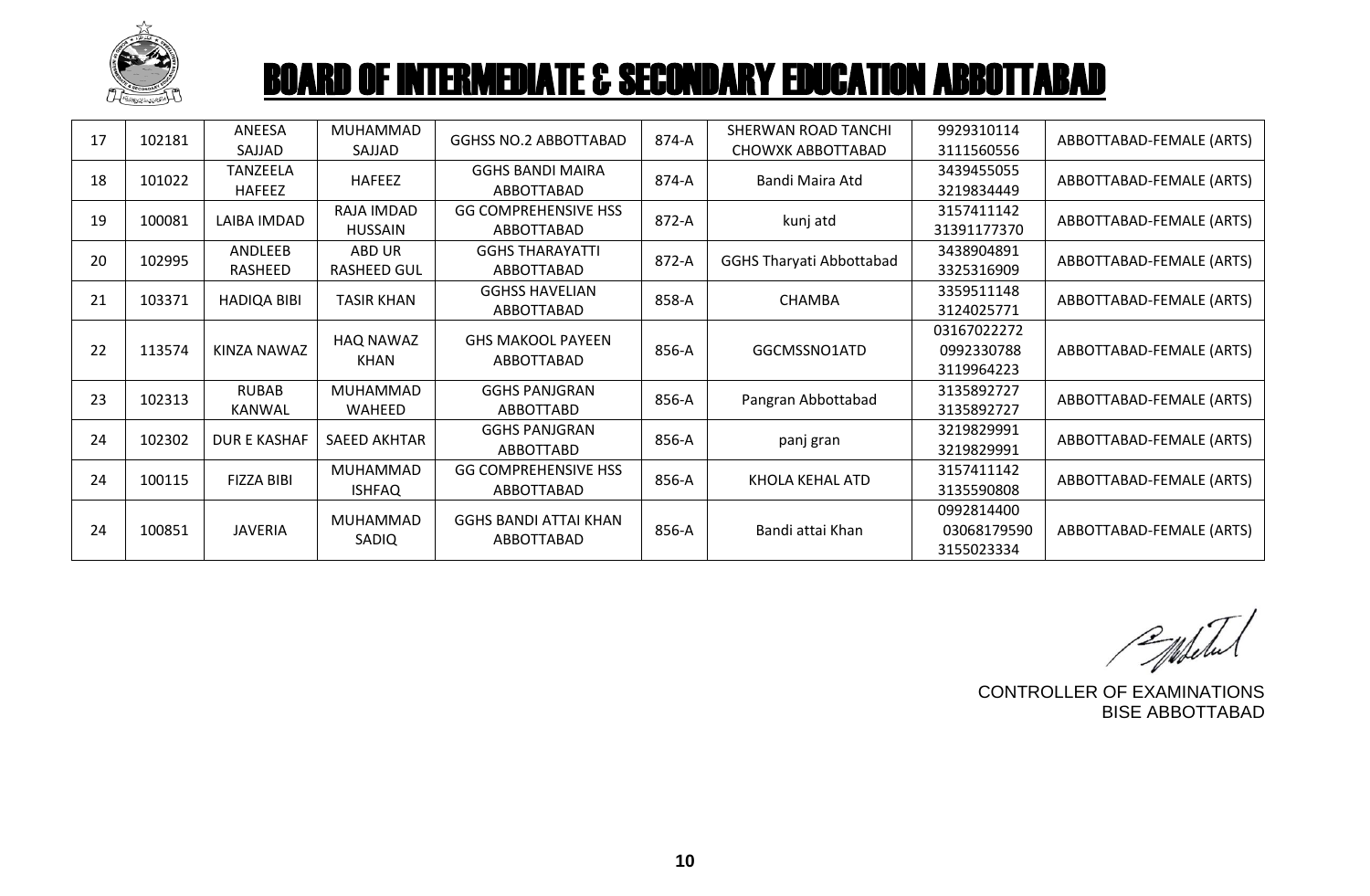

| SNO            | <b>ROLL NO</b> | <b>NAME</b>                      | <b>FATHER_NAME</b>             | <b>SCHOOL_NAME</b>                           | <b>MARKS</b> | <b>ADDRESS</b>                                                               | <b>CONTACT_NO</b>          | <b>CATEGORY</b>                 |
|----------------|----------------|----------------------------------|--------------------------------|----------------------------------------------|--------------|------------------------------------------------------------------------------|----------------------------|---------------------------------|
| 1              | 163981         | SHAD<br>MUHAMMAD                 | <b>ANWAR ZAIB</b>              | <b>GHS HUTAL BATKOOL</b><br><b>BATTAGRAM</b> | 1038-A1      | Village Hutal Batkool P/O<br>Thakot Tehsil Allai Ditrict<br>Battagram        | 3469704411<br>3469704411   | BATTAGRAM-MALE (SCIENCE)        |
| 2              | 163801         | <b>BILAL AHMAD</b>               | <b>NIAZ</b><br>MUHAMMAD        | <b>GHS CHEERAN BATTAGRAM</b>                 | 1024-A1      | Village Cheeran P/O Banna<br><b>Tehsil Allai District</b><br>Battagram       | 3425599325<br>3469602564   | BATTAGRAM-MALE (SCIENCE)        |
| 3              | 163384         | MUHAMMAD<br><b>UMAR</b>          | <b>YAR</b><br>MUHAMMAD         | <b>G CENTENNIAL MHS</b><br><b>BATTAGRAM</b>  | 1010-A1      | <b>GCMHS BATTAGRAM</b>                                                       | 3018129812<br>997310048    | BATTAGRAM-MALE (SCIENCE)        |
| 4              | 164394         | <b>IBAD UR</b><br><b>RAHMAN</b>  | <b>SHER FEROZ</b>              | <b>GHS PASHTO BATTAGRAM</b>                  | 998-A1       | Allai pashto Battagram                                                       | 3453812845<br>3475772160   | BATTAGRAM-MALE (SCIENCE)        |
| 5              | 163463         | SAJID                            | MUHAMMAD<br><b>SALEEM KHAN</b> | <b>G CENTENNIAL MHS</b><br><b>BATTAGRAM</b>  | 994-A1       | <b>GCMHS BATTAGRAM</b>                                                       | 3018129812<br>997310048    | BATTAGRAM-MALE (SCIENCE)        |
| 6              | 164727         | SALEEM<br><b>ULLAH</b>           | <b>TAHSEEN</b><br><b>ULLAH</b> | <b>GHSS THAKOTE</b><br><b>BATTAGRAM</b>      | 992-A1       | Thakot                                                                       | 3449153099<br>3449599402   | <b>BATTAGRAM-MALE (SCIENCE)</b> |
| $\overline{7}$ | 164531         | <b>HUZAIFA</b>                   | <b>SHEREEN</b>                 | <b>GHS SHAMLAI BATTAGRAM</b>                 | 982-A1       | <b>ATD</b>                                                                   | 3165909590<br>9929310110   | BATTAGRAM-MALE (SCIENCE)        |
| 8              | 164079         | <b>MUBARAK</b>                   | <b>ASHRAF ALI</b>              | <b>GHS KANAI ALLAI</b><br><b>BATTAGRAM</b>   | 982-A1       | Village AND P/O Kanai<br><b>Tehsil Allai District</b><br>Battagram           | 3459481668<br>3235322866   | BATTAGRAM-MALE (SCIENCE)        |
| 9              | 164150         | <b>SAJID UR</b><br><b>RAHMAN</b> | <b>MIAN GUL</b>                | <b>GHS KARG ALLAI</b><br><b>BATTAGRAM</b>    | 982-A1       | <b>District Battagram Tehsil</b><br>Allai village and post office<br>Jambera | 3438916517<br>3438916517   | BATTAGRAM-MALE (SCIENCE)        |
| 10             | 163404         | <b>ANAS FARAZ</b>                | <b>SHAHID FARAZ</b>            | <b>G CENTENNIAL MHS</b><br><b>BATTAGRAM</b>  | 980-A1       | <b>GCMHS BATTAGRAM</b>                                                       | 3018129812<br>997310048    | BATTAGRAM-MALE (SCIENCE)        |
| 11             | 163499         | <b>HARIS BASHIR</b>              | <b>BASHIR</b><br>MUHAMMAD      | <b>G CENTENNIAL MHS</b><br><b>BATTAGRAM</b>  | 980-A1       | <b>GCMHS BATTAGRAM</b>                                                       | 3018129812<br>997310048    | BATTAGRAM-MALE (SCIENCE)        |
| 12             | 164593         | <b>JUNAID</b><br>HAMEED          | <b>ABDUL</b><br>HAMEED         | <b>GHS SHAMLAI BATTAGRAM</b>                 | 978-A1       | <b>GHS SHAMLAI</b>                                                           | 3359481436<br>3316338851   | BATTAGRAM-MALE (SCIENCE)        |
| 12             | 164769         | <b>SAIF UR</b><br><b>RAHMAN</b>  | <b>NISAR GUL</b>               | <b>GHSS THAKOTE</b><br><b>BATTAGRAM</b>      | 978-A1       | Thakot                                                                       | 0346 9703076<br>3428090632 | BATTAGRAM-MALE (SCIENCE)        |

Populated

CONTROLLER OF EXAMINATIONS BISE ABBOTTABAD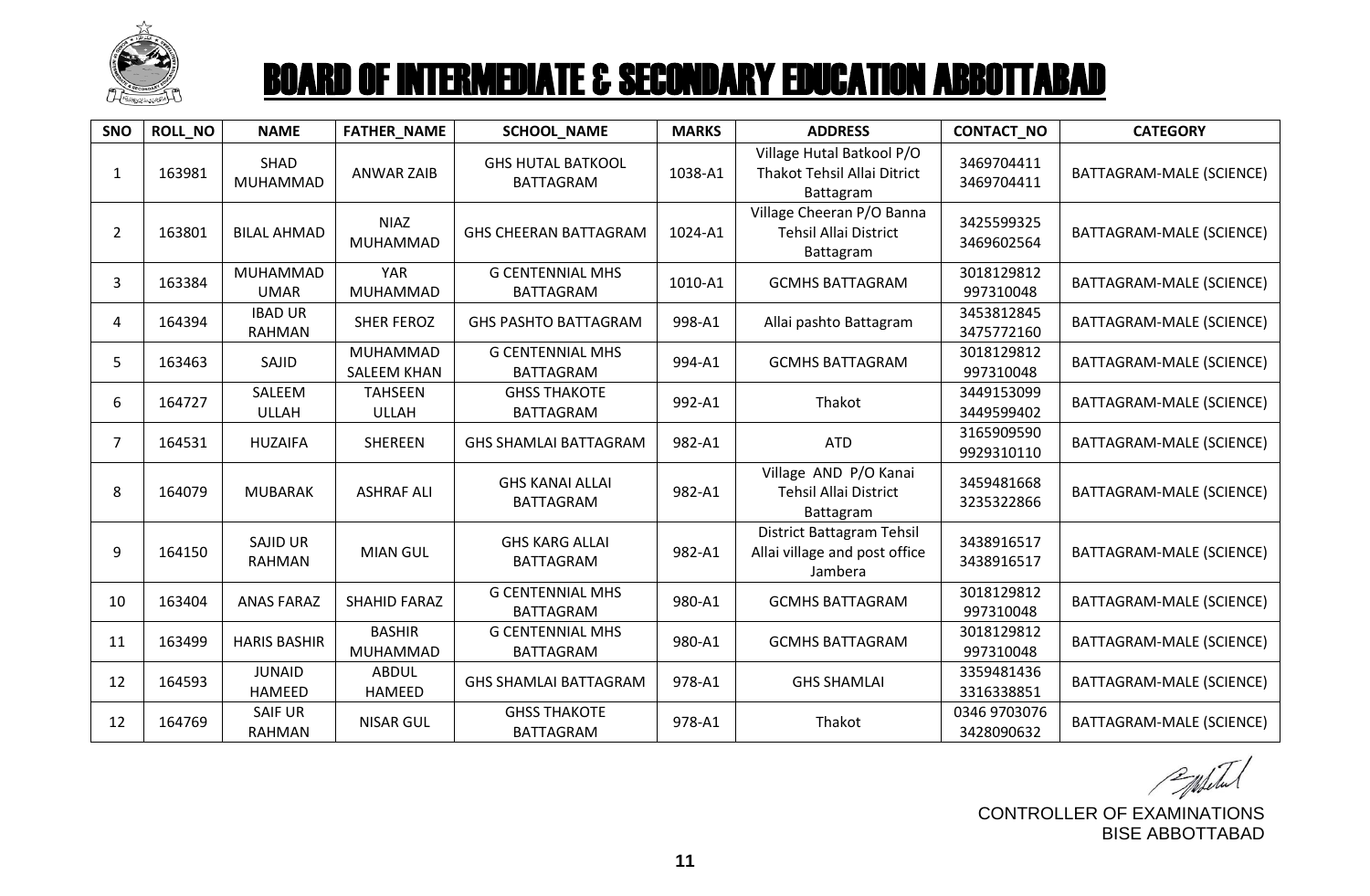

| SNO            | ROLL NO | <b>NAME</b>                     | <b>FATHER_NAME</b>              | SCHOOL_NAME                                    | <b>MARKS</b> | <b>ADDRESS</b>                                 | CONTACT_NO               | <b>CATEGORY</b>            |
|----------------|---------|---------------------------------|---------------------------------|------------------------------------------------|--------------|------------------------------------------------|--------------------------|----------------------------|
| $\mathbf{1}$   | 155209  | <b>BIBI KALSOOM</b>             | <b>MUHAMMAD</b><br><b>IQBAL</b> | <b>GGHS SHAMLAI</b><br><b>BATTAGRAM</b>        | 764-B        | <b>GGHS SHAMLAI</b>                            | 3320506979<br>3348357049 | BATTAGRAM-FEMALE (SCIENCE) |
| $\overline{2}$ | 155198  | <b>WARISHA</b><br><b>NAWAZ</b>  | <b>AHMAD</b><br>NAWAZ           | <b>GGHS SHAMLAI</b><br><b>BATTAGRAM</b>        | 750-B        | <b>GGHS SHAMLAI</b>                            | 3320506979<br>3335035741 | BATTAGRAM-FEMALE (SCIENCE) |
| 3              | 155032  | <b>RABIA</b>                    | MUHAMMAD<br><b>SHAFI</b>        | <b>GGHSS BANIAN</b><br><b>BATTAGRAM</b>        | 742-B        | <b>GGHS BANIAN BATTAGRAM</b>                   | 3205051973               | BATTAGRAM-FEMALE (SCIENCE) |
| 4              | 155128  | <b>AYSHA</b>                    | <b>MUHAMMAD</b><br>AFREEN       | <b>GGHS RABAT ALLAI</b><br><b>BATTAGRAM</b>    | 738-B        | Pere oba, Alai                                 | 3419225766<br>3458989042 | BATTAGRAM-FEMALE (SCIENCE) |
| 5              | 155200  | <b>REEMA</b>                    | TAJ<br>MUHAMMAD<br><b>KHAN</b>  | <b>GGHS SHAMLAI</b><br><b>BATTAGRAM</b>        | 726-B        | <b>GGHS SHAMLAI</b>                            | 3320506979<br>3366559856 | BATTAGRAM-FEMALE (SCIENCE) |
| 6              | 155146  | <b>AMNA</b>                     | <b>BANARAS</b><br><b>KHAN</b>   | <b>GGHSS TIKRI KHARARI</b><br><b>BATTAGRAM</b> | 720-B        | <b>GGHSS TIKRI KHARARI</b><br><b>BATTAGRAM</b> | 3005812266               | BATTAGRAM-FEMALE (SCIENCE) |
| $\overline{7}$ | 155147  | <b>ANILA</b>                    | <b>QAIM ALI SHAH</b>            | <b>GGHSS TIKRI KHARARI</b><br><b>BATTAGRAM</b> | 720-B        | <b>GGHSS TIKRI KHARARI</b><br><b>BATTAGRAM</b> | 3005812266               | BATTAGRAM-FEMALE (SCIENCE) |
| 8              | 155050  | <b>HIRA RIAZ</b><br><b>KHAN</b> | MUHAMMAD<br>RIAZ                | <b>GGHSS BANIAN</b><br><b>BATTAGRAM</b>        | 710-B        | <b>UPPER CHANI MANSEHRA</b>                    | 997440446<br>3038057878  | BATTAGRAM-FEMALE (SCIENCE) |
| 9              | 155207  | AQSA                            | <b>NAWAZ ALI</b><br><b>SHAH</b> | <b>GGHS SHAMLAI</b><br><b>BATTAGRAM</b>        | 706-B        | <b>GGHS SHAMLAI</b>                            | 3320506979<br>3342618136 | BATTAGRAM-FEMALE (SCIENCE) |
| 10             | 155041  | <b>SOBIA</b>                    | <b>FEROZ KHAN</b>               | <b>GGHSS BANIAN</b><br><b>BATTAGRAM</b>        | 704-B        | <b>GGHS BANIAN BATTAGRAM</b>                   | 3205051973               | BATTAGRAM-FEMALE (SCIENCE) |
| 11             | 155134  | <b>JAVERIA</b>                  | MUHAMMAD<br><b>RIAZ</b>         | <b>GGHSS TIKRI KHARARI</b><br><b>BATTAGRAM</b> | 704-B        | <b>KHARARI</b>                                 | 3005812266<br>3008359944 | BATTAGRAM-FEMALE (SCIENCE) |
| 12             | 155143  | SHAZIA                          | <b>NAIK</b><br><b>MUHAMMAD</b>  | <b>GGHSS TIKRI KHARARI</b><br><b>BATTAGRAM</b> | 704-B        | <b>GGHSS TIKRI KHARARI</b><br><b>BATTAGRAM</b> | 3005812266               | BATTAGRAM-FEMALE (SCIENCE) |

Pulletul

CONTROLLER OF EXAMINATIONS BISE ABBOTTABAD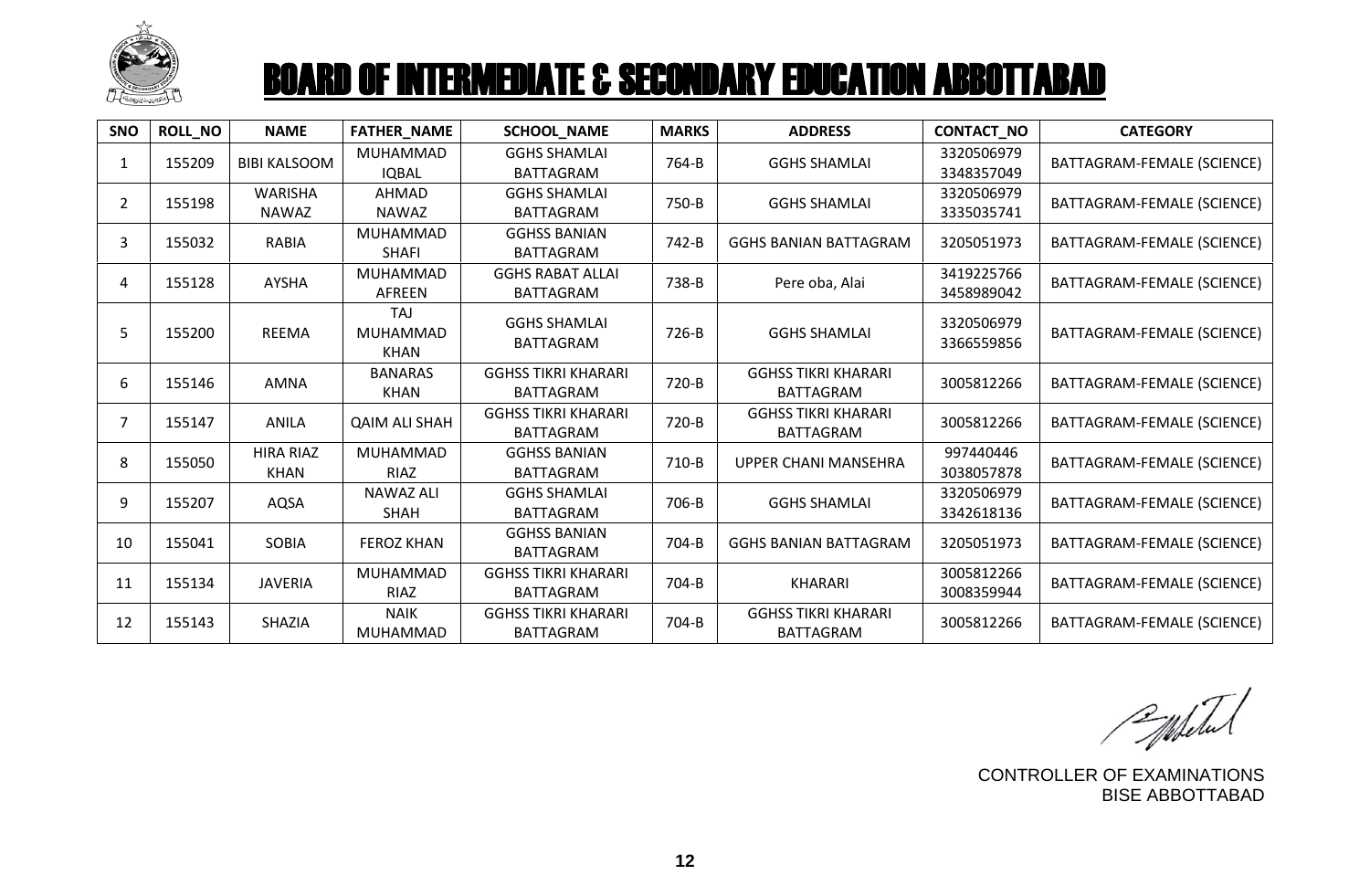

| <b>SNO</b> | <b>ROLL NO</b> | <b>NAME</b>  | <b>FATHER NAME</b>      | <b>SCHOOL NAME</b>    | <b>MARKS</b> | <b>ADDRESS</b>        | <b>CONTACT NO</b> | <b>CATEGORY</b>         |
|------------|----------------|--------------|-------------------------|-----------------------|--------------|-----------------------|-------------------|-------------------------|
|            | 155082         | AIMAN        | MUFTI<br><b>MEHMOOD</b> | <b>GGHS BATTAGRAM</b> | 736-B        | <b>GGHS BATTAGRAM</b> | 3329274515        | BATTAGRAM-FEMALE (ARTS) |
|            | 155086         | <b>NAYAB</b> | ABDUL WAHAB             | GGHS BATTAGRAM        | 678-B        | <b>GGHS BATTAGRAM</b> | 3329274515        | BATTAGRAM-FEMALE (ARTS) |
|            | 155098         | TANZEELA     | MUHAMMAD<br>ISHAQ       | <b>GGHS BATTAGRAM</b> | 660-B        | <b>GGHS BATTAGRAM</b> | 3329274515        | BATTAGRAM-FEMALE (ARTS) |

Publich

CONTROLLER OF EXAMINATIONS BISE ABBOTTABAD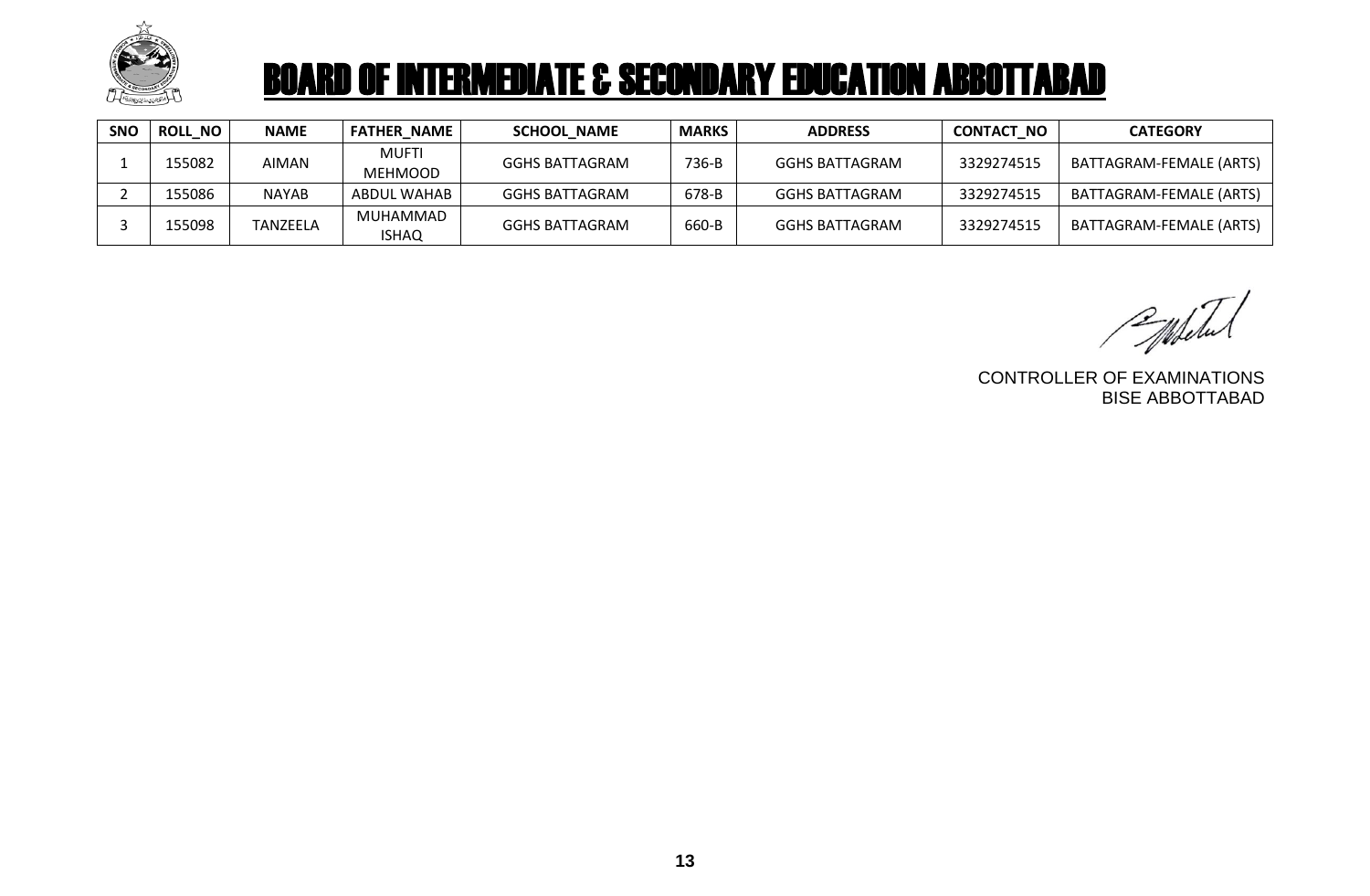

| SNO            | <b>ROLL_NO</b> | <b>NAME</b>                         | <b>FATHER_NAME</b>                     | <b>SCHOOL_NAME</b>                                                        | <b>MARKS</b> | <b>ADDRESS</b>                                    | CONTACT_NO               | <b>CATEGORY</b>        |
|----------------|----------------|-------------------------------------|----------------------------------------|---------------------------------------------------------------------------|--------------|---------------------------------------------------|--------------------------|------------------------|
| 1              | 123453         | <b>MUHAMMAD</b><br>FAIZ             | <b>FIDA</b><br>MUHAMMAD<br><b>AWAN</b> | <b>GOVT. CENTENNIAL MHSS</b><br><b>TARBELA TOWNSHIP</b><br><b>HARIPUR</b> | 1042-A1      | H#1326.Sector No.2, KTS<br>Haripur                | 995619219<br>3156317422  | HARIPUR-MALE (SCIENCE) |
| $\overline{2}$ | 118059         | <b>UMER ALI</b>                     | <b>GHULAM</b><br><b>AHMAD</b>          | <b>G CENTENNIAL MHSS</b><br><b>HARIPUR</b>                                | 1042-A1      | Haripur                                           | 995611873<br>3345102917  | HARIPUR-MALE (SCIENCE) |
| 3              | 123393         | <b>AHMED BILAL</b>                  | SAJID UR<br><b>REHMAN</b>              | <b>GOVT. CENTENNIAL MHSS</b><br><b>TARBELA TOWNSHIP</b><br><b>HARIPUR</b> | 1036-A1      | H#953.Sector No.1, KTS<br>Haripur                 | 995619219<br>3219822344  | HARIPUR-MALE (SCIENCE) |
| 4              | 121386         | <b>MUJAHID ALI</b>                  | <b>GULZARIN</b>                        | <b>GHSS NARA AMAZAI</b><br><b>HARIPUR</b>                                 | 1026-A1      | VILLAGE AND NARA AMAZI                            | 3465613342<br>3469804746 | HARIPUR-MALE (SCIENCE) |
| 5              | 123458         | <b>BURHAN</b><br><b>HASSAN KHAN</b> | <b>MUHAMMAD</b><br><b>YASIR</b>        | <b>GOVT. CENTENNIAL MHSS</b><br><b>TARBELA TOWNSHIP</b><br><b>HARIPUR</b> | 1026-A1      | Sector No.1, KTS Haripur                          | 995619219<br>3345551576  | HARIPUR-MALE (SCIENCE) |
| 6              | 121737         | <b>SHAHMIR</b>                      | <b>GHULAM</b><br><b>MUSTAFA</b>        | <b>GHS NOORDI HARIPUR</b>                                                 | 1024-A1      | <b>NOORDI</b>                                     | 3327600099<br>3429400428 | HARIPUR-MALE (SCIENCE) |
| 7              | 121605         | <b>HASSAN QAZI</b>                  | QAZI<br><b>MUHAMMAD</b><br>YOUSAF      | <b>GHS NO.3 HARIPUR</b>                                                   | 1024-A1      | Haripur                                           | 995611873<br>3349643079  | HARIPUR-MALE (SCIENCE) |
| 8              | 121413         | <b>HASNAIN</b><br><b>KHAN</b>       | <b>NAIK AMAL</b><br><b>KHAN</b>        | <b>GHSS NARA AMAZAI</b><br><b>HARIPUR</b>                                 | 1020-A1      | VILLAGE AND NARA AMAZI                            | 3465613342<br>3479786424 | HARIPUR-MALE (SCIENCE) |
| 9              | 119181         | <b>KHAISTA</b><br><b>REHMAN</b>     | <b>ABDUL</b><br><b>RAHEEM</b>          | <b>GHS DHERI NAQARCHIAN</b><br><b>HARIPUR</b>                             | 1020-A1      | <b>GHS Dheri Nagarchian</b>                       | 3369008310<br>3055235684 | HARIPUR-MALE (SCIENCE) |
| 10             | 120814         | <b>ATIF HUSSAIN</b>                 | MUHAMMAD<br><b>IRFAN</b>               | <b>GHS KTS SEC NO.2 HARIPUR</b>                                           | 1014-A1      | <b>VILLAGE KALAS, PO KTS</b>                      | 3005612332<br>3135922625 | HARIPUR-MALE (SCIENCE) |
| 11             | 119584         | <b>SHAFAAT ALI</b>                  | SHAFAQAT ALI                           | <b>GHS GHAZI HARIPUR</b>                                                  | 1012-A1      | <b>QAZIPUR</b>                                    | 995660065<br>3045202526  | HARIPUR-MALE (SCIENCE) |
| 12             | 118635         | MUHAMMAD<br><b>UMAIR</b>            | SAFEER<br>AHMED                        | <b>GHS ALOOLI HARIPUR</b>                                                 | 1012-A1      | VILLAGE AND P.O ALOOLI<br><b>HARIPUR</b>          | 995320521<br>3345129857  | HARIPUR-MALE (SCIENCE) |
| 13             | 120869         | <b>KHIZAR</b><br><b>ZUBAIR</b>      | <b>ZUBAIR</b><br>AHMED                 | <b>GHS KTS SEC NO.3 HARIPUR</b>                                           | 1010-A1      | Darri chowk KTS Sec: #3                           | 995619317<br>3465884255  | HARIPUR-MALE (SCIENCE) |
| 14             | 122714         | <b>FAHAD ALI</b>                    | <b>ABDUL</b><br><b>HALEEM</b>          | <b>GHSS KAHAL HARIPUR</b>                                                 | 1010-A1      | <b>GHSS KAHAL HARIPUR</b>                         | 995310039<br>3139832404  | HARIPUR-MALE (SCIENCE) |
| 15             | 123390         | <b>UBAID UR</b><br><b>REHMAN</b>    | <b>ALTAF AHMED</b>                     | <b>GOVT. CENTENNIAL MHSS</b><br><b>TARBELA TOWNSHIP</b><br><b>HARIPUR</b> | 1008-A1      | house #1584 sector 4<br>khalabat township haripur | 995619219<br>3150588634  | HARIPUR-MALE (SCIENCE) |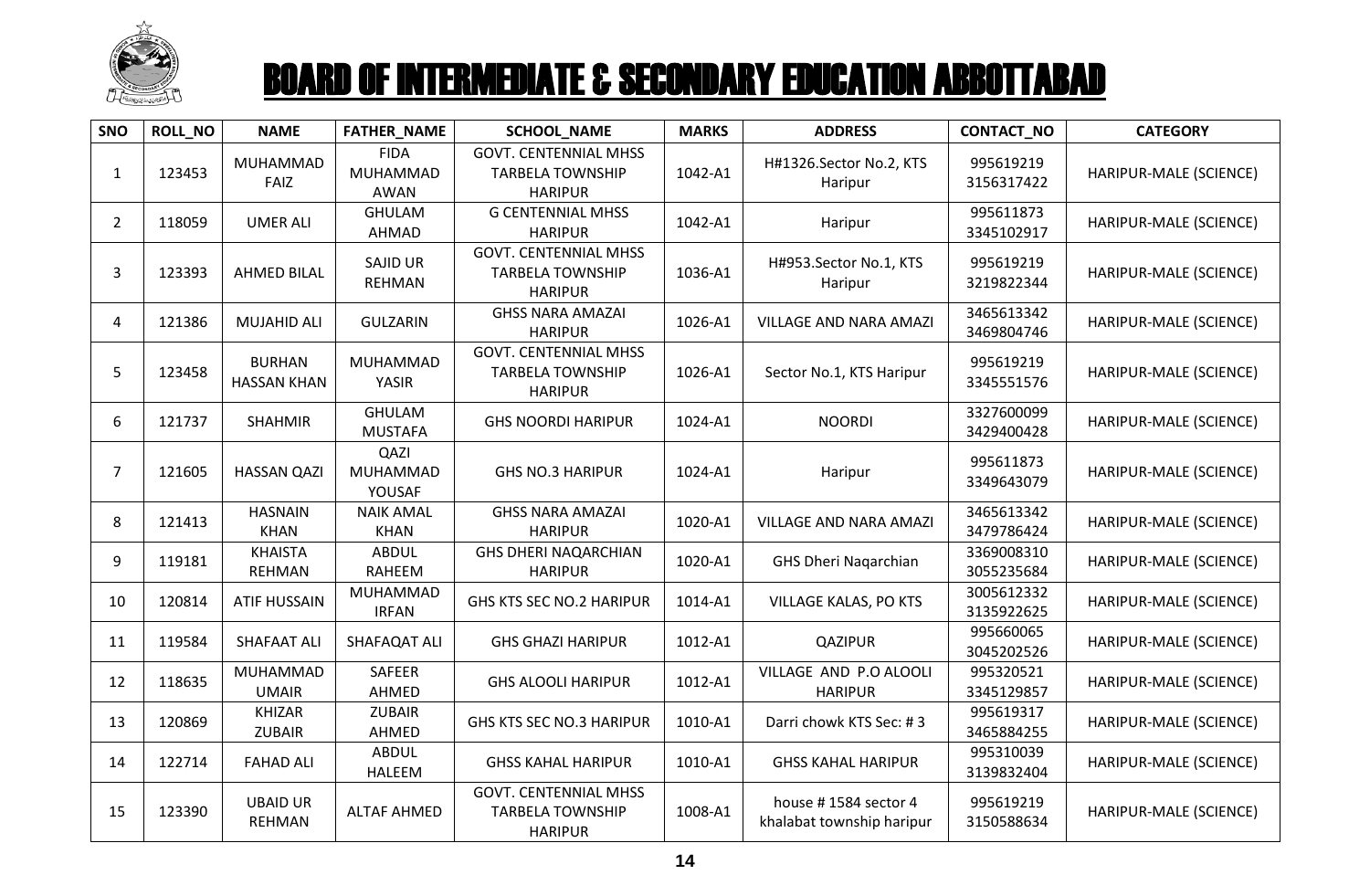

| 16 | 122804 | MUHAMMAD<br><b>AHTISHAM ALI</b> | <b>MUHAMMAD</b><br><b>ZAHOOR</b><br><b>AWAN</b> | <b>GHSS PANIAN HARIPUR</b>                                                | 996-A1 | <b>GHSS PANIAN HARIPUR</b>                                       | 3335705160<br>3359697507 | HARIPUR-MALE (SCIENCE) |
|----|--------|---------------------------------|-------------------------------------------------|---------------------------------------------------------------------------|--------|------------------------------------------------------------------|--------------------------|------------------------|
| 17 | 118887 | <b>SAAD ALI</b>                 | <b>JAVED AKHTAR</b>                             | <b>GHS BHERA KHANPUR</b><br><b>HARIPUR</b>                                | 996-A1 | Morha Sardar Baig                                                | 3065186397<br>3345516603 | HARIPUR-MALE (SCIENCE) |
| 18 | 123394 | <b>NAEEM EJAZ</b>               | <b>EJAZ AHMED</b>                               | <b>GOVT. CENTENNIAL MHSS</b><br><b>TARBELA TOWNSHIP</b><br><b>HARIPUR</b> | 996-A1 | H#599 SEC#01, KTS HARIPUR                                        | 995619219<br>3365585916  | HARIPUR-MALE (SCIENCE) |
| 19 | 123459 | <b>HUSNAIN FIAZ</b>             | MUHAMMAD<br><b>FIAZ</b>                         | <b>GOVT. CENTENNIAL MHSS</b><br><b>TARBELA TOWNSHIP</b><br><b>HARIPUR</b> | 996-A1 | H# 1119, SEC#2 KTS<br><b>HARIPUR</b>                             | 995619219<br>3345121774  | HARIPUR-MALE (SCIENCE) |
| 20 | 123389 | MUHAMMAD<br><b>QASIM KHAN</b>   | <b>NAEEM KHAN</b>                               | <b>GOVT. CENTENNIAL MHSS</b><br><b>TARBELA TOWNSHIP</b><br><b>HARIPUR</b> | 996-A1 | house #1337 sector 1<br>khalabat township haripur                | 995619219<br>3315962076  | HARIPUR-MALE (SCIENCE) |
| 21 | 118058 | MUHAMMAD<br><b>AZHAR</b>        | <b>MUHAMMAD</b><br><b>BASHEER</b>               | <b>G CENTENNIAL MHSS</b><br><b>HARIPUR</b>                                | 992-A1 | Haripur                                                          | 995611873<br>3115960118  | HARIPUR-MALE (SCIENCE) |
| 22 | 119322 | <b>MUHAMMAD</b><br><b>JAWAD</b> | MUHAMMAD<br><b>SAFDAR</b>                       | <b>GHS GALHAM HARIPUR</b>                                                 | 982-A1 | VILLAGE AND P/O BANDI<br><b>SEERAN TEH: AND</b><br>DIST: HARIPUR | 3349490485<br>3184106800 | HARIPUR-MALE (SCIENCE) |
| 23 | 123405 | <b>HUSSNAIN</b><br><b>AZHAR</b> | MUHAMMAD<br><b>AZHAR</b>                        | <b>GOVT. CENTENNIAL MHSS</b><br><b>TARBELA TOWNSHIP</b><br><b>HARIPUR</b> | 982-A1 | <b>KHALABAT TOWN SHIP</b><br><b>HARIPUR</b>                      | 995619219<br>3479051119  | HARIPUR-MALE (SCIENCE) |
| 24 | 120376 | MUHAMMAD<br><b>AHSAN</b>        | <b>LIAQUAT ALI</b>                              | <b>GHS KANGRA COLONY</b><br><b>HARIPUR</b>                                | 980-A1 | Kangra colony Haripur Sec #                                      | 995610465<br>3014700728  | HARIPUR-MALE (SCIENCE) |
| 24 | 123400 | QASIM<br><b>NAWAZ</b>           | <b>AKHTAR</b><br><b>NAWAZ</b>                   | <b>GOVT. CENTENNIAL MHSS</b><br><b>TARBELA TOWNSHIP</b><br><b>HARIPUR</b> | 980-A1 | Sector No.1, KTS Haripur                                         | 995619219<br>3333527393  | HARIPUR-MALE (SCIENCE) |

CONTROLLER OF EXAMINATIONS BISE ABBOTTABAD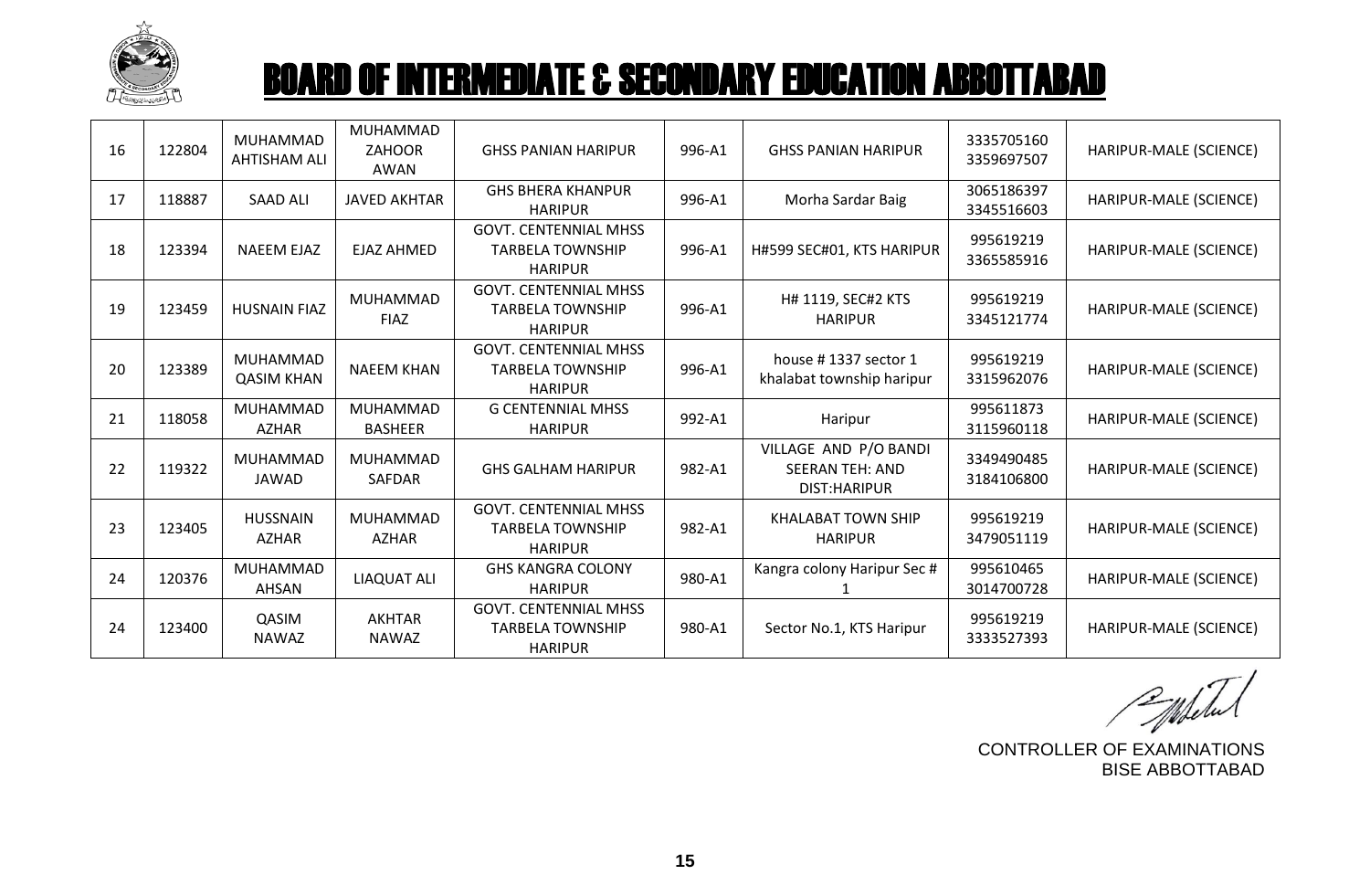

| SNO            | <b>ROLL_NO</b> | <b>NAME</b>                                | <b>FATHER_NAME</b>                        | <b>SCHOOL_NAME</b>               | <b>MARKS</b> | <b>ADDRESS</b>                                                                | CONTACT_NO               | <b>CATEGORY</b>     |
|----------------|----------------|--------------------------------------------|-------------------------------------------|----------------------------------|--------------|-------------------------------------------------------------------------------|--------------------------|---------------------|
| $\mathbf{1}$   | 119035         | <b>UMER SAEED</b>                          | MUHAMMAD<br>SAEED                         | <b>GHS CHAJJIAN HARIPUR</b>      | 878-A        | CHHAJJIAN                                                                     | 3361552070<br>3429453650 | HARIPUR-MALE (ARTS) |
| $\overline{2}$ | 119042         | ATTIQ UR<br><b>REHMAN</b>                  | <b>TAMEEL</b><br><b>AKHTAR</b>            | <b>GHS CHAJJIAN HARIPUR</b>      | 830-A        | SANJALILAH                                                                    | 3361552070<br>3335487158 | HARIPUR-MALE (ARTS) |
| 3              | 119036         | <b>TOUQEER</b><br><b>AHMED</b>             | <b>AURANG ZEB</b>                         | <b>GHS CHAJJIAN HARIPUR</b>      | 810-A        | <b>KIYIAN</b>                                                                 | 3361552070<br>3325035923 | HARIPUR-MALE (ARTS) |
| 4              | 119057         | MUHAMMAD<br><b>SAEED</b><br><b>MEHBOOB</b> | <b>MEHBOOB</b><br><b>ELLAHI</b>           | <b>GHS CHAJJIAN HARIPUR</b>      | 796-A        | Waln Chhajjian P/O Same                                                       | 3361552070<br>3459580615 | HARIPUR-MALE (ARTS) |
| 5              | 119034         | SHERAZ<br>AHMED                            | <b>ABDUR</b><br>RASHEED                   | <b>GHS CHAJJIAN HARIPUR</b>      | 784-A        | <b>THALA CHHAJJIAN</b>                                                        | 3361552070<br>3015179033 | HARIPUR-MALE (ARTS) |
| 6              | 122309         | <b>USMAN KHAN</b>                          | <b>CHAN</b><br>MUHAMMAD<br><b>KHAN</b>    | <b>GHSS BAGRA HARIPUR</b>        | 782-A        | <b>GARHI SERIAN P/O BAGRA</b>                                                 | 995651100<br>3484246254  | HARIPUR-MALE (ARTS) |
| $\overline{7}$ | 122310         | <b>WAQAS</b><br>AHMAD                      | <b>LIAQAT ALI</b>                         | <b>GHSS BAGRA HARIPUR</b>        | 782-A        | <b>BASTI SHER KHAN P/O SARAI</b><br>SALEH                                     | 995651100<br>3185512118  | HARIPUR-MALE (ARTS) |
| 8              | 119047         | MUHAMMAD<br><b>TANVEER</b>                 | MUHAMMAD<br><b>YOUNAS</b>                 | <b>GHS CHAJJIAN HARIPUR</b>      | 782-A        | <b>KIYIAN</b>                                                                 | 3361552070<br>3085636687 | HARIPUR-MALE (ARTS) |
| 9              | 122233         | <b>ALI ZAR MALIK</b>                       | <b>MALIK</b><br>MUHAMMAD<br><b>NASEER</b> | <b>GHS TOFKIAN HARIPUR</b>       | 770-A        | Village Mirpur. Tehsil<br>Khanpur. District Haripur                           | 3446288186<br>3145057351 | HARIPUR-MALE (ARTS) |
| 10             | 120739         | <b>SAJJAD KHAN</b>                         | SARFARAZ<br><b>KHAN</b>                   | <b>GHS KOTEHRA GHAZI HARIPUR</b> | 770-A        | VILLAGE QUTAB BANDI P.O<br><b>GHURGHUSHTI TEHSIL</b><br>HAZRO DISTRICT ATTOCK | 3005148329<br>3065362794 | HARIPUR-MALE (ARTS) |
| 11             | 119050         | SAQIB ZEB                                  | <b>AURANG ZEB</b>                         | <b>GHS CHAJJIAN HARIPUR</b>      | 768-B        | <b>DEHARI CHHAJJIAN</b>                                                       | 3361552070<br>3315869769 | HARIPUR-MALE (ARTS) |
| 12             | 120541         | <b>UMAIR ALI</b>                           | <b>ABDUL NAEEM</b>                        | <b>GHS KHANPUR HARIPUR</b>       | 766-B        | <b>GHS KHANPUR</b>                                                            | 0995 640230              | HARIPUR-MALE (ARTS) |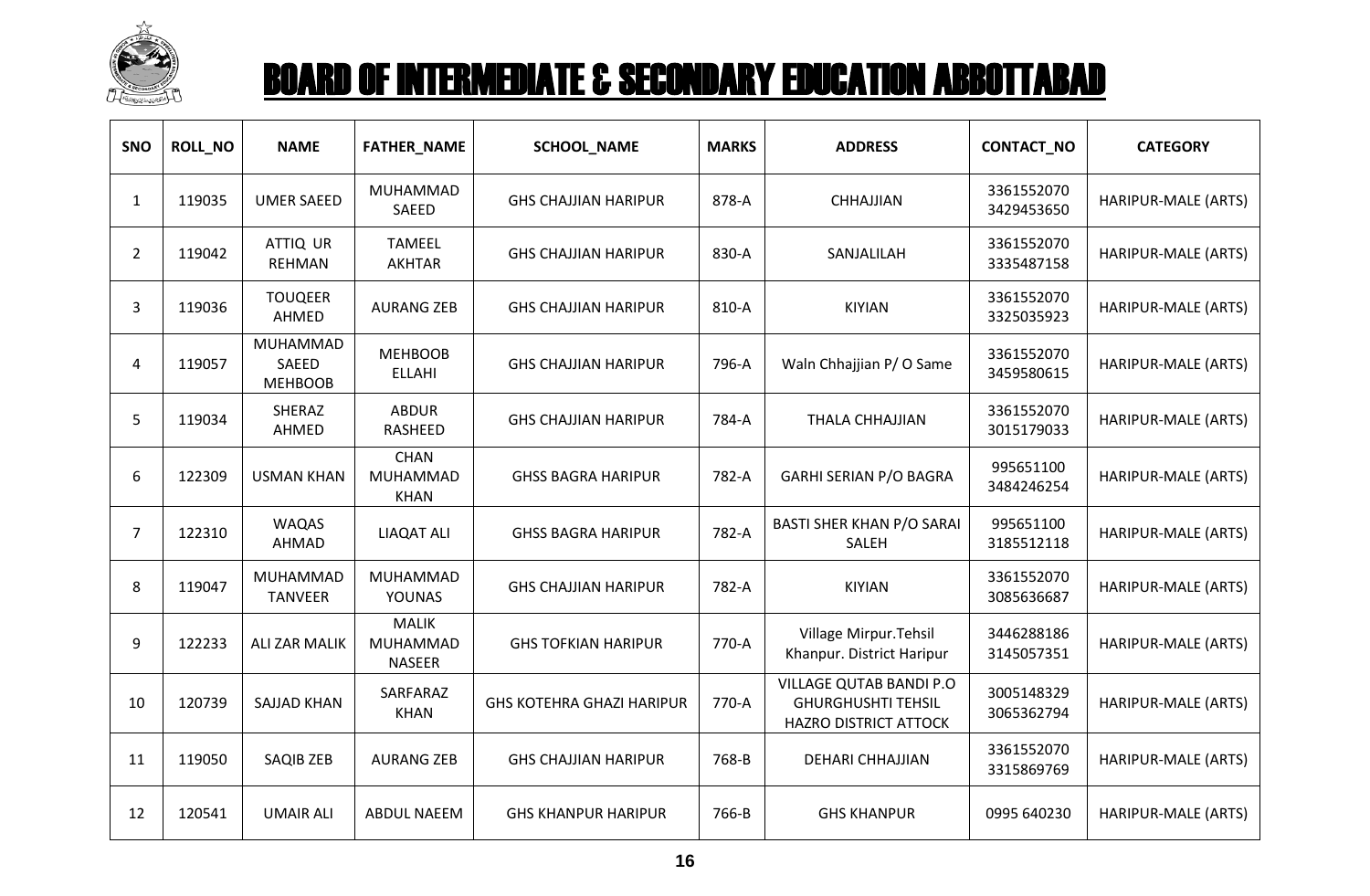

| 13 | 122670 | <b>BASIT ALI</b>                | HAMAYOUN                    | <b>GHSS JHAMRA HARIPUR</b>  | 752-B | VILLAGE SHEENGALI P.O.<br><b>JHAMRA DISTRICT HARIPUR</b> | 3005546185<br>3107060510 | HARIPUR-MALE (ARTS) |
|----|--------|---------------------------------|-----------------------------|-----------------------------|-------|----------------------------------------------------------|--------------------------|---------------------|
| 14 | 119039 | MUHAMMAD<br><b>HABIB</b>        | MUHAMMAD<br><b>SIDDIQUE</b> | <b>GHS CHAJJIAN HARIPUR</b> | 752-B | THALA CHHAJJIAN                                          | 3361552070<br>3349514112 | HARIPUR-MALE (ARTS) |
| 15 | 119043 | <b>GHULAM</b><br><b>MUSTAFA</b> | <b>KHAN BAHDAR</b>          | <b>GHS CHAJJIAN HARIPUR</b> | 752-B | BAFA CHHAJJIAN                                           | 3361552070<br>3068928794 | HARIPUR-MALE (ARTS) |
| 16 | 119053 | AFAQ AHMED                      | <b>ISHFAQ</b><br>AHMED      | <b>GHS CHAJJIAN HARIPUR</b> | 752-B | DEHRI CHHAJJIAN                                          | 3361552070<br>3329826729 | HARIPUR-MALE (ARTS) |

Populated

CONTROLLER OF EXAMINATIONS BISE ABBOTTABAD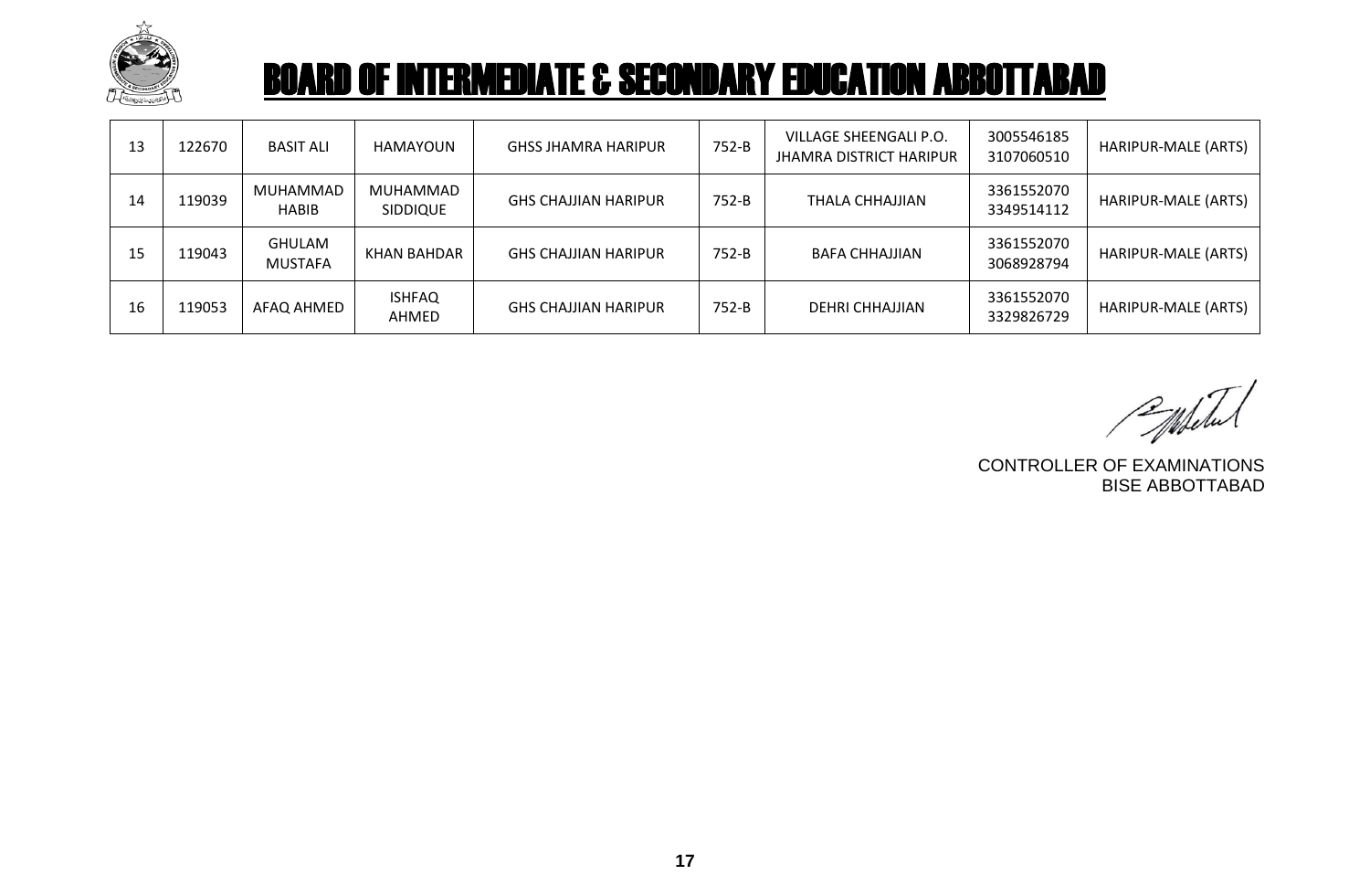

| SNO            | <b>ROLL_NO</b> | <b>NAME</b>                     | <b>FATHER_NAME</b>                 | SCHOOL_NAME                                                                 | <b>MARKS</b> | <b>ADDRESS</b>                                      | CONTACT_NO                              | <b>CATEGORY</b>          |
|----------------|----------------|---------------------------------|------------------------------------|-----------------------------------------------------------------------------|--------------|-----------------------------------------------------|-----------------------------------------|--------------------------|
| $\mathbf{1}$   | 107798         | <b>MUQQADAS</b>                 | <b>LIAQAT ALI</b>                  | <b>GGHSS NO.2 HARIPUR</b>                                                   | 1068-<br>A1  | Mochi Bazar Haripur                                 | 0336-9047252                            | HARIPUR-FEMALE (SCIENCE) |
| $\overline{2}$ | 105121         | <b>ALEENA</b><br><b>RASHID</b>  | <b>ABDUL RASHID</b>                | <b>GG CENTENNIAL MHSS</b><br><b>HARIPUR</b>                                 | 1042-<br>A1  | <b>VILLAGE DARWAISH</b><br><b>HARIPUR</b>           | 995611840<br>3315859819                 | HARIPUR-FEMALE (SCIENCE) |
| 3              | 107196         | <b>HAJIRA KHAN</b>              | MUHAMMAD<br><b>SABIR KHAN</b>      | <b>GGHS KHOLIAN BALA</b><br><b>HARIPUR</b>                                  | 1040-<br>A1  | VILLAGE KHOLIAN BALA                                | 995655060<br>3449418825                 | HARIPUR-FEMALE (SCIENCE) |
| 4              | 107744         | <b>LAIBA BIBI</b>               | SADDAR<br>ZAMAN                    | <b>GOVT. GIRLS HIGHER</b><br>SECONDARY SCHOOL NALLAH<br><b>SOHA HARIPUR</b> | 1040-<br>A1  | Vill Talhala P/o Andra Doga<br>Haripur              | 3323827159<br>3369932528                | HARIPUR-FEMALE (SCIENCE) |
| 5              | 105692         | PALWASHA<br><b>BIBI</b>         | <b>REHMAT DIN</b>                  | <b>GGHS BAGHPUR DHERI</b><br><b>HARIPUR</b>                                 | 1040-<br>A1  | <b>BHAGPUR DHERI</b>                                | 995650234<br>3138666782                 | HARIPUR-FEMALE (SCIENCE) |
| 6              | 108398         | AYMAN<br><b>RASHID</b>          | <b>RASHID</b><br><b>MEHMOOD</b>    | <b>GGHSS SARAI SALEH HARIPUR</b>                                            | 1038-<br>A1  | Mohallah Jadeed Abad Sarai<br>Saleh Haripur         | 995319250<br>3429406939                 | HARIPUR-FEMALE (SCIENCE) |
| $\overline{7}$ | 106759         | <b>MEHREEN</b><br><b>AKHTAR</b> | <b>AKHTAR</b><br>ZAMAN             | <b>GGHS JULLIAN HARIPUR</b>                                                 | 1038-<br>A1  | <b>VILLAGE PIPLAAN PO</b><br><b>JOULIAN HARIPUR</b> | 3005022806<br>3361528269                | HARIPUR-FEMALE (SCIENCE) |
| 8              | 105071         | <b>HIFZA SALEEM</b>             | MUHAMMAD<br>SALEEM                 | <b>GG CENTENNIAL MHSS</b><br><b>HARIPUR</b>                                 | 1038-<br>A1  | <b>VILLAGE CHAMBA PIND</b><br><b>HARIPUR</b>        | 995611840<br>3102491144                 | HARIPUR-FEMALE (SCIENCE) |
| 9              | 109398         | <b>AROOJ</b><br><b>FATIMA</b>   | MOHAMMAD<br>SHAFIQUE               | <b>GGHSS KTS SEC NO.2</b><br><b>HARIPUR</b>                                 | 1038-<br>A1  | H/NO-1038 KTS Sector No-2                           | 995619206<br>3165920495                 | HARIPUR-FEMALE (SCIENCE) |
| 10             | 109491         | <b>MARYAM</b><br><b>ATTIQUE</b> | <b>ATTIQUE UR</b><br><b>REHMAN</b> | <b>GGHSS KTS SEC NO.2</b><br><b>HARIPUR</b>                                 | 1038-<br>A1  | H/NO-973 KTS Sector No-2                            | 995619206<br>3450714023                 | HARIPUR-FEMALE (SCIENCE) |
| 11             | 106633         | MASHAYAM<br><b>BIBI</b>         | <b>NAZAKAT ALI</b>                 | <b>GGHS GUDWALIAN HARIPUR</b>                                               | 1038-<br>A1  | Gudwalian                                           | 3315334434<br>3135980553                | HARIPUR-FEMALE (SCIENCE) |
| 12             | 109504         | <b>LAIBA EMAN</b>               | LIAQAT ZAMAN                       | <b>GGHSS PANIAN HARIPUR</b>                                                 | 1038-<br>A1  | Village Gharian Haripur                             | 3345164355<br>3429451231                | HARIPUR-FEMALE (SCIENCE) |
| 13             | 108123         | <b>MARYAM</b><br>NASEEM         | MOHAMMAD<br><b>NASEEM</b>          | <b>GGHS PIND KAMAL KHAN</b><br><b>HARIPUR</b>                               | 1038-<br>A1  | Vill Galham P.O P.K.KHAN                            | 3345661352<br>3345315355                | HARIPUR-FEMALE (SCIENCE) |
| 14             | 107637         | <b>ASMA SULTAN</b>              | <b>SAKHI SULTAN</b>                | <b>GGHS MEELAM HARIPUR</b>                                                  | 1038-<br>A1  | Meelam                                              | 3365755827<br>3145077926                | HARIPUR-FEMALE (SCIENCE) |
| 15             | 108614         | <b>IRUM BIBI</b>                | <b>ALI REHMAN</b>                  | <b>GGHS SIRYA HARIPUR</b>                                                   | 1036-<br>A1  | Village Batrasi PO<br>Kotnajibullah                 | 3335098812<br>3115948434                | HARIPUR-FEMALE (SCIENCE) |
| 16             | 107342         | <b>IQRA NAZ</b>                 | <b>MALIK</b><br>MUHAMMAD<br>ABID   | <b>GGHS KTS SEC NO.3 HARIPUR</b>                                            | 1036-<br>A1  | House No. 976 Sector No. 3<br><b>KTS</b>            | 03340058092<br>0995621070<br>3479107490 | HARIPUR-FEMALE (SCIENCE) |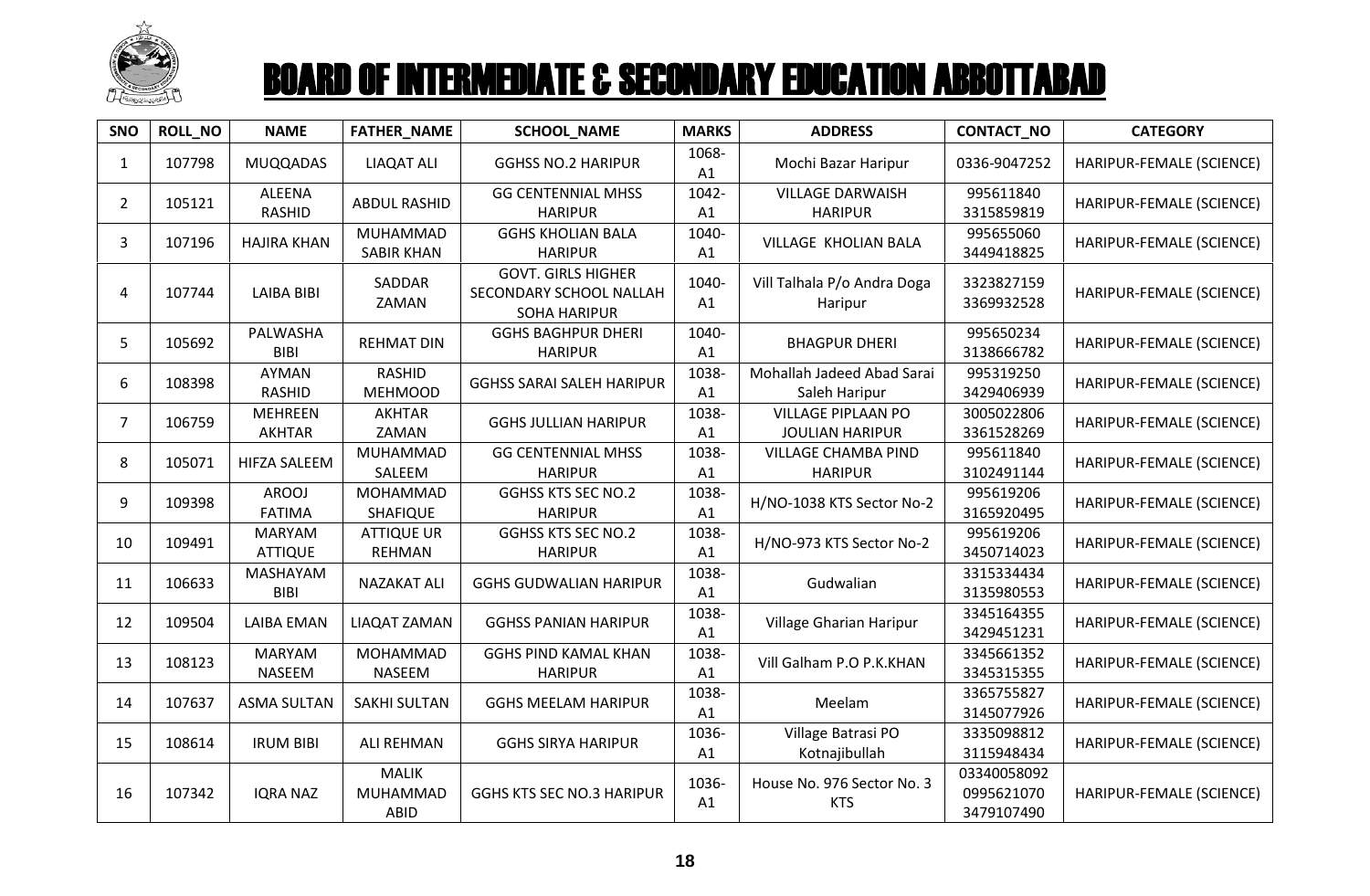

| 17 | 106206 | <b>FAIZA BIBI</b>  | <b>MUNSIB KHAN</b> | <b>GGHS CHHOI HARIPUR</b>        | 1026-          | VILLAGE GARAM THOON PO                        | 3319500416  | HARIPUR-FEMALE (SCIENCE) |
|----|--------|--------------------|--------------------|----------------------------------|----------------|-----------------------------------------------|-------------|--------------------------|
|    |        |                    |                    |                                  | A <sub>1</sub> | <b>KHANPUR HARIPUR</b>                        | 3319500416  |                          |
| 18 | 106007 | <b>ZAINAB BIBI</b> | MUHAMMAD           | <b>GGHS BHERA HARIPUR</b>        | 1026-          | VILLAGE BHERA P/O PANIAN                      | 995675275   | HARIPUR-FEMALE (SCIENCE) |
|    |        |                    | <b>AKBAR</b>       |                                  | A <sub>1</sub> | <b>HARIPUR</b>                                | 3168769742  |                          |
| 19 | 105075 | <b>ANSA BIBI</b>   | YOUSAF             | <b>GG CENTENNIAL MHSS</b>        | 1026-          | <b>VILLAGE KOTE NAJIBULLAH</b>                | 995611840   |                          |
|    |        |                    | <b>REHMAN</b>      | <b>HARIPUR</b>                   | A <sub>1</sub> | <b>HARIPUR</b>                                | 3335694529  | HARIPUR-FEMALE (SCIENCE) |
| 20 | 105402 | <b>RUBAB</b>       | <b>MUHAMMAD</b>    | <b>GG CENTENNIAL MHSS KOT</b>    | 1026-          | MOHALLAH TARKHANA KOT                         | 995618101   |                          |
|    |        | <b>SHAFIQUE</b>    | <b>SHAFIQUE</b>    | <b>NAJIBULLAH HARIPUR</b>        | A <sub>1</sub> | NAJIBULLAH                                    | 3365397720  | HARIPUR-FEMALE (SCIENCE) |
|    |        | <b>MAHNOOR</b>     | KHURSHEED          | <b>GG CENTENNIAL MHSS</b>        | 1024-          |                                               | 995611840   |                          |
| 21 | 105078 | KHURSHEED          | AHMED              | <b>HARIPUR</b>                   | A <sub>1</sub> | <b>VILLAGE TALOKAR HARIPUR</b>                | 3459630863  | HARIPUR-FEMALE (SCIENCE) |
|    |        |                    |                    |                                  | 1024-          |                                               | 3345164355  |                          |
| 22 | 109509 | <b>BUSHRA BIBI</b> | <b>WAZIR</b>       | <b>GGHSS PANIAN HARIPUR</b>      | A <sub>1</sub> | Village Panian                                | 3159301289  | HARIPUR-FEMALE (SCIENCE) |
| 23 | 108927 | <b>FAJAR</b>       | MUHAMMAD           |                                  | 1024-          |                                               | 318055      |                          |
|    |        | SHAMRAIZ           | SHAMRAIZ           | <b>GGHSS BEER HARIPUR</b>        | A <sub>1</sub> | <b>GGHSS Beer</b>                             | 995318055   | HARIPUR-FEMALE (SCIENCE) |
|    |        |                    |                    |                                  | 1024-          |                                               | 03340058092 |                          |
| 24 | 107339 | <b>ALIYA BIBI</b>  | <b>WAHEED KHAN</b> | <b>GGHS KTS SEC NO.3 HARIPUR</b> | A <sub>1</sub> | House No. 929 Moh: Thapla<br>Sector No. 1 KTS | 0995621070  | HARIPUR-FEMALE (SCIENCE) |
|    |        |                    |                    |                                  |                |                                               | 3009118859  |                          |
|    | 108394 | <b>SAIMA BIBI</b>  | <b>SAEED ULLAH</b> | <b>GGHSS SARAI SALEH HARIPUR</b> | 1024-          | Mohallah Saddique Akbar                       | 995319250   |                          |
| 24 |        |                    |                    |                                  | A <sub>1</sub> | Sarai Saleh Haripur                           | 3424878356  | HARIPUR-FEMALE (SCIENCE) |
| 24 |        | <b>UROOJ</b>       | <b>MUHAMMAD</b>    |                                  | 1024-          | VILLAGE BHERA P/O PANIAN                      | 995675275   |                          |
|    | 106013 | <b>FATIMA</b>      | <b>SHOAIB KHAN</b> | <b>GGHS BHERA HARIPUR</b>        | A <sub>1</sub> | <b>HARIPUR</b>                                | 3153088560  | HARIPUR-FEMALE (SCIENCE) |
| 24 | 107272 | <b>KINZA ARIF</b>  | MUHAMMAD           | <b>GGHS KTS SEC NO.1 HARIPUR</b> | 1024-          | H.No.658 Sector No.1 KTS                      | 995621125   |                          |
|    |        |                    | <b>ARIF</b>        |                                  | A <sub>1</sub> | Haripur                                       | 3459237766  | HARIPUR-FEMALE (SCIENCE) |
|    |        |                    |                    |                                  |                |                                               | 03340058092 |                          |
| 24 | 107338 | <b>KINZA IJAZ</b>  | <b>IJAZ AHMED</b>  | <b>GGHS KTS SEC NO.3 HARIPUR</b> | 1024-          | Sector No. 3 KTS                              | 0995621070  | HARIPUR-FEMALE (SCIENCE) |
|    |        |                    |                    |                                  | A1             |                                               | 3315178194  |                          |

Whele

CONTROLLER OF EXAMINATIONS BISE ABBOTTABAD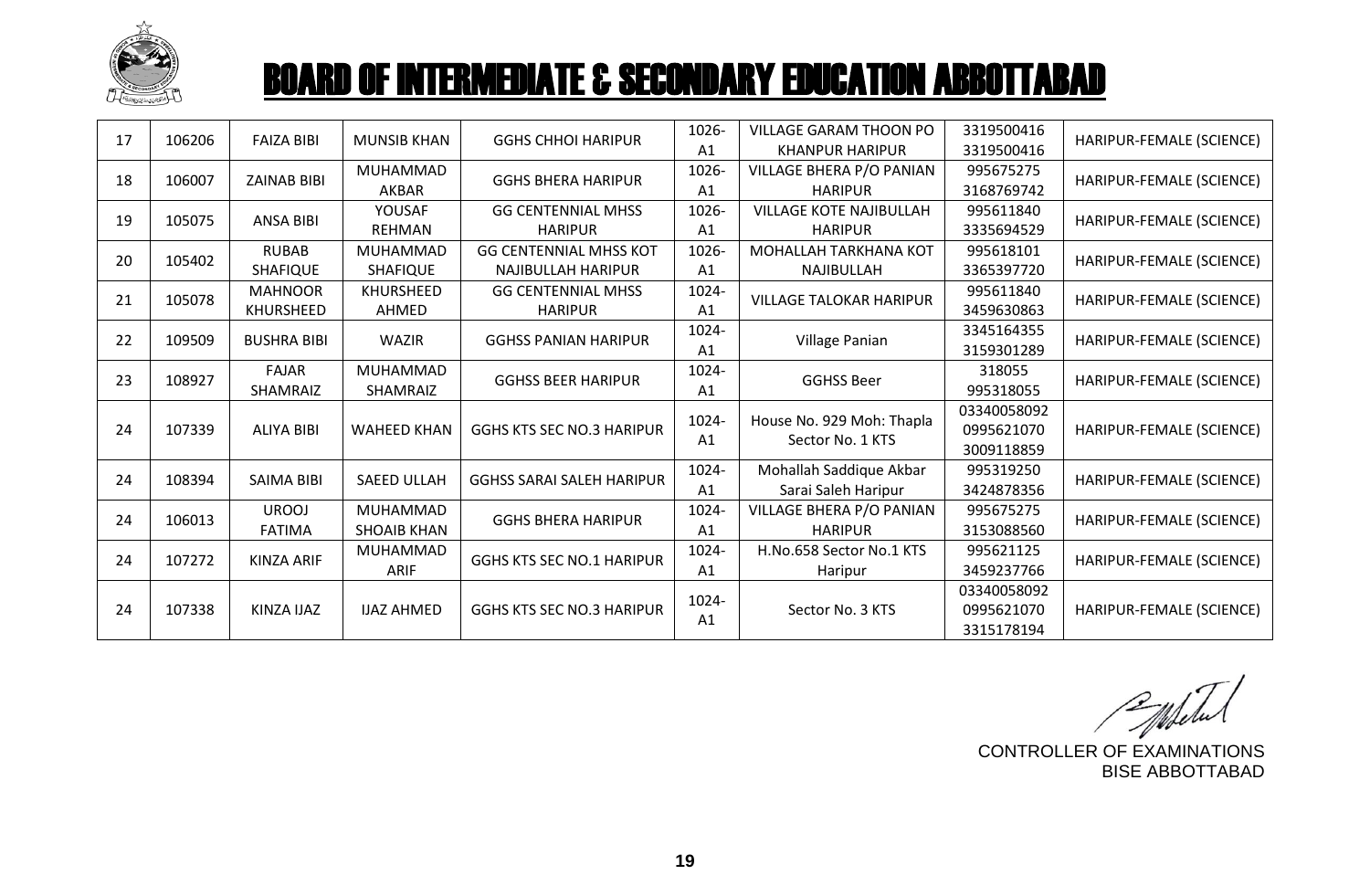

| SNO | <b>ROLL NO</b> | <b>NAME</b>                        | <b>FATHER_NAME</b>              | <b>SCHOOL_NAME</b>                                  | <b>MARKS</b> | <b>ADDRESS</b>                                                | <b>CONTACT_NO</b>                       | <b>CATEGORY</b>       |
|-----|----------------|------------------------------------|---------------------------------|-----------------------------------------------------|--------------|---------------------------------------------------------------|-----------------------------------------|-----------------------|
| 1   | 107786         | <b>ANEEZA CHAN</b>                 | <b>CHAN</b><br><b>MUHAMMAD</b>  | <b>GGHS NEW BAKKA HARIPUR</b>                       | 906-A1       | PURANA BAKKA POST<br><b>OFFICE</b><br>KOTNAJIBULLAH, HARIPUR  | 3349509443<br>3464672325                | HARIPUR-FEMALE (ARTS) |
| 2   | 105477         | <b>ZAINAB BIBI</b>                 | <b>MAHROOF</b>                  | <b>GG CENTENNIAL MHSS KOT</b><br>NAJIBULLAH HARIPUR | 906-A1       | NAWAB ABAD KOT<br>NAJIBULLAH                                  | 995618101<br>3219831182                 | HARIPUR-FEMALE (ARTS) |
| 3   | 106708         | <b>NAYAB</b><br>SADDIQUE           | MUHAMMAD<br>SADDIQUE            | <b>GGHS HALLI HARIPUR</b>                           | 904-A1       | Darkot P/O Lora Teh<br>Khanpur Disst Haripur                  | 995648025<br>3129361104                 | HARIPUR-FEMALE (ARTS) |
| 4   | 106218         | <b>EMAN</b><br><b>NADEEM</b>       | MUHAMMAD<br>NADEEM              | <b>GGHS CHHOI HARIPUR</b>                           | 902-A1       | <b>VILLAGE DHUNIYAN PO</b><br><b>KHANPUR HARIPUR</b>          | 3319500416<br>3319500416                | HARIPUR-FEMALE (ARTS) |
| 5   | 107366         | <b>AYESHA NOOR</b>                 | <b>MUHAMMAD</b><br><b>HANIF</b> | <b>GGHS KTS SEC NO.3 HARIPUR</b>                    | 902-A1       | House No. 51 Moh: Anora<br>Sector No. 3 KTS.                  | 03340058092<br>0995621070<br>3125861729 | HARIPUR-FEMALE (ARTS) |
| 6   | 105963         | LAIBA<br>TABASSUM                  | <b>REHMAT DIN</b>               | <b>GGHS BALDHER HARIPUR</b>                         | 902-A1       | Village Akhoon Bandi Post<br>Office Laban Bandi               | 311.584723<br>3315210203                | HARIPUR-FEMALE (ARTS) |
| 7   | 106701         | <b>AMINA ARIF</b><br><b>ABBASI</b> | MUHAMMAD<br><b>ARIF ABBASI</b>  | <b>GGHS HALLI HARIPUR</b>                           | 900-A1       | Jab halli P/O Halli Teh<br>Khanpur Disst Haripur              | 995648025<br>3463329096                 | HARIPUR-FEMALE (ARTS) |
| 8   | 108519         | AREEBA                             | <b>ABDUL</b><br><b>HAMEED</b>   | <b>GGHSS SARAI SALEH HARIPUR</b>                    | 900-A1       | Village Changi Bandi Haripur                                  | 995319250<br>3124858515                 | HARIPUR-FEMALE (ARTS) |
| 9   | 105869         | <b>JANNAT BIBI</b>                 | <b>RAZMAT KHAN</b>              | <b>GGHS BAGRA HARIPUR</b>                           | 890-A1       | Vill: Bandi Sher Khan P/O<br><b>BALDHAIR District Haripur</b> | 995651202<br>3442021630                 | HARIPUR-FEMALE (ARTS) |
| 10  | 108525         | <b>FATIMA</b>                      | ABDUL RAZZAQ                    | <b>GGHSS SARAI SALEH HARIPUR</b>                    | 890-A1       | Yasir Colony New Abadi<br>Sarai Saleh Haripur                 | 995319250<br>3343843705                 | HARIPUR-FEMALE (ARTS) |
| 11  | 108585         | <b>SAEEDA EMAN</b>                 | <b>CHAN ZEB</b>                 | <b>GGHSS SARAI SALEH HARIPUR</b>                    | 890-A1       | Village Barthal P/O Sarai<br>Saleh Haripur                    | 995319250<br>3439675619                 | HARIPUR-FEMALE (ARTS) |
| 12  | 108524         | <b>KHADIJA</b>                     | MUHAMMAD<br><b>SALMAN KHAN</b>  | <b>GGHSS SARAI SALEH HARIPUR</b>                    | 888-A1       | Sarai Saleh Haripur                                           | 995319250<br>3135650538                 | HARIPUR-FEMALE (ARTS) |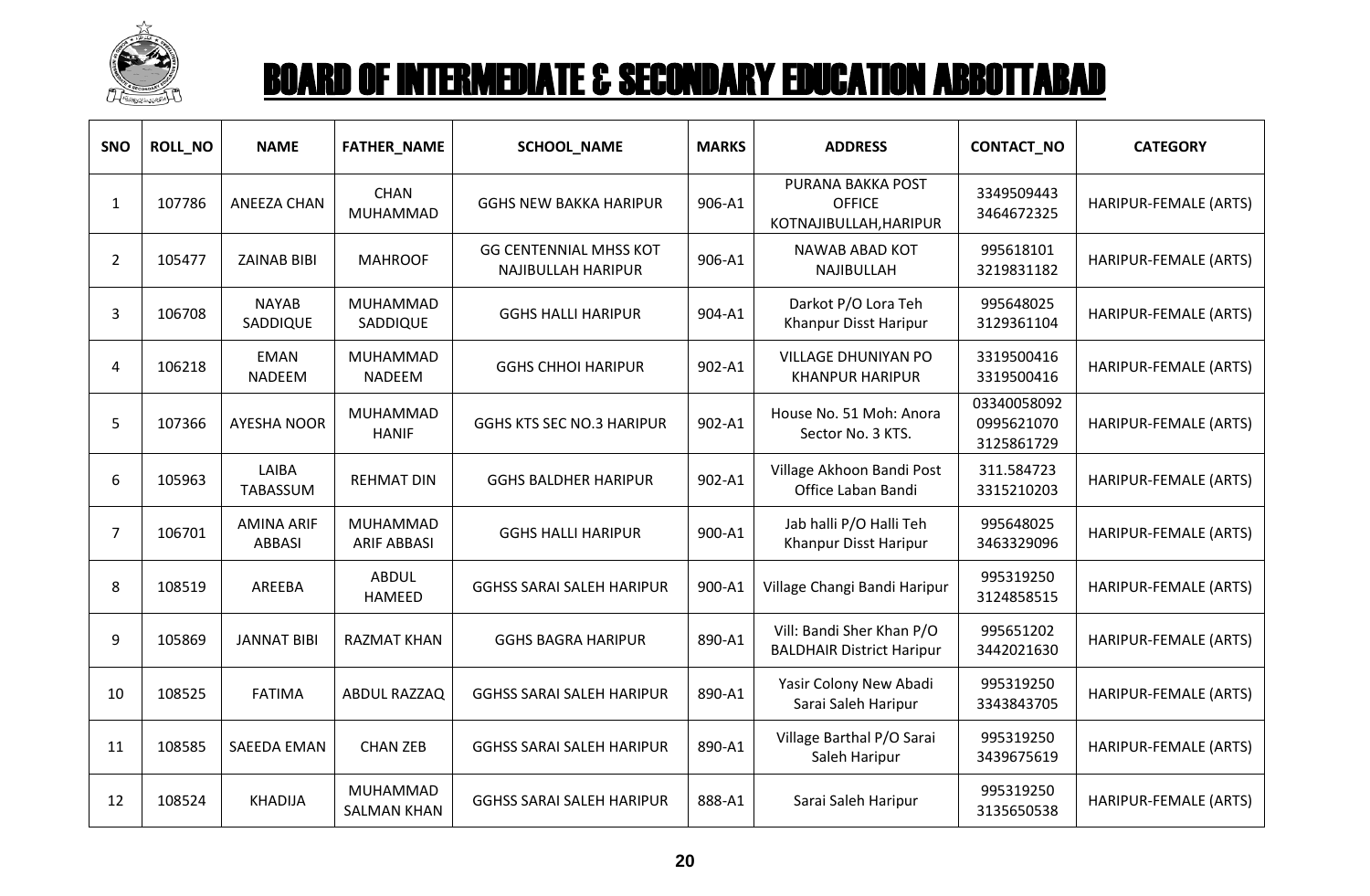

| 13 | 107136 | <b>SAIRA</b><br><b>SHABBIR</b>  | <b>SHABBIR</b><br>AHMED | <b>GGHSS KANGRA COLONY</b><br><b>HARIPUR</b> | 886-A1 | <b>GGHS KANGRA COLONY</b>                        | 995353507<br>3335174166 | HARIPUR-FEMALE (ARTS) |
|----|--------|---------------------------------|-------------------------|----------------------------------------------|--------|--------------------------------------------------|-------------------------|-----------------------|
| 14 | 105777 | <b>TANZEELA</b><br><b>JAMIL</b> | MUHAMMAD<br>JAMIL       | <b>GGHS BAGRA HARIPUR</b>                    | 886-A1 | VILL: DURSHAKHAIL P/O<br><b>BALDHAIR HARIPUR</b> | 995651202<br>3434534753 | HARIPUR-FEMALE (ARTS) |
| 15 | 108931 | RAFIA FIAZ                      | MUHAMMAD<br><b>FIAZ</b> | <b>GGHSS BEER HARIPUR</b>                    | 886-A1 | <b>GGHSS Beer</b>                                | 318055<br>995318055     | HARIPUR-FEMALE (ARTS) |
| 16 | 106706 | SANA SHAKIR                     | SHAKIR ULLAH            | <b>GGHS HALLI HARIPUR</b>                    | 886-A1 | Halli P/O halli Teh Khanpur<br>Disst Haripur     | 995648025<br>3415418586 | HARIPUR-FEMALE (ARTS) |

Entered

CONTROLLER OF EXAMINATIONS BISE ABBOTTABAD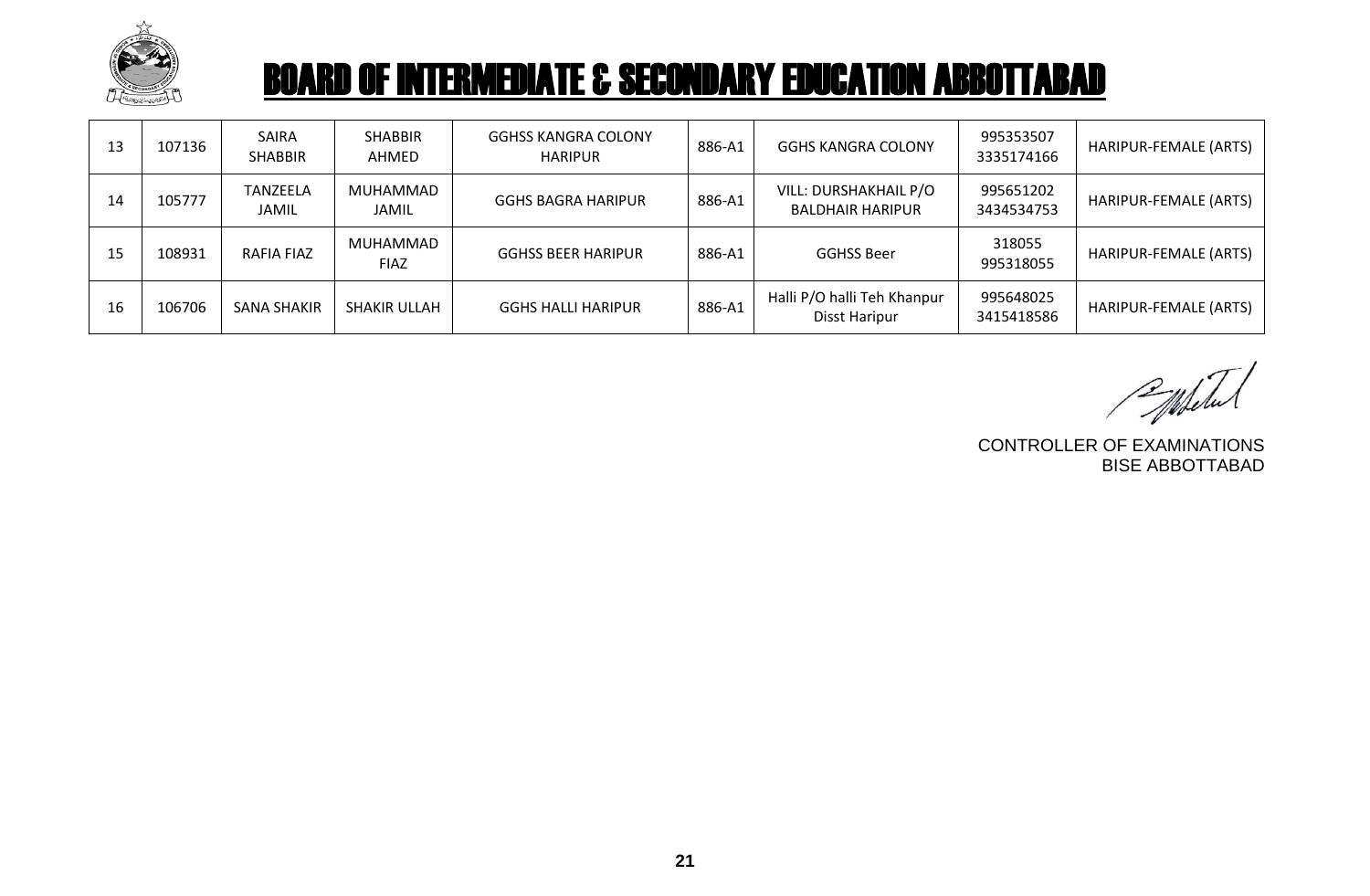

| SNO            | <b>ROLL_NO</b> | <b>NAME</b>                                 | <b>FATHER_NAME</b>       | <b>SCHOOL_NAME</b>                                         | <b>MARKS</b> | <b>ADDRESS</b>                                               | CONTACT_NO                              | <b>CATEGORY</b>         |
|----------------|----------------|---------------------------------------------|--------------------------|------------------------------------------------------------|--------------|--------------------------------------------------------------|-----------------------------------------|-------------------------|
| $\mathbf{1}$   | 158240         | MUHAMMAD<br><b>HAMMAD</b><br><b>AWAN</b>    | <b>GHULAM GHOUS</b>      | <b>GHS LASSAN</b><br><b>NAWAB</b><br>MANSEHRA              | 1042-<br>A1  | Shakuki Lassan Nawab                                         | 3335022643<br>3088129443                | MANSEHRA-MALE (SCIENCE) |
| $\overline{2}$ | 160598         | MUHAMMAD<br><b>MUBARRID</b><br><b>RAHIM</b> | <b>ABID RAHIM</b>        | <b>GHS TRANGRI</b><br><b>BALA MANSEHRA</b>                 | 1038-<br>A1  | <b>VILLAGE AND PO TRANGRI</b><br><b>BALA</b>                 | 3469600092<br>3119520493                | MANSEHRA-MALE (SCIENCE) |
| 3              | 157121         | MUHAMMAD<br>SULEMAN                         | MUHAMMAD YOUNAS MINHAS   | <b>GHS GANDHIAN</b><br><b>MANSEHRA</b>                     | 1036-<br>A1  | <b>BAFFA MAIRA</b>                                           | 997403089<br>3488268189                 | MANSEHRA-MALE (SCIENCE) |
| 4              | 159315         | ABDUL JAWAD                                 | <b>ISHTIAQ AHMAD</b>     | <b>GHS OGHI</b><br><b>MANSEHRA</b>                         | 1036-<br>A1  | <b>RASHIDA</b>                                               | 03435626011<br>0997320087<br>3469610306 | MANSEHRA-MALE (SCIENCE) |
| 5              | 156027         | <b>SARDAR SAAD</b>                          | MUHAMMAD DILDAR          | <b>GHS BALAKOT</b><br>MANSEHRA                             | 1022-<br>A1  | Dalola                                                       | 3469619388<br>3479727922                | MANSEHRA-MALE (SCIENCE) |
| 6              | 162479         | <b>SYED</b><br>MUQADAR ALI<br><b>SHAH</b>   | <b>SYED MUNAWAR SHAH</b> | <b>GHSS SHERGARH</b><br><b>MANSEHRA</b>                    | 1020-<br>A1  | Village Ismaeel Bandi PO<br>Shergarh Tehsil Oghi<br>Mansehra | 997570038<br>3489397549                 | MANSEHRA-MALE (SCIENCE) |
| $\overline{7}$ | 162022         | <b>ZAIN ULLAH</b>                           | <b>WALAYAT KHAN</b>      | GHSS NO.1<br><b>MANSEHRA</b>                               | 1012-<br>A1  | KOHISTAN COLONY<br><b>MANSEHRA</b>                           | 997301337<br>3455537867                 | MANSEHRA-MALE (SCIENCE) |
| 8              | 155372         | <b>UMAR</b><br>SHAFIQUE                     | MUHAMMAD SHAFIQUE        | <b>G CENTENNIAL</b><br><b>MHS DADAR</b><br><b>MANSEHRA</b> | 1012-<br>A1  | Dharyal Mansehra                                             | 3108567920<br>3113518003                | MANSEHRA-MALE (SCIENCE) |
| 9              | 155445         | <b>FAHEEM</b><br>AHMAD                      | MUHAMMAD HAKEEM          | <b>G CENTENNIAL</b><br><b>MHS DADAR</b><br><b>MANSEHRA</b> | 1010-<br>A1  | Andrasi Mansehra                                             | 3108567920<br>3342669020                | MANSEHRA-MALE (SCIENCE) |
| 10             | 158229         | ABID<br><b>ZULFIQAR</b>                     | MUHAMMAD ZULFIQAR        | <b>GHS LASSAN</b><br><b>NAWAB</b><br><b>MANSEHRA</b>       | 1008-<br>A1  | Khambian Bala Lassan<br>Nawab                                | 3335022643<br>3064880554                | MANSEHRA-MALE (SCIENCE) |
| 11             | 157263         | <b>ZOHAIB</b><br><b>HUSSAIN</b>             | MUHAMMAD HUSSAIN         | <b>GHS HASSA</b><br><b>BALAKOT</b><br><b>MANSEHRA</b>      | 996-A1       | Village Grach Tranna,<br><b>Balakot</b>                      | 3128884864<br>3025644117                | MANSEHRA-MALE (SCIENCE) |
| 12             | 161207         | <b>MUHAMMAD</b><br><b>ISHTIAQ</b>           | AURANGZEB                | <b>GHSS GARHI</b><br><b>HABIB ULLAH</b><br>MANSEHRA        | 992-A1       | KARNOL                                                       | 450023<br>3155052723                    | MANSEHRA-MALE (SCIENCE) |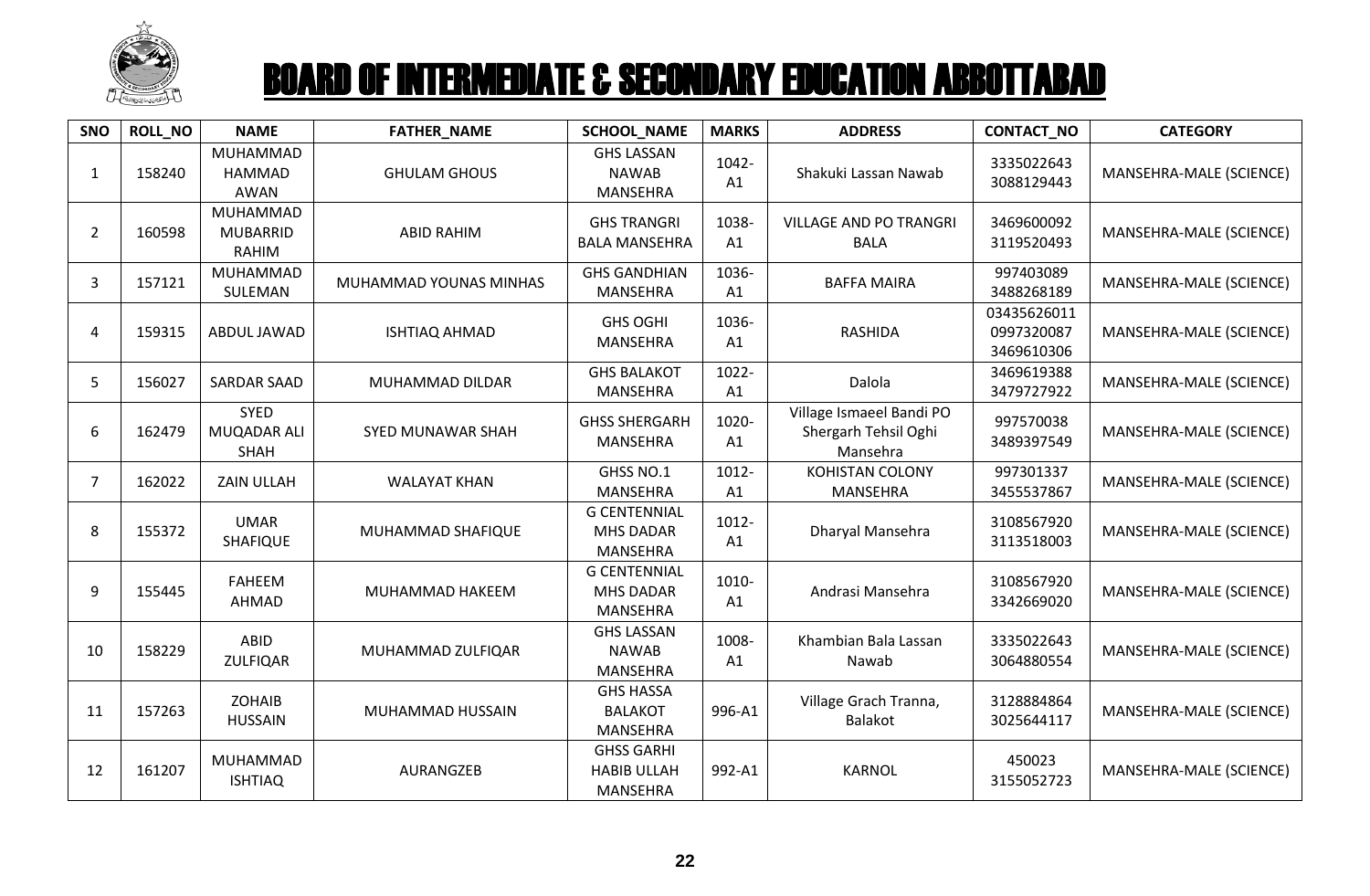

| 13 | 159079 | MUHAMMAD<br>ZAID                          | MUHAMMAD ASHFAQ            | GHS NO.2 GARHI<br><b>HABIBULLAH</b><br>MANSEHRA            | 992-A1 | Garhi habibullah                                                  | 3469603691<br>3129033766                | MANSEHRA-MALE (SCIENCE) |
|----|--------|-------------------------------------------|----------------------------|------------------------------------------------------------|--------|-------------------------------------------------------------------|-----------------------------------------|-------------------------|
| 14 | 159309 | MUHAMMAD<br><b>FAHEEM</b>                 | <b>ANAYAT ULLAH</b>        | <b>GHS OGHI</b><br><b>MANSEHRA</b>                         | 992-A1 | <b>VILLAGE TETOLI</b>                                             | 03435626011<br>0997320087<br>3025912537 | MANSEHRA-MALE (SCIENCE) |
| 15 | 155373 | <b>RAJA</b><br>MUHAMMAD<br><b>HAMZA</b>   | MUHAMMAD SHAFIQUE          | <b>G CENTENNIAL</b><br><b>MHS DADAR</b><br>MANSEHRA        | 982-A1 | Dadar Mansehra                                                    | 3108567920<br>3158781861                | MANSEHRA-MALE (SCIENCE) |
| 16 | 161024 | MUHAMMAD<br><b>SHOAIB</b>                 | MUHAMMAD YOUSIF            | <b>GHSS DHODIAL</b><br><b>MANSEHRA</b>                     | 982-A1 | VILLAGE BEDADI P/O<br>SHINKIARI TEH: AND DIST:<br>MANSEHRA        | 3359417782<br>3429689707                | MANSEHRA-MALE (SCIENCE) |
| 17 | 157902 | MUHAMMAD<br>SHAHAB                        | MUHAMMAD IRSHAD            | <b>GHS KOLIKA</b><br><b>MANSEHRA</b>                       | 982-A1 | VILLAGE AND P.O BELIAN<br><b>TEHSIL OGHI DISTRICT</b><br>MANSEHRA | 3469620901<br>3335807716                | MANSEHRA-MALE (SCIENCE) |
| 18 | 155948 | YOUSAF<br><b>GULZAR</b>                   | <b>GULZAR</b>              | <b>GHS BAJNA</b><br><b>MANSEHRA</b>                        | 980-A1 | <b>GHS BAJNA MANSEHRA</b>                                         | 997531118<br>3155096692                 | MANSEHRA-MALE (SCIENCE) |
| 19 | 157266 | <b>USMAN ALI</b>                          | <b>GHULAM NABI</b>         | <b>GHS HASSA</b><br><b>BALAKOT</b><br><b>MANSEHRA</b>      | 980-A1 | Village Grach Tranna,<br><b>Balakot</b>                           | 3128884864<br>3430976681                | MANSEHRA-MALE (SCIENCE) |
| 20 | 155385 | <b>AWAIS</b><br><b>BASHARAT</b>           | MUHAMMAD BASHARAT          | <b>G CENTENNIAL</b><br><b>MHS DADAR</b><br><b>MANSEHRA</b> | 976-A1 | Paloi Mansehra                                                    | 3108567920<br>3155813254                | MANSEHRA-MALE (SCIENCE) |
| 21 | 160162 | <b>AHMED KHAN</b>                         | WALI UR RAHMAN             | <b>GHS</b><br>SHAMDHARA<br><b>MANSEHRA</b>                 | 970-A1 | <b>VILLAGE KATHAI OGHI</b><br><b>DISTRICT MANSEHRA</b>            | 997384287<br>3405581948                 | MANSEHRA-MALE (SCIENCE) |
| 22 | 155704 | MUHAMMAD<br><b>ZOHAIB</b>                 | MUHAMMAD TUFAIL            | <b>GHS AHL</b><br><b>MANSEHRA</b>                          | 970-A1 | <b>TRAKHAR AHL</b>                                                | 3135933211<br>3229205443                | MANSEHRA-MALE (SCIENCE) |
| 23 | 158979 | <b>HUZAIFA</b><br><b>NAWAZ</b>            | KHALID NAWAZ               | <b>GHSS NEW</b><br><b>DARBAND</b><br>MANSEHRA              | 968-A1 | <b>DARBAND</b>                                                    | 3438929949<br>3438929949                | MANSEHRA-MALE (SCIENCE) |
| 24 | 156864 | <b>ABDUR</b><br><b>REHMAN</b>             | <b>MIAN GUL</b>            | <b>GHS DATTA</b><br><b>MANSEHRA</b>                        | 968-A1 | DATA MANSEHRA                                                     | 997413099<br>3449496537                 | MANSEHRA-MALE (SCIENCE) |
| 25 | 155452 | MUHAMMAD<br>SAIF ALI KHAN<br><b>SWATI</b> | MUHAMMAD KHALID KHAN SWATI | <b>G CENTENNIAL</b><br><b>MHS DADAR</b><br>MANSEHRA        | 968-A1 | Andrasi Mansehra                                                  | 3108567920<br>3449518918                | MANSEHRA-MALE (SCIENCE) |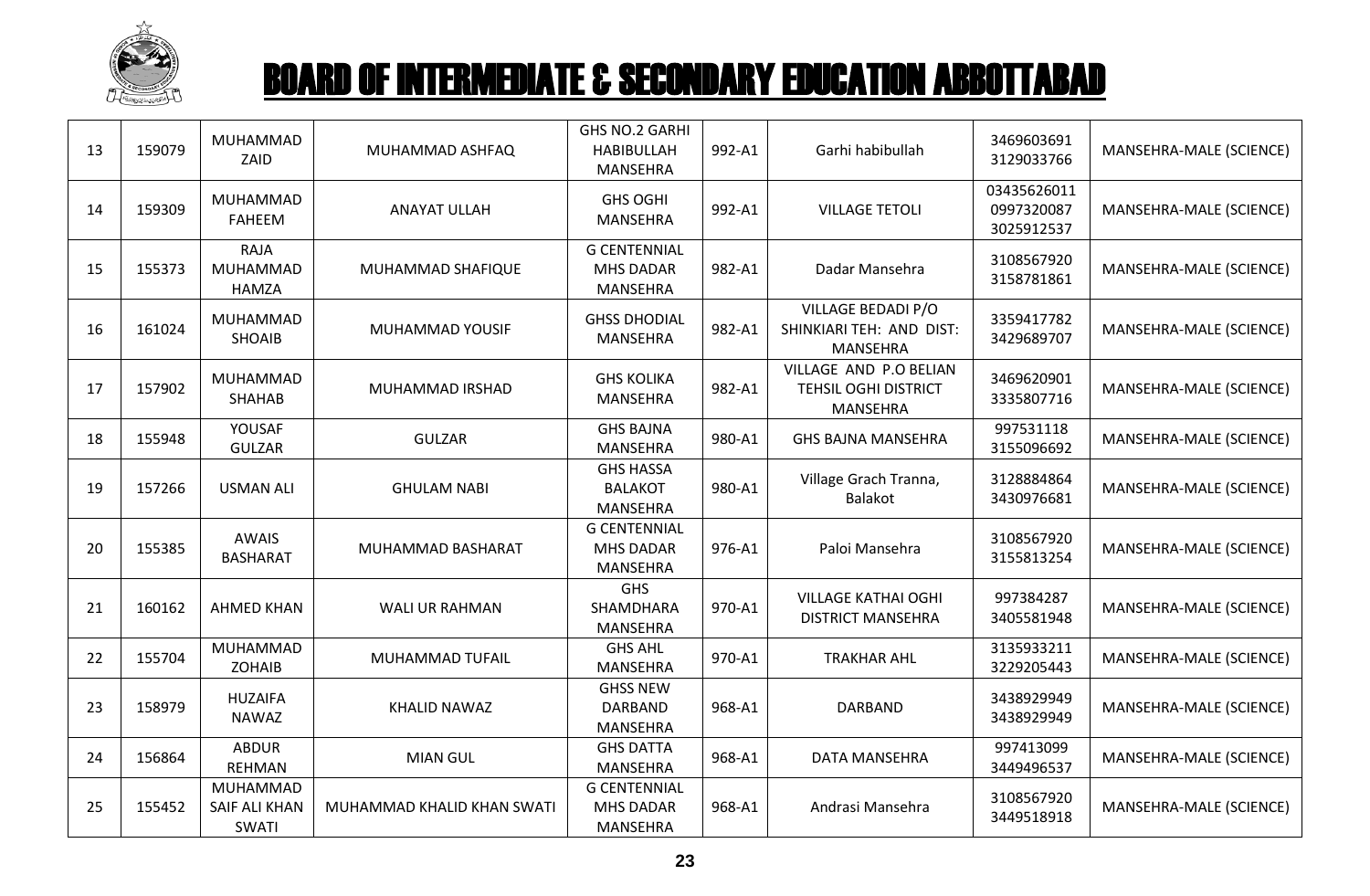

| 26 | 159758 | <b>KASHIF AWAN</b>                         | <b>FAIZ ALAM</b>       | <b>GHS PHAGAL</b><br><b>MANSEHRA</b>                       | 968-A1 | PHAGAL                                                         | 3449715573<br>3229412645 | MANSEHRA-MALE (SCIENCE) |
|----|--------|--------------------------------------------|------------------------|------------------------------------------------------------|--------|----------------------------------------------------------------|--------------------------|-------------------------|
| 27 | 155451 | MAAZ AHMAD                                 | AHMAD NAWAZ            | <b>G CENTENNIAL</b><br><b>MHS DADAR</b><br><b>MANSEHRA</b> | 966-A1 | Dadar Mansehra                                                 | 3108567920<br>3419272899 | MANSEHRA-MALE (SCIENCE) |
| 28 | 158886 | <b>ABBAS ALI</b><br><b>SHAH</b>            | <b>MUNEER ALI SHAH</b> | <b>GHSS NEW</b><br>DARBAND<br><b>MANSEHRA</b>              | 964-A1 | <b>DARBAND</b>                                                 | 3438929949<br>3438929949 | MANSEHRA-MALE (SCIENCE) |
| 29 | 155393 | MUHAMMAD<br><b>AMEEN</b>                   | ASHAQ HUSSAIN          | <b>G CENTENNIAL</b><br><b>MHS DADAR</b><br><b>MANSEHRA</b> | 964-A1 | <b>Bhogarmang Mansehra</b>                                     | 3108567920<br>3002071932 | MANSEHRA-MALE (SCIENCE) |
| 30 | 157281 | <b>MUHAMMAD</b><br><b>HUZAIFA</b>          | MUHAMMAD ASLAM         | <b>GHS HASSA</b><br><b>BALAKOT</b><br><b>MANSEHRA</b>      | 964-A1 | Village Narrah, P.O Balakot,<br>District Mansehra              | 3128884864<br>3463660874 | MANSEHRA-MALE (SCIENCE) |
| 31 | 158215 | <b>MALIK UZAIR</b><br>KHALID               | <b>KHALID MEHMOOD</b>  | <b>GHS LASSAN</b><br><b>NAWAB</b><br><b>MANSEHRA</b>       | 964-A1 | Shakuki Lassan Nawab                                           | 3335022643<br>3065618592 | MANSEHRA-MALE (SCIENCE) |
| 32 | 160378 | MUHAMMAD<br><b>DANISH</b>                  | MUHAMMAD FAROOQ        | <b>GHS SHOHAL</b><br>MAZULLAH<br><b>MANSEHRA</b>           | 954-A1 | Maidan Shohal                                                  | 997360200<br>3469601094  | MANSEHRA-MALE (SCIENCE) |
| 33 | 162519 | MUHAMMAD<br><b>KHALID</b>                  | MUHAMMAD MISKEEN       | <b>GHSS SHERGARH</b><br><b>MANSEHRA</b>                    | 954-A1 | Village Banda Umar Shah PO<br>Shergarh Tehsil Oghi<br>Mansehra | 997570038<br>3424535181  | MANSEHRA-MALE (SCIENCE) |
| 34 | 160377 | <b>UMAIR</b><br><b>HUSSAIN</b>             | MUHAMMAD RASHEED       | <b>GHS SHOHAL</b><br>MAZULLAH<br><b>MANSEHRA</b>           | 952-A1 | <b>Batraira Shohal</b>                                         | 997360200<br>3462509398  | MANSEHRA-MALE (SCIENCE) |
| 35 | 155743 | AIZAZ AHMAD                                | MUHAMMAD SIDDIQUE      | <b>GHS AHL</b><br><b>MANSEHRA</b>                          | 952-A1 | AHL                                                            | 3135933211<br>3229233892 | MANSEHRA-MALE (SCIENCE) |
| 36 | 157119 | MUHAMMAD<br><b>JUNAID</b><br><b>MINHAS</b> | <b>GUL ZAMAN</b>       | <b>GHS GANDHIAN</b><br><b>MANSEHRA</b>                     | 952-A1 | <b>BAFFA MAIRA</b>                                             | 997403089                | MANSEHRA-MALE (SCIENCE) |

Entertal

CONTROLLER OF EXAMINATIONS BISE ABBOTTABAD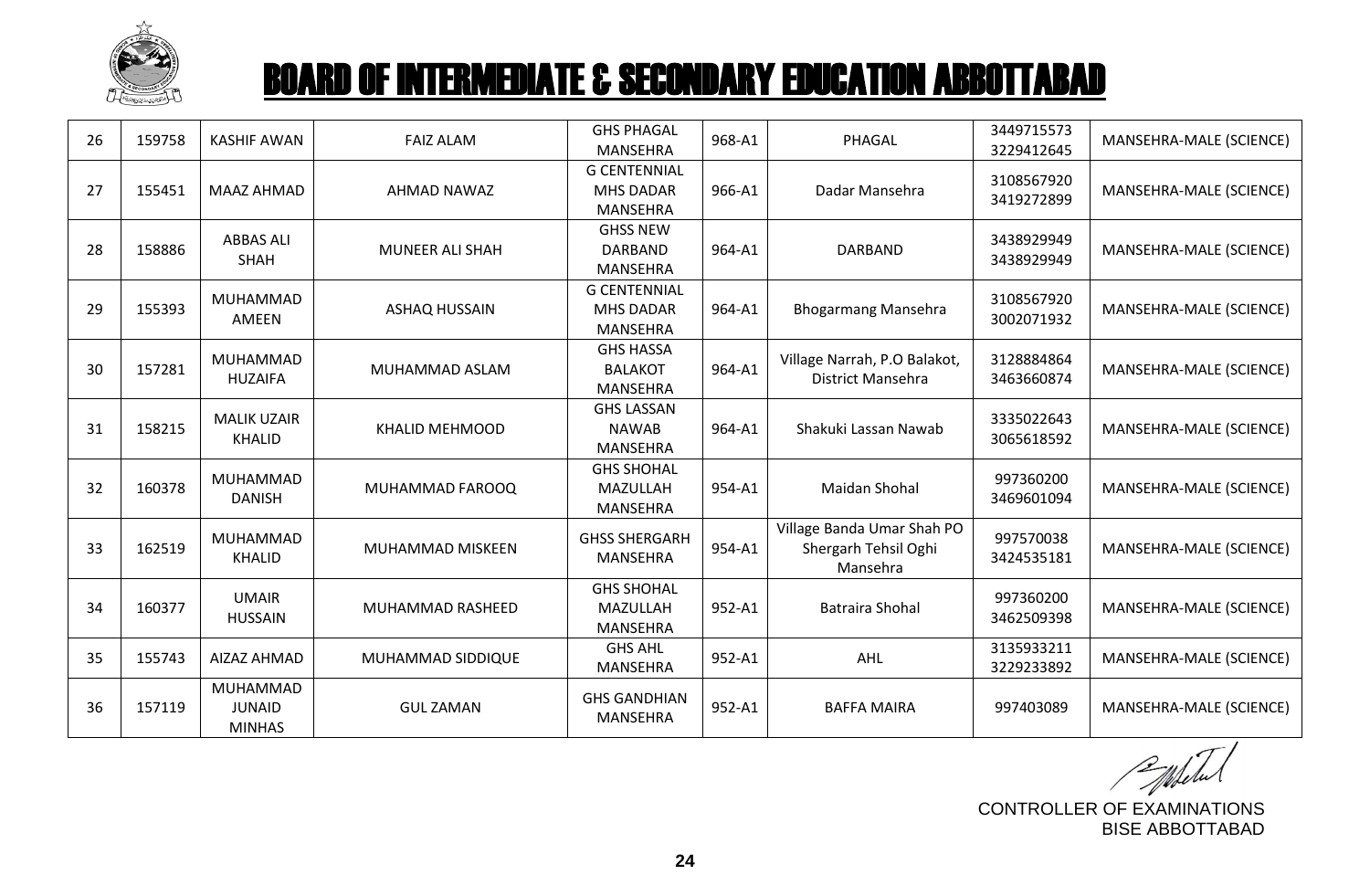

| SNO            | <b>ROLL_NO</b> | <b>NAME</b>                       | FATHER_NAME                          | <b>SCHOOL_NAME</b>                                      | <b>MARKS</b> | <b>ADDRESS</b>                                                  | CONTACT_NO                              | <b>CATEGORY</b>      |
|----------------|----------------|-----------------------------------|--------------------------------------|---------------------------------------------------------|--------------|-----------------------------------------------------------------|-----------------------------------------|----------------------|
| $\mathbf{1}$   | 155532         | <b>HAMMAD UR</b><br><b>REHMAN</b> | MUHAMMAD<br><b>ILYAS</b>             | <b>G CENTENNIAL MHSS NO.3</b><br>MANSEHRA               | 828-A        | <b>CIYT MANSEHRA</b>                                            | 03005642678<br>0977920081<br>3145759681 | MANSEHRA-MALE (ARTS) |
| $\overline{2}$ | 155531         | <b>DANIYAL</b><br><b>AKHTAR</b>   | MUHAMMAD<br><b>AKHTAR</b>            | <b>G CENTENNIAL MHSS NO.3</b><br>MANSEHRA               | 798-A        | <b>GHAZIKOT MANSEHRA</b>                                        | 03005642678<br>0977920081<br>3479609124 | MANSEHRA-MALE (ARTS) |
| 3              | 155537         | <b>HUSSAIN</b>                    | MUHAMMAD<br>RIAZ                     | <b>G CENTENNIAL MHSS NO.3</b><br><b>MANSEHRA</b>        | 794-A        | <b>TOWN SHIP GHAZIKOT</b>                                       | 03005642678<br>0997920081<br>3471955776 | MANSEHRA-MALE (ARTS) |
| 4              | 155641         | <b>USAMA</b><br><b>ASLAM</b>      | <b>MUHAMMAD</b><br><b>ASLAM KHAN</b> | GHS AFZAL ABAD MANSEHRA                                 | 782-A        | Afzalabad                                                       | 3459611107<br>3469604263                | MANSEHRA-MALE (ARTS) |
| 5              | 157129         | <b>REHMAN</b><br><b>ULLAH</b>     | GUL<br>MUHAMMAD                      | <b>GHS GANDHIAN MANSEHRA</b>                            | 770-A        | <b>GANDHIAN</b>                                                 | 997403089<br>3499623655                 | MANSEHRA-MALE (ARTS) |
| 6              | 159717         | MUHAMMAD<br>AMEEN                 | <b>GUL ZAMAN</b>                     | <b>GHS PARAS MANSEHRA</b>                               | 770-A        | PARAS TEHSIL BALAKOT<br>DISTT, MANSEHRA                         | 03459553633<br>3439562300               | MANSEHRA-MALE (ARTS) |
| $\overline{7}$ | 155540         | <b>USAMA</b><br>QAYYUM            | <b>ABDUL</b><br>QAYYUM               | <b>G CENTENNIAL MHSS NO.3</b><br>MANSEHRA               | 770-A        | KOHISTAN ABAD<br><b>MANSEHRA</b>                                | 03005642678<br>0997920081<br>3449529440 | MANSEHRA-MALE (ARTS) |
| 8              | 155538         | <b>HAMMAD</b><br>CHANZAB          | <b>MUHAMMAD</b><br>CHANZAB           | <b>G CENTENNIAL MHSS NO.3</b><br><b>MANSEHRA</b>        | 764-B        | SHELL PUMP DAB NO 2                                             | 03005642678<br>0997920081<br>3345495328 | MANSEHRA-MALE (ARTS) |
| 9              | 157484         | MUHAMMAD<br><b>RIYAST</b>         | MUHAMMAD<br><b>ASLAM</b>             | <b>GHS JABA MANSEHRA</b>                                | 764-B        | SHEEP FORM JABA<br><b>MANSEHRA</b>                              | 3459569435<br>3408730993                | MANSEHRA-MALE (ARTS) |
| 10             | 155560         | MUHAMMAD<br><b>RIZWAN</b>         | <b>MUHAMMAD</b><br><b>JAN</b>        | GHS AFZAL ABAD MANSEHRA                                 | 754-B        | village Jaba P/O Afzal Abad<br>Dist & Teh Mansehra              | 3469604263                              | MANSEHRA-MALE (ARTS) |
| 11             | 157473         | MUHAMMAD<br><b>UMER</b>           | <b>MUHAMMAD</b><br><b>AYUB</b>       | <b>GHS JABA MANSEHRA</b>                                | 750-B        | SHEEP FORM JABA<br><b>MANSEHRA</b>                              | 3459569435<br>3480919981                | MANSEHRA-MALE (ARTS) |
| 12             | 157483         | <b>ALIYAN</b>                     | MUHAMMAD<br><b>KHALID</b>            | <b>GHS JABA MANSEHRA</b>                                | 742-B        | <b>SHEEP FORM JABA</b><br><b>MANSEHRA</b>                       | 3459569435<br>3449534636                | MANSEHRA-MALE (ARTS) |
| 13             | 155552         | MUHAMMAD<br><b>TAYYAB</b>         | <b>MUHAMMAD</b><br>AKBAR             | GHS AFZAL ABAD MANSEHRA                                 | 740-B        | village Pocher maira P/O<br>Shoukat Abad Dist & Teh<br>Mansehra | 3469604263                              | MANSEHRA-MALE (ARTS) |
| 14             | 159911         | <b>ADNAN SHAH</b>                 | <b>AZMAT SHAH</b>                    | <b>GOVT. HIGHER SECONDARY</b><br>SCHOOL SANGAR MANSEHRA | 738-B        | SANGAR BALAKOT                                                  | 3446594033<br>3435299315                | MANSEHRA-MALE (ARTS) |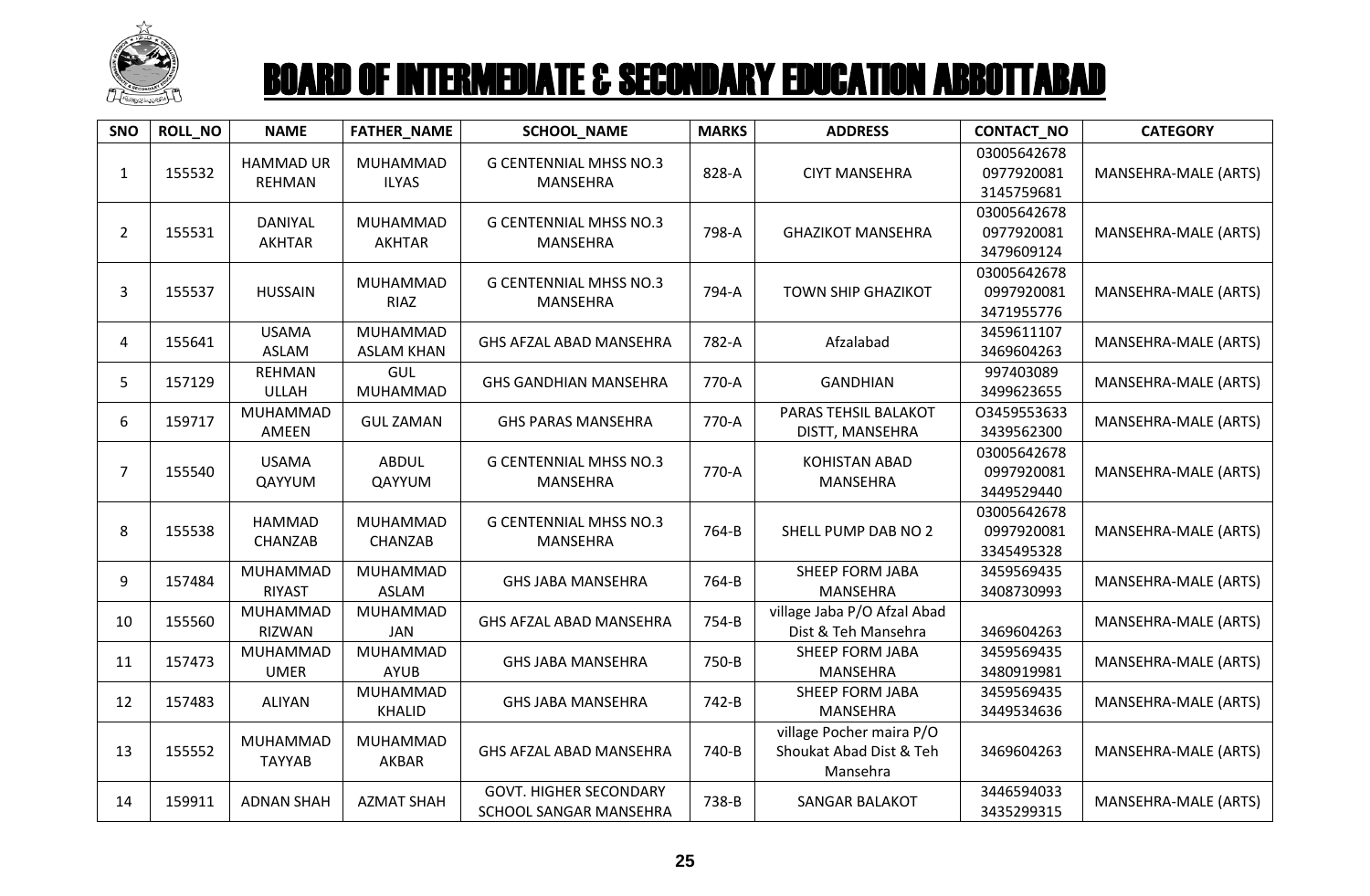

| 15 | 162081 | <b>MUHAMMAD</b><br>AZAM               | <b>ZULFIQAR</b>                  | <b>GHSS NO.1 MANSEHRA</b>                        | 738-B   | DAR A MANSEHRA                                | 997301337<br>3138148428                 | MANSEHRA-MALE (ARTS) |
|----|--------|---------------------------------------|----------------------------------|--------------------------------------------------|---------|-----------------------------------------------|-----------------------------------------|----------------------|
| 16 | 157140 | SULEMAN<br><b>KHAN</b>                | <b>MIRAM KHAN</b>                | <b>GHS GANDHIAN MANSEHRA</b>                     | 726-B   | <b>LABAR KOT</b>                              | 997403089<br>3468114478                 | MANSEHRA-MALE (ARTS) |
| 17 | 155632 | <b>AMMAR</b><br><b>MEHMOOD</b>        | <b>AAMIR</b><br><b>MEHMOOD</b>   | GHS AFZAL ABAD MANSEHRA                          | 726-B   | <b>AFZAL ABAD</b>                             | 3459611107<br>3469604263                | MANSEHRA-MALE (ARTS) |
| 18 | 155541 | <b>USAMA ALI</b>                      | <b>RIYASAT ALI</b>               | <b>G CENTENNIAL MHSS NO.3</b><br>MANSEHRA        | 724-B   | SHELL PUMP DAB NO 2                           | 03005642678<br>0997920081<br>3435068850 | MANSEHRA-MALE (ARTS) |
| 19 | 157474 | <b>MURAD ALI</b><br><b>MUHAVIA</b>    | MUHAMMAD<br><b>DARWAISH</b>      | <b>GHS JABA MANSEHRA</b>                         | $722-B$ | <b>SHEEP FORM JABA</b><br><b>MANSEHRA</b>     | 3459569435<br>3453836716                | MANSEHRA-MALE (ARTS) |
| 20 | 157471 | MUHAMMAD<br>ZAMEER                    | MUHAMMAD<br><b>NAZEER</b>        | <b>GHS JABA MANSEHRA</b>                         | 722-B   | <b>SHEEP FORM JABA</b><br><b>MANSEHRA</b>     | 3459569435<br>3444097923                | MANSEHRA-MALE (ARTS) |
| 21 | 155670 | <b>NASEER</b><br>AHMED                | <b>JAHAN ZEB</b>                 | <b>GHS AFZAL ABAD MANSEHRA</b>                   | 720-B   | Afzalabad                                     | 3459611107<br>3469604263                | MANSEHRA-MALE (ARTS) |
| 22 | 159716 | <b>SAQIB SHAH</b>                     | <b>MAHROOF</b><br><b>SHAH</b>    | <b>GHS PARAS MANSEHRA</b>                        | 720-B   | P/O PARAS, TEHSIL<br><b>BALAKOT, MANSEHRA</b> | 3459553633<br>3404337292                | MANSEHRA-MALE (ARTS) |
| 23 | 155523 | <b>UZAIR</b>                          | <b>JAHAN DAD</b>                 | <b>G CENTENNIAL MHSS NO.3</b><br><b>MANSEHRA</b> | 708-B   | <b>GHAZIKOT</b>                               | 03005642678<br>0997920081<br>3449531335 | MANSEHRA-MALE (ARTS) |
| 24 | 157491 | <b>SHAH ZEB</b>                       | <b>ALI ASGHAR</b>                | <b>GHS JABA MANSEHRA</b>                         | 706-B   | Jaba                                          | 3469619388<br>3400091310                | MANSEHRA-MALE (ARTS) |
| 24 | 159081 | ABDULLAH                              | <b>MUNAWAR</b><br><b>KHAN</b>    | <b>GHS NO.2 GARHI HABIBULLAH</b><br>MANSEHRA     | 706-B   | Garhi Habibullah                              | 3469603691<br>3439416298                | MANSEHRA-MALE (ARTS) |
| 24 | 161541 | <b>ABU BAKAR</b><br><b>ALI ASGHAR</b> | <b>ALI ASGHAR</b><br><b>KHAN</b> | <b>GHSS JARED MANSEHRA</b>                       | 706-B   | Chabotra Jared                                | 3348831920<br>3469521137                | MANSEHRA-MALE (ARTS) |
| 24 | 155671 | SIRAJ                                 | <b>MOHTAM</b><br><b>KHAN</b>     | GHS AFZAL ABAD MANSEHRA                          | 706-B   | Afzalabad                                     | 3459611107<br>3469604263                | MANSEHRA-MALE (ARTS) |

CONTROLLER OF EXAMINATIONS BISE ABBOTTABAD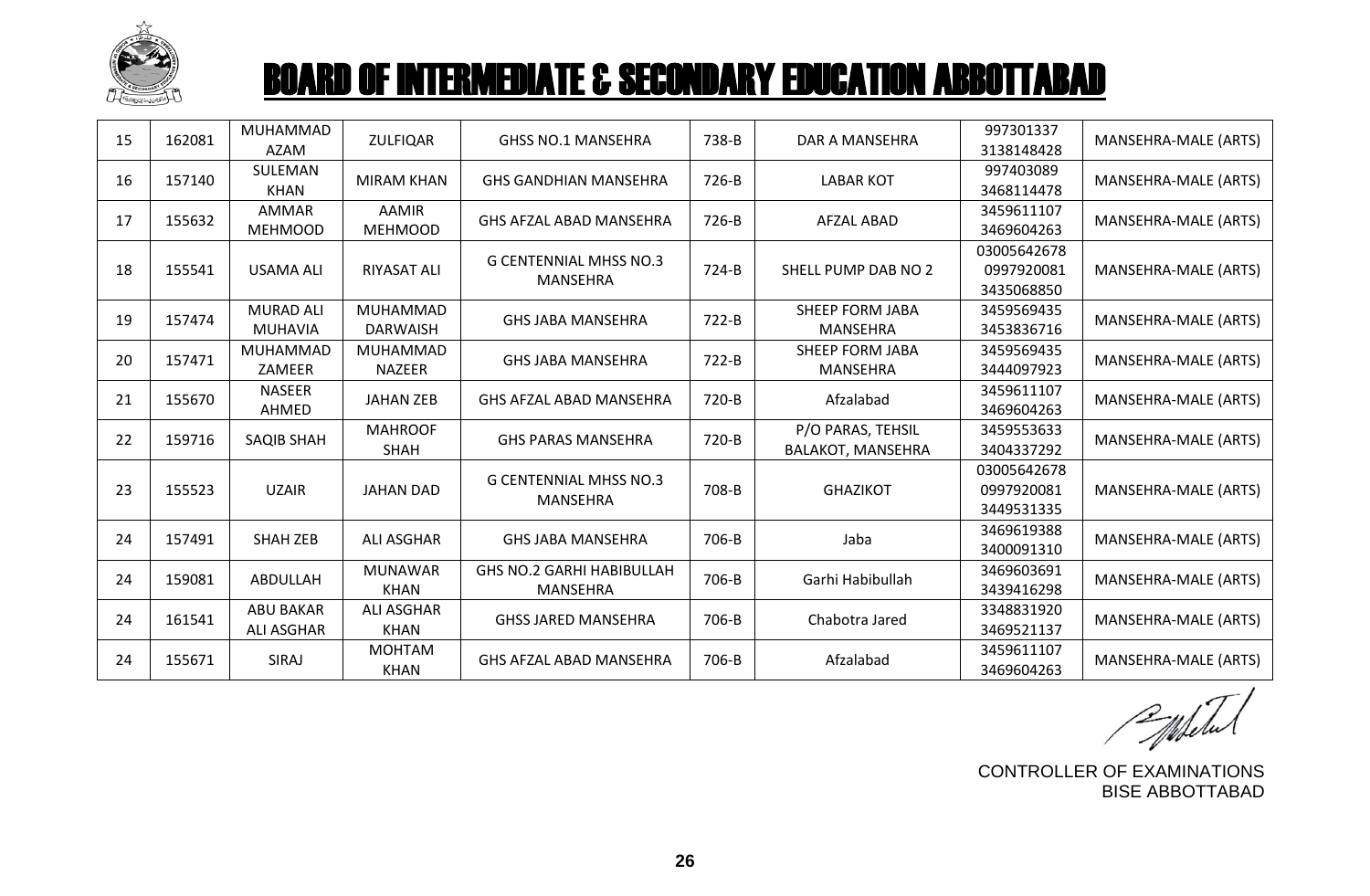

| SNO            | <b>ROLL_NO</b> | <b>NAME</b>                    | <b>FATHER_NAME</b>                | SCHOOL_NAME                                       | <b>MARKS</b> | <b>ADDRESS</b>                                            | CONTACT_NO               | <b>CATEGORY</b>           |
|----------------|----------------|--------------------------------|-----------------------------------|---------------------------------------------------|--------------|-----------------------------------------------------------|--------------------------|---------------------------|
| $\mathbf{1}$   | 151732         | <b>AIMAN BIBI</b>              | <b>MUSHTAQ</b><br>AHMAD           | <b>GGHSS MURAD PUR</b><br>MANSEHRA                | 1042-<br>A1  | <b>MURADPUR</b>                                           | 997350255<br>3072616321  | MANSEHRA-FEMALE (SCIENCE) |
| $\overline{2}$ | 152824         | <b>MEHMOONA</b><br><b>BIBI</b> | <b>BABAR</b><br><b>HUSSAIN</b>    | <b>GGHSS GARHI HABIB</b><br>ULLAH MANSEHRA        | 1042-<br>A1  | V/GULDEHRI PO GHB                                         | 3170050315<br>3129508213 | MANSEHRA-FEMALE (SCIENCE) |
| 3              | 154131         | <b>RABIA KHAN</b>              | <b>BABAR KHAN</b>                 | <b>GGHSS THATHI KHURD</b><br><b>MANSEHRA</b>      | 1040-<br>A1  | village tilhari po jhangi tehsil<br>and district mansehra | 3135983653<br>3452533280 | MANSEHRA-FEMALE (SCIENCE) |
| 4              | 150868         | <b>NAYYAB BIBI</b>             | <b>GHULAM NABI</b>                | <b>GGHS DHARYAL</b><br><b>MANSEHRA</b>            | 1040-<br>A1  | Vill Kuligah P/O Dharyal<br>Mansehra                      | 3479471864<br>3155902930 | MANSEHRA-FEMALE (SCIENCE) |
| 5              | 151077         | <b>AYESHA</b><br><b>RASHID</b> | <b>RASHID ALI</b>                 | <b>GGHSS GHANDIAN</b><br><b>MANSEHRA</b>          | 1038-<br>A1  | <b>CHITI GATI GANDHIAN</b>                                | 3151582508<br>3153163616 | MANSEHRA-FEMALE (SCIENCE) |
| 6              | 151098         | <b>MARIA</b><br>SULEMAN        | MUHAMMAD<br>SULEMAN               | <b>GGHSS GHANDIAN</b><br><b>MANSEHRA</b>          | 1038-<br>A1  | <b>GANDHIAN</b>                                           | 3151582508<br>3225021645 | MANSEHRA-FEMALE (SCIENCE) |
| $\overline{7}$ | 150694         | NIMRA SAEED                    | <b>SAEED UR</b><br><b>REHMAN</b>  | <b>GGHS CHITTA BATTA</b><br>MANSEHRA              | 1036-<br>A1  | Chitta batta mansehra                                     | 3126654777<br>3429011977 | MANSEHRA-FEMALE (SCIENCE) |
| 8              | 150941         | <b>MEHROSH</b>                 | <b>BADAR MUNIR</b>                | <b>GGHS DHODIAL</b><br><b>MANSEHRA</b>            | 1036-<br>A1  | GGHS-Dhodial                                              | 997383290<br>3459473057  | MANSEHRA-FEMALE (SCIENCE) |
| 9              | 154130         | <b>HALEEMA</b><br><b>SYED</b>  | <b>PIR SHAH</b><br><b>HUSSAIN</b> | <b>GGHSS THATHI KHURD</b><br>MANSEHRA             | 1036-<br>A1  | village fojdara po jhangi<br>tehsil and district mansehra | 3135983653<br>3435872235 | MANSEHRA-FEMALE (SCIENCE) |
| 10             | 152837         | <b>TAYYABA GUL</b>             | <b>GUL ZEB</b>                    | <b>GGHSS GARHI HABIB</b><br>ULLAH MANSEHRA        | 1026-<br>A1  | V/BAGHALCHAR PO GHBB                                      | 3170050315<br>3103010437 | MANSEHRA-FEMALE (SCIENCE) |
| 11             | 151653         | <b>BUSHRA</b><br>SHOUKAT       | MUHAMMAD<br>SHOUKAT               | <b>GGHS MERA AMJID ALI</b><br>MANSEHRA            | 1026-<br>A1  | Mera Amjad Ali                                            | 3469610094<br>3425116850 | MANSEHRA-FEMALE (SCIENCE) |
| 12             | 151731         | <b>HABIBA BIBI</b>             | <b>AMJAD ALI</b>                  | <b>GGHSS MURAD PUR</b><br><b>MANSEHRA</b>         | 1026-<br>A1  | <b>MURADPUR</b>                                           | 997350255<br>3335594280  | MANSEHRA-FEMALE (SCIENCE) |
| 13             | 150962         | <b>BISMA</b>                   | <b>AURANG ZEB</b>                 | <b>GGHS DHODIAL</b><br>MANSEHRA                   | 1026-<br>A1  | GGHS-Dhodial                                              | 997383290<br>3109080803  | MANSEHRA-FEMALE (SCIENCE) |
| 14             | 152835         | AYESHA<br><b>NAVEED</b>        | <b>NAVEED</b>                     | <b>GGHSS GARHI HABIB</b><br>ULLAH MANSEHRA        | 1026-<br>A1  | V/PO GHB                                                  | 3170050315<br>3129581268 | MANSEHRA-FEMALE (SCIENCE) |
| 15             | 152802         | ANEESA<br><b>MUMTAJ</b>        | <b>MUMTAJ</b>                     | <b>GGHSS GARHI HABIB</b><br><b>ULLAH MANSEHRA</b> | 1026-<br>A1  | V/GULMERA PO GHB                                          | 3170050315<br>3229291975 | MANSEHRA-FEMALE (SCIENCE) |
| 16             | 152811         | <b>ANSA BIBI</b>               | <b>ABDUR</b><br>RAHEEM            | <b>GGHSS GARHI HABIB</b><br>ULLAH MANSEHRA        | 1024-<br>A1  | V/GULDEHRI PO GHB                                         | 3170050315<br>3479629402 | MANSEHRA-FEMALE (SCIENCE) |
| 17             | 150869         | ALEESHA                        | <b>TAHIR</b><br><b>TANVEER</b>    | <b>GGHS DHARYAL</b><br><b>MANSEHRA</b>            | 1024-<br>A1  | Vill Fateh Mang P/O Dharyal<br>Mansehra                   | 3479471864<br>3105805585 | MANSEHRA-FEMALE (SCIENCE) |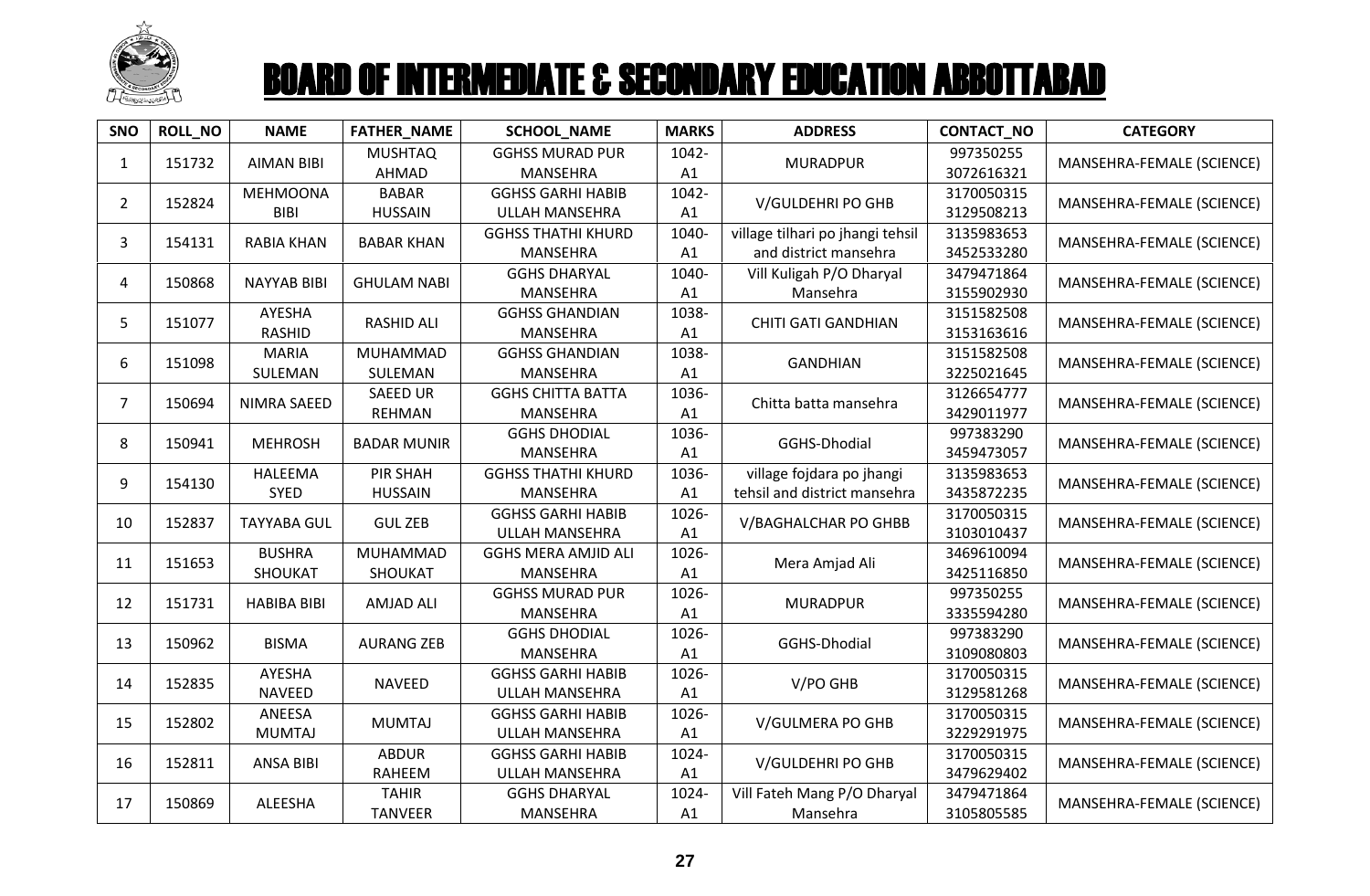

| 18 | 150944 | <b>FAKIHA HANIF</b>                  | MOHAMMAD<br><b>HANIF KHAN</b>   | <b>GGHS DHODIAL</b><br>MANSEHRA                   | 1024-<br>A1 | GGHS-Dhodial                                                       | 997383290<br>3459624503  | MANSEHRA-FEMALE (SCIENCE) |
|----|--------|--------------------------------------|---------------------------------|---------------------------------------------------|-------------|--------------------------------------------------------------------|--------------------------|---------------------------|
| 19 | 150961 | <b>AYESHA BIBI</b>                   | MOHAMMAD<br><b>IRFAN</b>        | <b>GGHS DHODIAL</b><br><b>MANSEHRA</b>            | 1024-<br>A1 | GGHS-Dhodial                                                       | 997383290<br>3125604729  | MANSEHRA-FEMALE (SCIENCE) |
| 20 | 152799 | <b>BIBI HALEEMA</b>                  | SALEKHEEN                       | <b>GGHSS GARHI HABIB</b><br>ULLAH MANSEHRA        | 1024-<br>A1 | V/BALA BORAJ PO DALOLA                                             | 3170050315<br>3151436229 | MANSEHRA-FEMALE (SCIENCE) |
| 21 | 152550 | <b>SIBGHA</b><br><b>MARYAM</b>       | <b>ABID HUSSAIN</b>             | <b>GGHSS BAFFA MANSEHRA</b>                       | 1022-<br>A1 | <b>GGHSS BAFFA</b>                                                 | 3129261430<br>3459460214 | MANSEHRA-FEMALE (SCIENCE) |
| 22 | 154140 | <b>SAMREEN GUL</b>                   | <b>GUL ZAMAN</b>                | <b>GGHSS THATHI KHURD</b><br>MANSEHRA             | 1020-<br>A1 | village tilhari po moorat<br>maira tehsil and district<br>mansehra | 3135983653<br>3456911256 | MANSEHRA-FEMALE (SCIENCE) |
| 23 | 158446 | <b>HABIBA BIBI</b>                   | <b>ABDUL JALIL</b>              | <b>GHS MAITHAL MANSEHRA</b>                       | 1014-<br>A1 | VILLAGE HAFIZ ABAD, P/O<br>JABBORI MANSEHRA.                       | 3459620381<br>3485546094 | MANSEHRA-FEMALE (SCIENCE) |
| 24 | 151079 | ZENAB                                | SHAMREZ                         | <b>GGHSS GHANDIAN</b><br><b>MANSEHRA</b>          | 1014-<br>A1 | <b>BAFFA DURAHA</b>                                                | 3151582508<br>3449126098 | MANSEHRA-FEMALE (SCIENCE) |
| 25 | 151085 | ATEEQA BIBI                          | MUHAMMAD<br>YAMEEN              | <b>GGHSS GHANDIAN</b><br><b>MANSEHRA</b>          | 1014-<br>A1 | <b>DHODIAL MANSEHRA</b>                                            | 3151582508<br>3449567704 | MANSEHRA-FEMALE (SCIENCE) |
| 26 | 150938 | <b>BAKHTAWAR</b>                     | SHAHZAD<br>AHMED                | <b>GGHS DHODIAL</b><br>MANSEHRA                   | 1012-<br>A1 | GGHS-Dhodial                                                       | 997383290<br>3429688201  | MANSEHRA-FEMALE (SCIENCE) |
| 27 | 152554 | <b>AMINA BIBI</b>                    | MUHAMMAD<br><b>ASLAM</b>        | <b>GGHSS BAFFA MANSEHRA</b>                       | 1012-<br>A1 | <b>GGHSS BAFFA</b>                                                 | 3129261430<br>3003331939 | MANSEHRA-FEMALE (SCIENCE) |
| 28 | 151094 | <b>NADIA SYED</b>                    | <b>MUDDASSIR</b><br>SHAH        | <b>GGHSS GHANDIAN</b><br>MANSEHRA                 | 1012-<br>A1 | <b>GANDHIAN</b>                                                    | 3151582508<br>3499245375 | MANSEHRA-FEMALE (SCIENCE) |
| 29 | 152801 | <b>FARAH BIBI</b>                    | <b>MUHAMMAD</b><br><b>ANWAR</b> | <b>GGHSS GARHI HABIB</b><br><b>ULLAH MANSEHRA</b> | 1010-<br>A1 | V/NARAL PO GHB                                                     | 3170050315<br>3105857465 | MANSEHRA-FEMALE (SCIENCE) |
| 30 | 151954 | <b>EMAN</b>                          | MUHAMMAD<br>EJAZ                | <b>GGHS PHAGLA MANSEHRA</b>                       | 1008-<br>A1 | Village Phagla P/O<br>Attershisha                                  | 3462637401<br>3456266775 | MANSEHRA-FEMALE (SCIENCE) |
| 31 | 152806 | <b>ALISHBA</b><br>WAHEED             | WAHEED<br>AHMED                 | <b>GGHSS GARHI HABIB</b><br>ULLAH MANSEHRA        | 1008-<br>A1 | V/PALYANI PO GHB                                                   | 3170050315<br>3115818251 | MANSEHRA-FEMALE (SCIENCE) |
| 32 | 151738 | <b>MOMINA</b><br><b>HAYAT</b>        | <b>HAYAT KHAN</b>               | <b>GGHSS MURAD PUR</b><br><b>MANSEHRA</b>         | 1008-<br>A1 | <b>MALIK PUR</b>                                                   | 997350255<br>3459626584  | MANSEHRA-FEMALE (SCIENCE) |
| 33 | 150945 | LAVIZA<br>NAWAZ                      | SHAH NAWAZ                      | <b>GGHS DHODIAL</b><br>MANSEHRA                   | 1008-<br>A1 | GGHS-Dhodial                                                       | 997383290<br>3459576818  | MANSEHRA-FEMALE (SCIENCE) |
| 34 | 153810 | <b>MARIA BINT E</b><br><b>SULTAN</b> | SULTAN<br>MUHAMMAD              | <b>GGHSS SHERGARH</b><br>MANSEHRA                 | 998-A1      | VIL AND P.O SHERGARH,<br>TEH OGHI, DISTT<br>MANSEHRA               | 3429704065<br>3429540313 | MANSEHRA-FEMALE (SCIENCE) |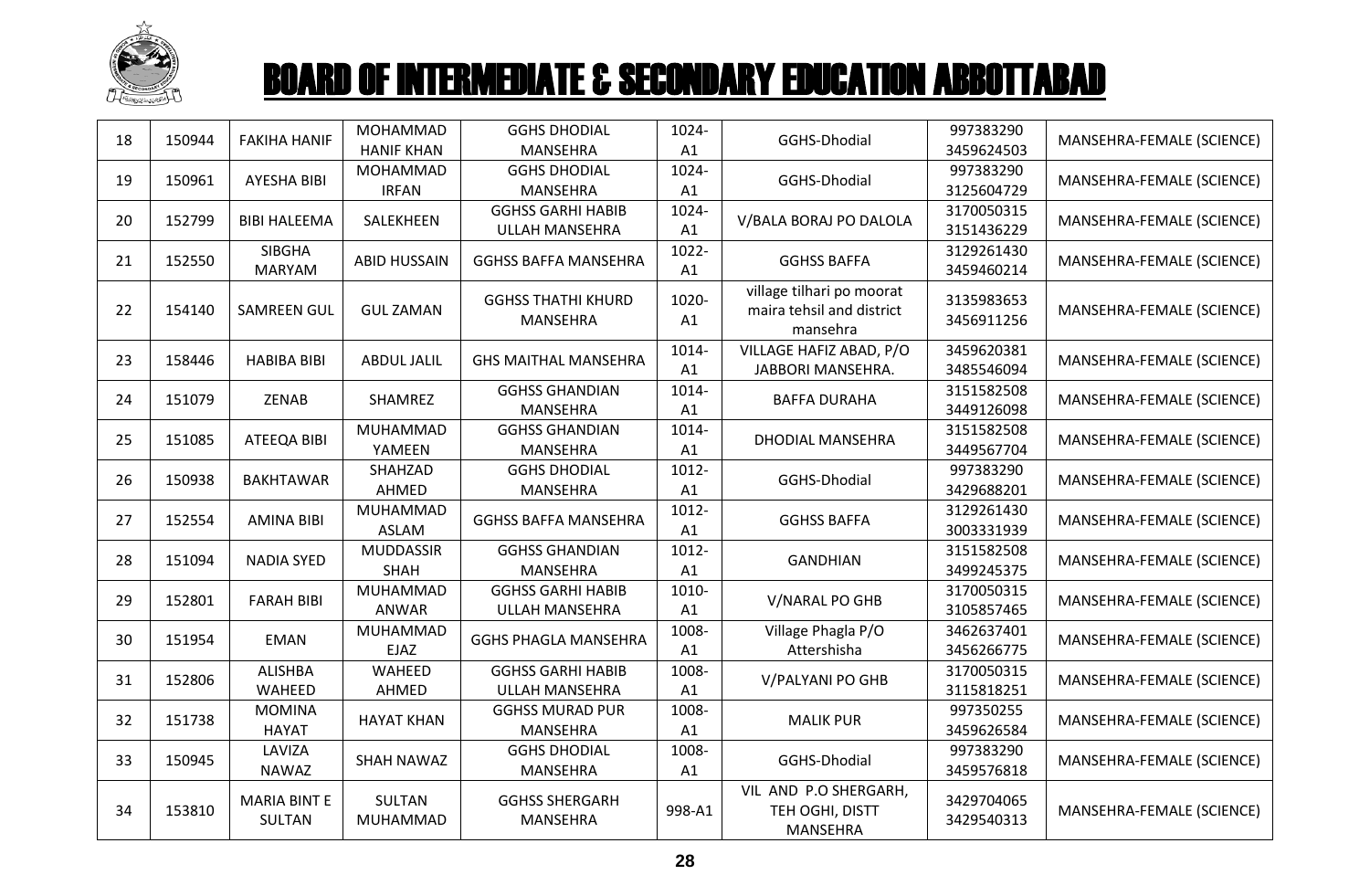

| 35 | 152555 | LARAIB                            | <b>QADAR ZAMAN</b>             | <b>GGHSS BAFFA MANSEHRA</b>           | 998-A1 | <b>GGHSS BAFFA</b>                                        | 3129261430<br>3025624147 | MANSEHRA-FEMALE (SCIENCE) |
|----|--------|-----------------------------------|--------------------------------|---------------------------------------|--------|-----------------------------------------------------------|--------------------------|---------------------------|
| 36 | 151289 | ZARBAB AZAM                       | MUHAMMAD<br>AZAM               | <b>GGHS HASSA BALAKOT</b><br>MANSEHRA | 996-A1 | Village Shahotar                                          | 3014774674<br>3449041383 | MANSEHRA-FEMALE (SCIENCE) |
| 36 | 151255 | <b>ANFA AKHTAR</b>                | AKHTAR<br><b>HUSSAIN</b>       | <b>GGHS HASSA BALAKOT</b><br>MANSEHRA | 996-A1 | Naran, P.O Naran, District<br>Mansehra                    | 3014774674<br>3000517536 | MANSEHRA-FEMALE (SCIENCE) |
| 36 | 151739 | <b>SUMMIYYA</b>                   | <b>AURANG ZAIB</b>             | <b>GGHSS MURAD PUR</b><br>MANSEHRA    | 996-A1 | <b>MURADPUR</b>                                           | 997350255<br>3328932818  | MANSEHRA-FEMALE (SCIENCE) |
| 36 | 159642 | <b>BIBI SANA</b><br><b>FATIMA</b> | <b>SYED ASHRIF</b><br>ALI SHAH | <b>GHS PARAS MANSEHRA</b>             | 996-A1 | VILLAGE AND P/O PARAS<br>TEH BALAKOT DISTRICT<br>MANSEHRA | 0346-9611512             | MANSEHRA-FEMALE (SCIENCE) |
| 36 | 150940 | BAREERA                           | ABDUL<br><b>WAHEED</b>         | <b>GGHS DHODIAL</b><br>MANSEHRA       | 996-A1 | GGHS-Dhodial                                              | 997383290<br>3445005857  | MANSEHRA-FEMALE (SCIENCE) |

PMSetu

CONTROLLER OF EXAMINATIONS BISE ABBOTTABAD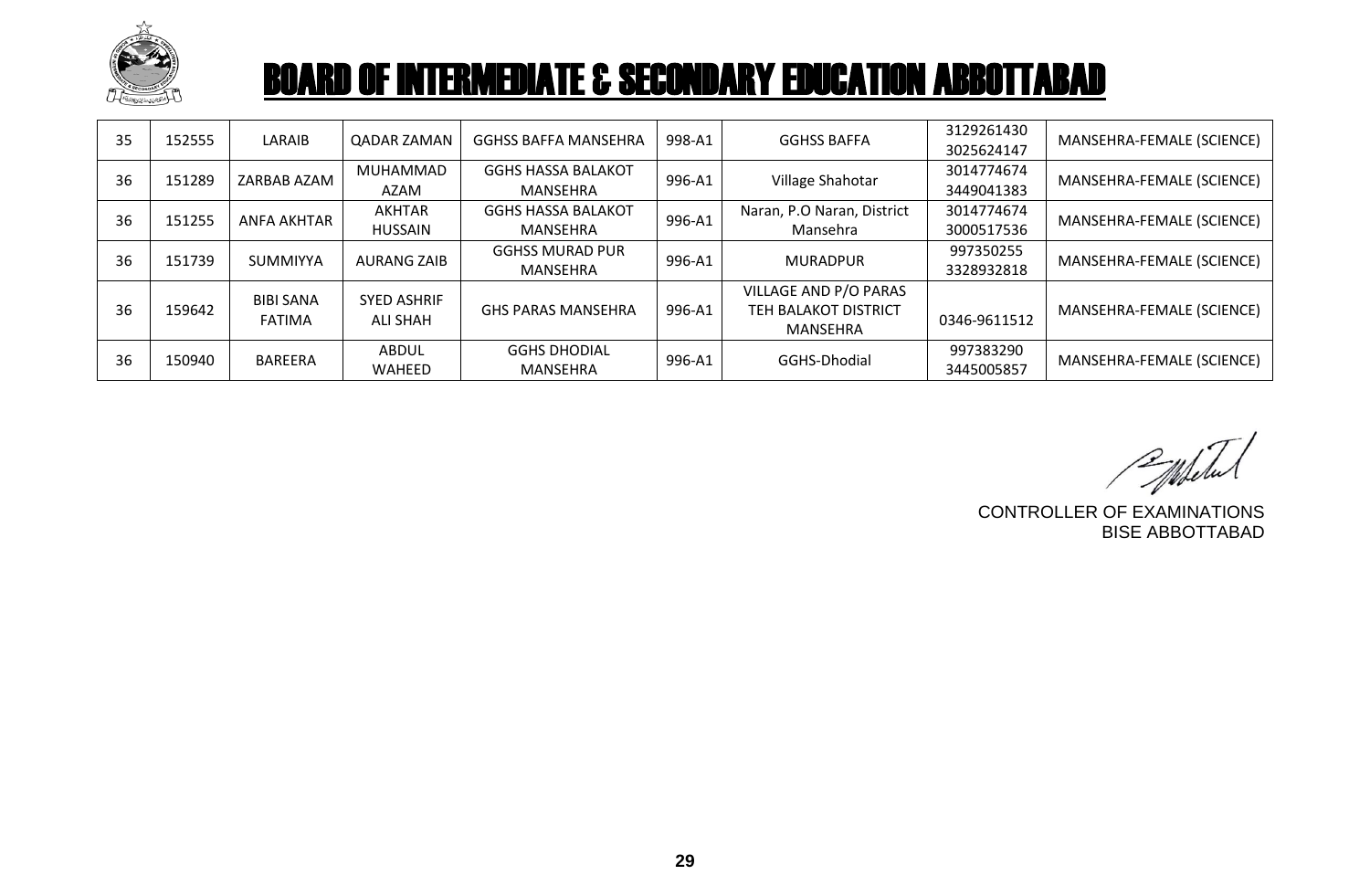

| SNO            | ROLL_NO | <b>NAME</b>                   | <b>FATHER_NAME</b>                 | <b>SCHOOL_NAME</b>                        | <b>MARKS</b> | <b>ADDRESS</b>                                     | CONTACT_NO               | <b>CATEGORY</b>        |
|----------------|---------|-------------------------------|------------------------------------|-------------------------------------------|--------------|----------------------------------------------------|--------------------------|------------------------|
| $\mathbf{1}$   | 150793  | <b>SAMIA BIBI</b>             | <b>MEHBOOB UR</b><br><b>REHMAN</b> | <b>GGHS DATTA MANSEHRA</b>                | 920-A1       | DATTA MANSEHRA                                     | 3459633946               | MANSEHRA-FEMALE (ARTS) |
| $2^{\circ}$    | 151746  | LAIBA<br>SHOUKAT              | <b>MUHAMMAD</b><br>SHOUKAT         | <b>GGHSS MURAD PUR</b><br><b>MANSEHRA</b> | 906-A1       | <b>MURADPUR</b>                                    | 997350255<br>3439534553  | MANSEHRA-FEMALE (ARTS) |
| 3              | 150197  | <b>MUSKAN</b>                 | ZAHEER<br>AHMED                    | <b>GG CENTENNIAL MHSS</b><br>MANSEHRA     | 902-A1       | Mohallah Khairabad, Pairan<br>PO Khas              | 992920035<br>3005151706  | MANSEHRA-FEMALE (ARTS) |
| 4              | 152659  | SANIA ANWAR                   | <b>ANWAR KHAN</b>                  | <b>GGHSS BAFFA MANSEHRA</b>               | 902-A1       | <b>GGHSS BAFFA</b>                                 | 3129261430<br>3135842455 | MANSEHRA-FEMALE (ARTS) |
| 5              | 151772  | FAIZA<br>SHEHZADI             | <b>SHAFIQUE</b><br>AHMAD           | <b>GGHSS MURAD PUR</b><br><b>MANSEHRA</b> | 902-A1       | KHAWAJGAN                                          | 997350255<br>3014683667  | MANSEHRA-FEMALE (ARTS) |
| 6              | 151918  | <b>ASMA BIBI</b>              | <b>BANARAS</b>                     | <b>GGHS PEERAN MANSEHRA</b>               | 900-A1       | Village Pairan Mansehra                            | 3429834446<br>3449497572 | MANSEHRA-FEMALE (ARTS) |
| $\overline{7}$ | 152134  | <b>MUNAZZA</b><br><b>BIBI</b> | <b>GULISTAN</b>                    | <b>GGHS REERH MANSEHRA</b>                | 888-A1       | <b>GGHS REERH MANSEHRA</b>                         | 3145072806<br>3499022156 | MANSEHRA-FEMALE (ARTS) |
| 8              | 152593  | <b>RABIA</b>                  | MUHAMMAD<br>SHAUKAT                | <b>GGHSS BAFFA MANSEHRA</b>               | 886-A1       | <b>GGHSS BAFFA</b>                                 | 3129261430<br>3429701901 | MANSEHRA-FEMALE (ARTS) |
| 9              | 152746  | <b>MARIA BIBI</b>             | <b>MUHAMMAD</b><br><b>MAKHTOOM</b> | <b>GGHSS BALAKOT MANSEHRA</b>             | 884-A1       | Balakot                                            | 3455037564<br>3471961915 | MANSEHRA-FEMALE (ARTS) |
| 10             | 151769  | <b>ZAINAB BIBI</b>            | <b>MUHAMMAD</b><br><b>SABIR</b>    | <b>GGHSS MURAD PUR</b><br><b>MANSEHRA</b> | 878-A        | PLESAR KHWAJGAN                                    | 997350255<br>3459465727  | MANSEHRA-FEMALE (ARTS) |
| 11             | 151747  | <b>AMMARA BIBI</b>            | <b>KHALIL UR</b><br><b>REHMAN</b>  | <b>GGHSS MURAD PUR</b><br><b>MANSEHRA</b> | 874-A        | <b>MURADPUR</b>                                    | 997350255<br>3469582825  | MANSEHRA-FEMALE (ARTS) |
| 12             | 151755  | <b>GULTAJ BIBI</b>            | <b>BAKHTIAR</b><br><b>MIAN</b>     | <b>GGHSS MURAD PUR</b><br><b>MANSEHRA</b> | 874-A        | <b>JABA MALIK PUR</b>                              | 997350255<br>3438909642  | MANSEHRA-FEMALE (ARTS) |
| 13             | 151741  | LAIBA<br><b>MUBASHIR</b>      | MUHAMMAD<br><b>MUBASHIR</b>        | <b>GGHSS MURAD PUR</b><br>MANSEHRA        | 874-A        | KHAWAJGAN                                          | 997350255<br>3465627242  | MANSEHRA-FEMALE (ARTS) |
| 14             | 151789  | <b>TANIA BIBI</b>             | MUHAMMAD<br><b>JAMIL</b>           | <b>GGHS NARBEER MANSEHRA</b>              | 874-A        | NARBEER, MANSEHRA                                  | 3365009212<br>3229904688 | MANSEHRA-FEMALE (ARTS) |
| 15             | 152788  | <b>LAIBA SALEEM</b>           | RAJA SALEEM<br><b>KHAN</b>         | <b>GGHSS BEHALI MANSEHRA</b>              | 872-A        | behali mansehra                                    | 997377015<br>3219686970  | MANSEHRA-FEMALE (ARTS) |
| 16             | 151525  | <b>ATIFA</b>                  | <b>WALI JAN</b>                    | <b>GGHS KHAKI MANSEHRA</b>                | 872-A        | Camp No 2 PO Khaki Tehsil<br>AND District Mansehra | 3145074093<br>3005619613 | MANSEHRA-FEMALE (ARTS) |
| 17             | 151524  | SADIA                         | <b>SHEERIN JAN</b>                 | <b>GGHS KHAKI MANSEHRA</b>                | 858-A        | Camp No 2 PO Khaki Tehsil<br>AND District Mansehra | 3145074093<br>3025617942 | MANSEHRA-FEMALE (ARTS) |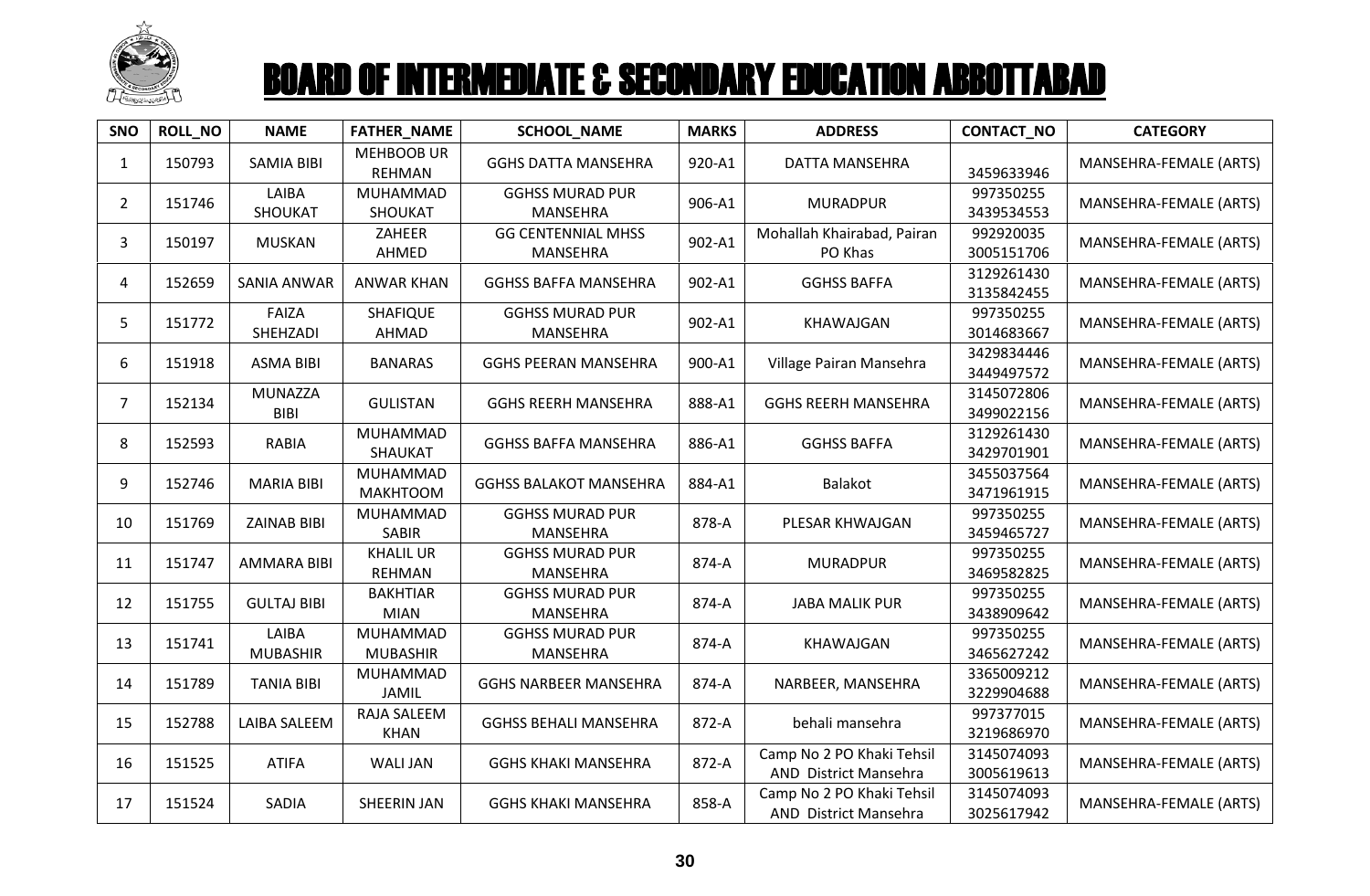

| 18 | 150630 | <b>RABBIA BIBI</b>       | <b>SYED ANWAR</b><br>ALI SHAH      | <b>GGHS BHER KUND MANSEHRA</b>            | 858-A | GGHS-Bherkund                                                   | 3459690713<br>3453436232 | MANSEHRA-FEMALE (ARTS) |
|----|--------|--------------------------|------------------------------------|-------------------------------------------|-------|-----------------------------------------------------------------|--------------------------|------------------------|
| 19 | 152315 | <b>EMAN NISAR</b>        | NISAR AHMED                        | <b>GGHS SHAMDHARA</b><br><b>MANSEHRA</b>  | 858-A | Village Banda Banguish P/O<br>Shamdhara                         | 3355038052<br>3018172701 | MANSEHRA-FEMALE (ARTS) |
| 20 | 151757 | <b>IQRA</b>              | SHER AFZAL                         | <b>GGHSS MURAD PUR</b><br><b>MANSEHRA</b> | 858-A | <b>DAB MURADPUR</b>                                             | 997350255<br>3459460201  | MANSEHRA-FEMALE (ARTS) |
| 21 | 152747 | NAZMA BIBI               | WALLI JAN                          | <b>GGHSS BALAKOT MANSEHRA</b>             | 858-A | pumahara balakot                                                | 3455037564<br>3479122807 | MANSEHRA-FEMALE (ARTS) |
| 22 | 153522 | <b>KASHAF</b><br>ZAHRA   | <b>SHAKEEL</b><br>MUHAMMAD<br>KHAN | <b>GGHSS NO. 2 MANSEHRA</b>               | 856-A | <b>GGHSS NO 2 MANSEHRA</b>                                      | 997392030<br>3018160492  | MANSEHRA-FEMALE (ARTS) |
| 23 | 150424 | <b>MUQADDAS</b>          | <b>SAKINDAR</b>                    | <b>GGHS BAIDRA MANSEHRA</b>               | 856-A | <b>VILLAGE DEBGRAN POST</b><br><b>OFFICE DEBGRAN</b>            | 3369817728<br>3369817728 | MANSEHRA-FEMALE (ARTS) |
| 24 | 153862 | <b>INSHA BIBI</b>        | ALI<br><b>MUHAMMAD</b>             | <b>GGHSS SHERGARH MANSEHRA</b>            | 856-A | VIL BHUTTO BANDI, P.O.<br>SHERGARH, TEH OGHI, DISTT<br>MANSEHRA | 3429704065<br>3469620190 | MANSEHRA-FEMALE (ARTS) |
| 24 | 151796 | AIMAN<br><b>BASHARAT</b> | <b>MUHAMMAD</b><br><b>BASHARAT</b> | <b>GGHS NARBEER MANSEHRA</b>              | 856-A | NARBEER, MANSEHRA                                               | 3365009212<br>3229904688 | MANSEHRA-FEMALE (ARTS) |
| 24 | 151775 | ZAINAB<br>SHAHZADI       | ADIL FARAZ                         | <b>GGHSS MURAD PUR</b><br>MANSEHRA        | 856-A | KHAWAJGAN                                                       | 997350255<br>3459614363  | MANSEHRA-FEMALE (ARTS) |
| 24 | 152595 | <b>ALEEZA</b>            | <b>ABDUL LATIF</b>                 | <b>GGHSS BAFFA MANSEHRA</b>               | 856-A | <b>GGHSS BAFFA</b>                                              | 3129261430<br>3465399490 | MANSEHRA-FEMALE (ARTS) |

Populated

CONTROLLER OF EXAMINATIONS BISE ABBOTTABAD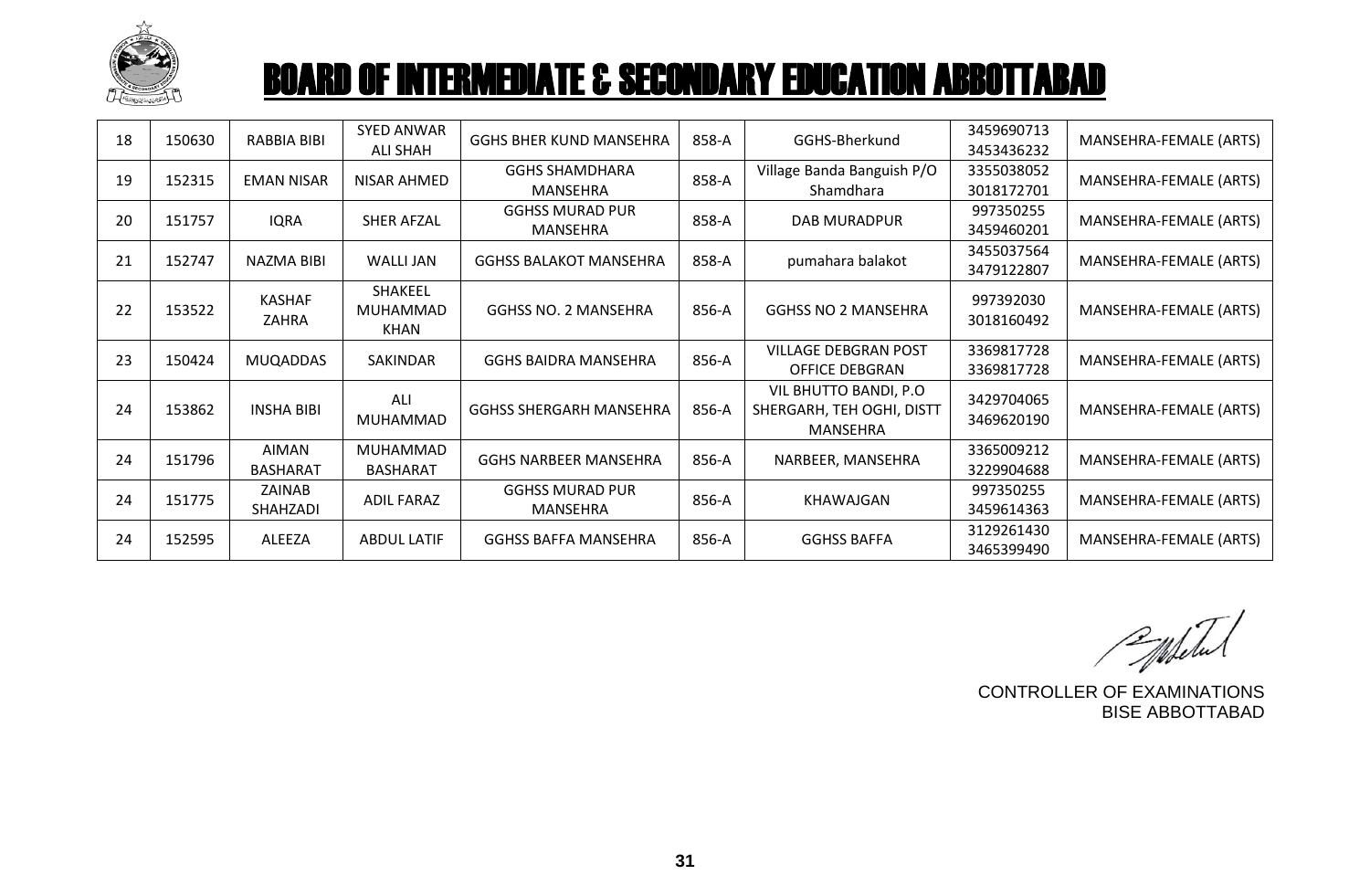

| SNO | <b>ROLL_NO</b> | <b>NAME</b>                                   | FATHER_NAME                    | <b>SCHOOL_NAME</b>                                                        | <b>MARKS</b> | <b>ADDRESS</b>                                                            | <b>CONTACT_NO</b>        | <b>CATEGORY</b>               |
|-----|----------------|-----------------------------------------------|--------------------------------|---------------------------------------------------------------------------|--------------|---------------------------------------------------------------------------|--------------------------|-------------------------------|
| 1   | 165569         | MUHAMMAD<br><b>TAHIR</b>                      | <b>ABDUL HAI</b>               | <b>GHS TILLI HASSAN ZAI</b><br><b>TORGHAR</b>                             | 1022-<br>A1  | VILLAGE SHIRRA P/O OGHI<br><b>TEHSIL OGHI DISTRICT</b><br><b>MANSEHRA</b> | 3459480453<br>3451564598 | <b>TORGHAR-MALE (SCIENCE)</b> |
| 2   | 165503         | <b>WAQAS</b><br><b>JAMAL</b>                  | <b>NASEEB JAMAL</b>            | <b>GHSS NEW KILLAY HASSANZAI</b><br><b>TORGHAR</b>                        | 998-A1       | NEW KILLAY HASSAN ZAI                                                     | 3430342626<br>3455005445 | <b>TORGHAR-MALE (SCIENCE)</b> |
| 3   | 165735         | <b>GULAB ZAR</b>                              | <b>AHMAD KHAN</b>              | <b>GOVT. HIGHER SECONDARY</b><br>SCHOOL MAIRA MADA KHEL<br><b>TORGHAR</b> | 996-A1       | KALSOONA MADA KHAIL                                                       | 3460782364<br>349422913  | <b>TORGHAR-MALE (SCIENCE)</b> |
| 4   | 165504         | <b>HAMZA</b><br>JAMAL                         | SAHIB JAMAL                    | <b>GHSS NEW KILLAY HASSANZAI</b><br><b>TORGHAR</b>                        | 954-A1       | NEW KILLAY HASSAN ZAI                                                     | 3452492904<br>3455005445 | <b>TORGHAR-MALE (SCIENCE)</b> |
| 5   | 165572         | <b>HASSAN RAZA</b>                            | SHAD<br>MUHAMMAD               | <b>GOVT. HIGH SCHOOL</b><br><b>BARTOONI TORGHAR</b>                       | 922-A1       | torghar                                                                   | 345666996                | <b>TORGHAR-MALE (SCIENCE)</b> |
| 6   | 165366         | <b>FAZAL WASIT</b>                            | <b>NASEEB KHAN</b>             | <b>GHS BIMBAL AKAZAI TOR GHAR</b>                                         | 918-A1       | <b>BIMBAL AKAZAI</b>                                                      | 3449711448<br>3449711448 | <b>TORGHAR-MALE (SCIENCE)</b> |
| 7   | 165571         | <b>TUFAIL SHAD</b>                            | SHAD<br>MUHAMMAD               | <b>GOVT. HIGH SCHOOL</b><br><b>BARTOONI TORGHAR</b>                       | 900-A1       | torghar                                                                   |                          | <b>TORGHAR-MALE (SCIENCE)</b> |
| 8   | 165420         | <b>AKHTAR</b><br><b>NAWAZ</b>                 | <b>KHALID KHAN</b>             | <b>GHS JUDBA TORGHAR</b>                                                  | 886-A1       | Shagai                                                                    | 3454884799<br>3455326898 | <b>TORGHAR-MALE (SCIENCE)</b> |
| 9   | 165543         | <b>HARIS</b><br><b>HUSSAIN</b><br><b>SHAH</b> | <b>GUL BAKH</b><br><b>SHAH</b> | <b>GHS TILLI HASSAN ZAI</b><br><b>TORGHAR</b>                             | 884-A1       | Village Tilli SyedanTe hsil<br>Kandar Hassan Zai Torghar                  | 3469661151<br>3333315288 | <b>TORGHAR-MALE (SCIENCE)</b> |
| 10  | 165402         | MUHAMMAD<br><b>UMAIR KHAN</b>                 | SIRAJ<br>MUHAMMED              | <b>GHS JUDBA TORGHAR</b>                                                  | 876-A        | Judba                                                                     | 3454884799<br>3455326898 | <b>TORGHAR-MALE (SCIENCE)</b> |
| 11  | 165557         | <b>MUBASHIR</b><br><b>IQBAL</b>               | MUHAMMAD<br><b>IQBAL</b>       | <b>GHS TILLI HASSAN ZAI</b><br><b>TORGHAR</b>                             | 858-A        | Data Tehsil AND District<br>Mansehra                                      | 3469661512<br>3458877541 | <b>TORGHAR-MALE (SCIENCE)</b> |
| 12  | 165641         | <b>LAIQ KHAN</b>                              | <b>SHER</b>                    | <b>GOVT. HIGH SCHOOL DOR</b><br><b>MAIRA TORGHAR</b>                      | 838-A        | Banda                                                                     | 3442246027<br>3404451840 | <b>TORGHAR-MALE (SCIENCE)</b> |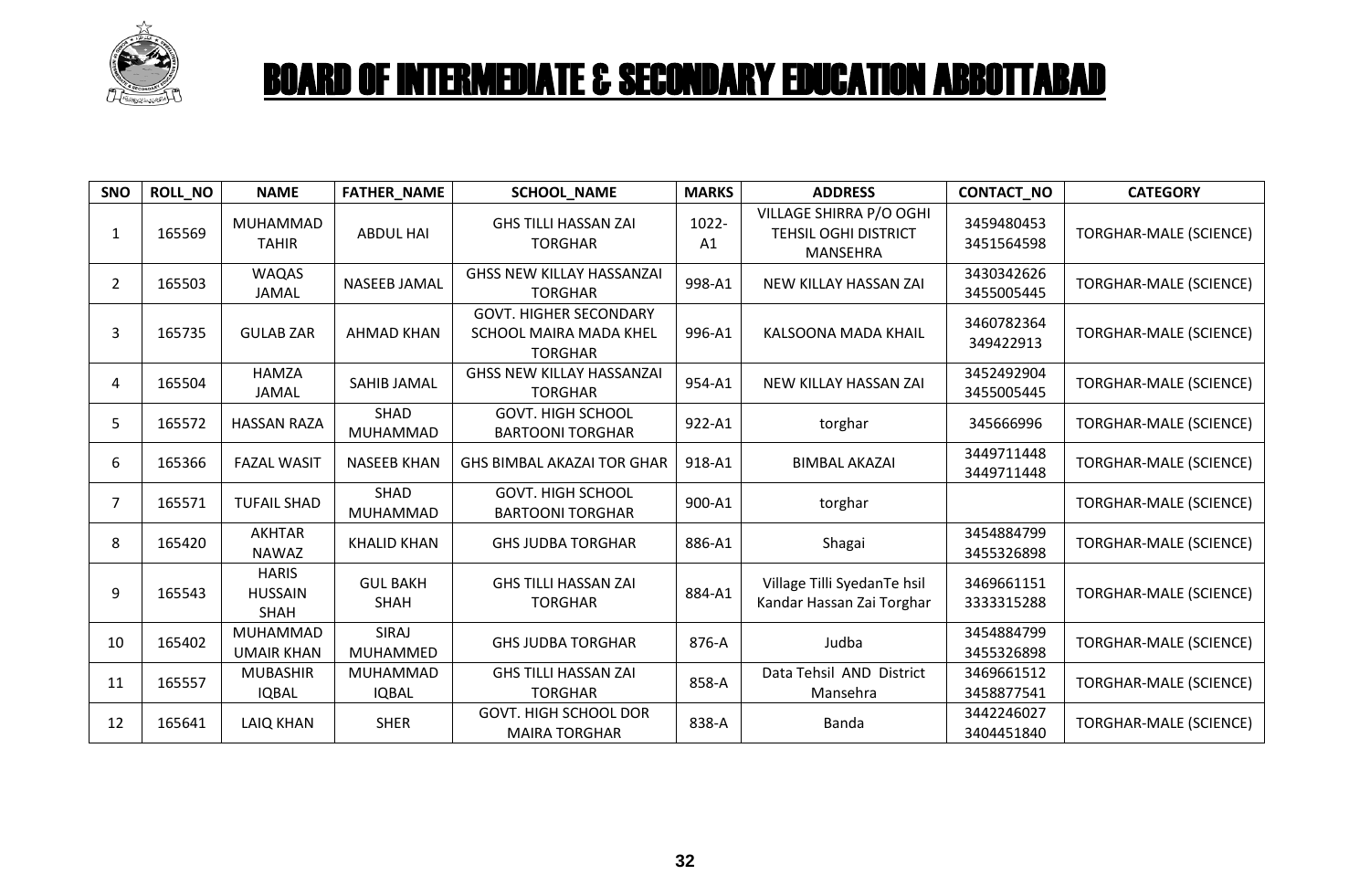

#### CONTROLLER OF EXAMINATIONS BISE ABBOTTABAD

| <b>SNO</b> | <b>ROLL NO</b> | <b>NAME</b>                    | <b>FATHER NAME</b>  | <b>SCHOOL_NAME</b>                             | <b>MARKS</b> | <b>ADDRESS</b> | <b>CONTACT_NO</b> | <b>CATEGORY</b>              |
|------------|----------------|--------------------------------|---------------------|------------------------------------------------|--------------|----------------|-------------------|------------------------------|
|            | 155301         | <b>SUMAIYA</b>                 | <b>HAKEEM SAID</b>  | GOVT. GIRLS HIGH SCHOOL DARBANI TORGHAR        | 838-A        |                |                   | TORGHAR-FEMALE (ARTS)        |
|            | 155304         | <b>ZAINAB BIBI</b>             | MUHAMMAD<br>ANWAR   | <b>GOVT. GIRLS HIGH SCHOOL DARBANI TORGHAR</b> | 792-A        |                |                   | TORGHAR-FEMALE (ARTS)        |
|            | 155302         | KALSOOM BIBI                   | ABDULLAH            | <b>GOVT. GIRLS HIGH SCHOOL DARBANI TORGHAR</b> | 782-A        |                |                   | <b>TORGHAR-FEMALE (ARTS)</b> |
|            | 155303         | <b>BAKHTOON</b><br><b>NISA</b> | MUHAMMAD<br>ZAHID   | GOVT. GIRLS HIGH SCHOOL DARBANI TORGHAR        | 740-B        |                |                   | <b>TORGHAR-FEMALE (ARTS)</b> |
|            | 155305         | TEHMINA<br><b>HABIBA</b>       | <b>NAIMAT SAKHI</b> | <b>GOVT. GIRLS HIGH SCHOOL DARBANI TORGHAR</b> | 698-B        |                |                   | TORGHAR-FEMALE (ARTS)        |

Populated

CONTROLLER OF EXAMINATIONS BISE ABBOTTABAD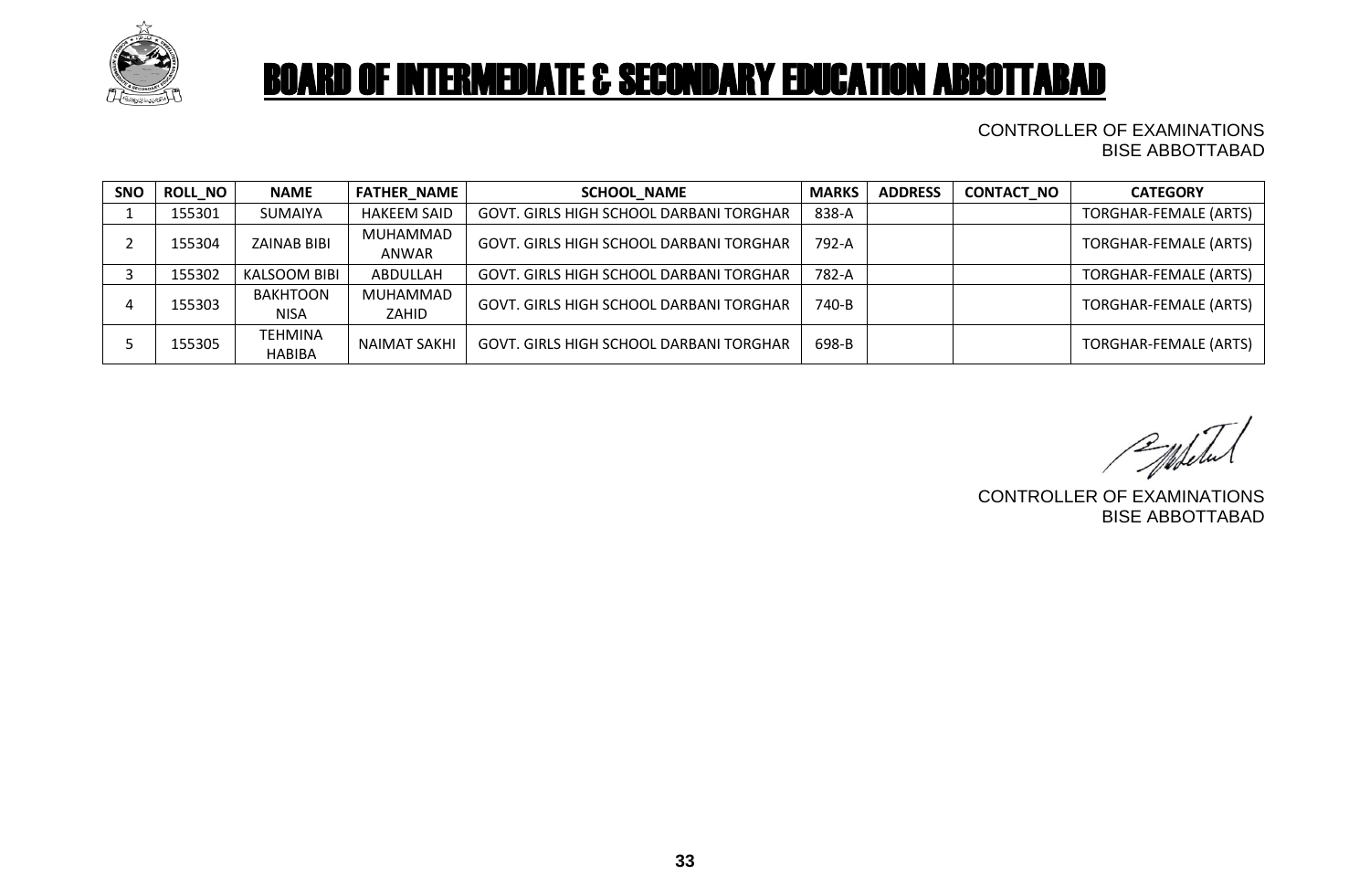

| SNO            | <b>ROLL_NO</b> | <b>NAME</b>                        | <b>FATHER_NAME</b>             | <b>SCHOOL_NAME</b>                                                                         | <b>MARKS</b> | <b>ADDRESS</b>                                                                     | CONTACT_NO               | <b>CATEGORY</b>               |
|----------------|----------------|------------------------------------|--------------------------------|--------------------------------------------------------------------------------------------|--------------|------------------------------------------------------------------------------------|--------------------------|-------------------------------|
| $\mathbf{1}$   | 166363         | <b>AMIR KHAN</b>                   | <b>SHER</b><br><b>MUHAMMAD</b> | <b>GHS SANGAI BANKAD</b><br><b>KOHISTAN</b>                                                | 998-A1       | Village Sholgara Bankad P/O<br>Ranolia tehsil Pattan district<br>Kohistan          | 3459693145<br>3046501123 | LOWER-KOHISTAN-MALE (SCIENCE) |
| $\overline{2}$ | 166169         | MUHAMMAD<br>WALI                   | <b>NOOR</b><br><b>MUHAMMAD</b> | <b>GHS JIJAL KOHISTAN</b>                                                                  | 994-A1       | Jijal kohistan lower                                                               | 3469573839<br>3463384026 | LOWER-KOHISTAN-MALE (SCIENCE) |
| 3              | 166576         | <b>ABDUL</b><br>QAYUM              | <b>MAT KHAN</b>                | <b>GOVT. MODEL</b><br><b>GARRISON HIGHER</b><br><b>SECONDARY SCHOOL</b><br>PATTAN KOHISTAN | 992-A1       | <b>Bankhail Pattan</b>                                                             | 3449595471<br>3449595471 | LOWER-KOHISTAN-MALE (SCIENCE) |
| 4              | 166273         | SHAHIDULLAH                        | <b>MUL KHAN</b>                | <b>GHS MAZOO PATTAN</b><br><b>KOHISTAN</b>                                                 | 980-A1       | Pattan                                                                             | 3459258620<br>3446715476 | LOWER-KOHISTAN-MALE (SCIENCE) |
| 5              | 166379         | <b>SHABIR</b><br>AHMAD             | <b>MUTABAR</b>                 | <b>GHS SANGAI BANKAD</b><br><b>KOHISTAN</b>                                                | 980-A1       | Village Bela Rustam Khail<br>Bankad P/O Ranolia tehsil<br>Pattan district Kohistan | 3459693145<br>3463891033 | LOWER-KOHISTAN-MALE (SCIENCE) |
| 6              | 166017         | <b>MEHBOOB UR</b><br><b>REHMAN</b> | <b>KHYBER KHAN</b>             | <b>GHSS CHAKAI BANKAD</b><br><b>KOHISTAN</b>                                               | 978-A1       | Village Chakai P/O Ranolia<br><b>Tehsil Pattan District</b><br>Kohistan            | 3065645578<br>3451537789 | LOWER-KOHISTAN-MALE (SCIENCE) |
| 7              | 166627         | SHEHBAZ<br><b>SHARIF</b>           | <b>ABDUL HAQ</b>               | <b>GOVT. MODEL</b><br><b>GARRISON HIGHER</b><br>SECONDARY SCHOOL<br>PATTAN KOHISTAN        | 968-A1       | <b>SCHOOL PATTAN KOHISTAN</b>                                                      |                          | LOWER-KOHISTAN-MALE (SCIENCE) |
| 8              | 166373         | <b>SHAFI ULLAH</b>                 | <b>HAZRAT BILAL</b>            | <b>GHS SANGAI BANKAD</b><br><b>KOHISTAN</b>                                                | 966-A1       | Village Ranolia P/O Ranolia<br>tehsil Pattan district<br>Kohistan                  | 3459693145<br>3453454142 | LOWER-KOHISTAN-MALE (SCIENCE) |
| 9              | 166592         | <b>GUL RAHMAN</b>                  | SIKANDAR                       | <b>GOVT. MODEL</b><br><b>GARRISON HIGHER</b><br><b>SECONDARY SCHOOL</b><br>PATTAN KOHISTAN | 954-A1       | Seri Pattan                                                                        | 3449595471<br>3449595471 | LOWER-KOHISTAN-MALE (SCIENCE) |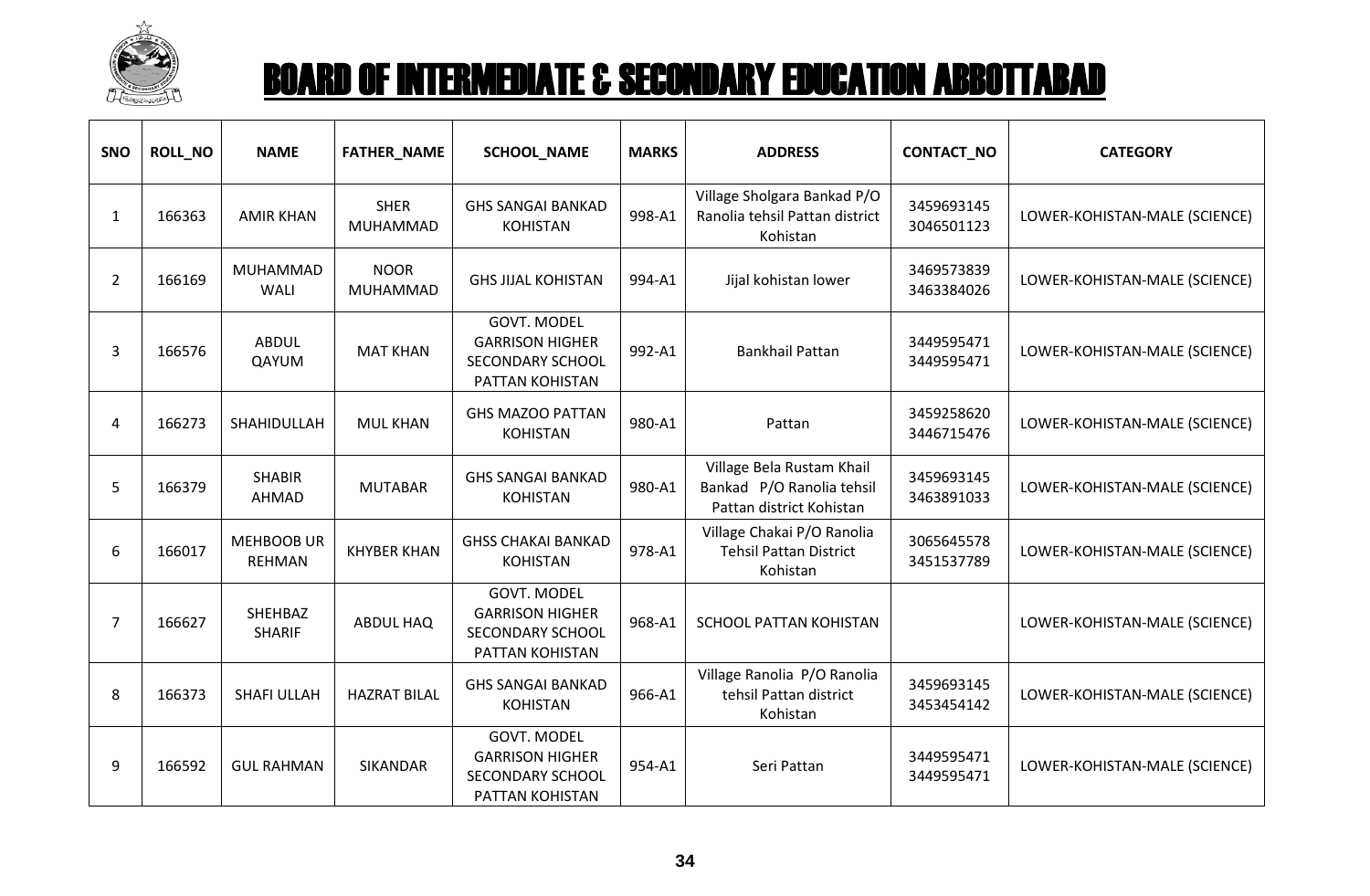

| 10 | 166374 | BILADAR<br><b>KHAN</b> | AFZAL KHAN        | GHS SANGAI BANKAD<br><b>KOHISTAN</b>                                                | 934-A1 | Village Ranolia P/O Ranolia<br>tehsil Pattan district<br>Kohistan | 3459693145<br>3479408858 | LOWER-KOHISTAN-MALE (SCIENCE) |
|----|--------|------------------------|-------------------|-------------------------------------------------------------------------------------|--------|-------------------------------------------------------------------|--------------------------|-------------------------------|
| 11 | 166270 | JAVED SHAH             | MIR ALI SHAH      | <b>GHS MAZOO PATTAN</b><br><b>KOHISTAN</b>                                          | 932-A1 | Pattan                                                            | 3459258620<br>3467744312 | LOWER-KOHISTAN-MALE (SCIENCE) |
| 12 | 166574 | KAREEM<br><b>ULLAH</b> | <b>FAZAL MULA</b> | GOVT. MODEL<br><b>GARRISON HIGHER</b><br><b>SECONDARY SCHOOL</b><br>PATTAN KOHISTAN | 932-A1 | Colony Pattan                                                     | 3449595471<br>3449595471 | LOWER-KOHISTAN-MALE (SCIENCE) |

CONTROLLER OF EXAMINATIONS

BISE ABBOTTABAD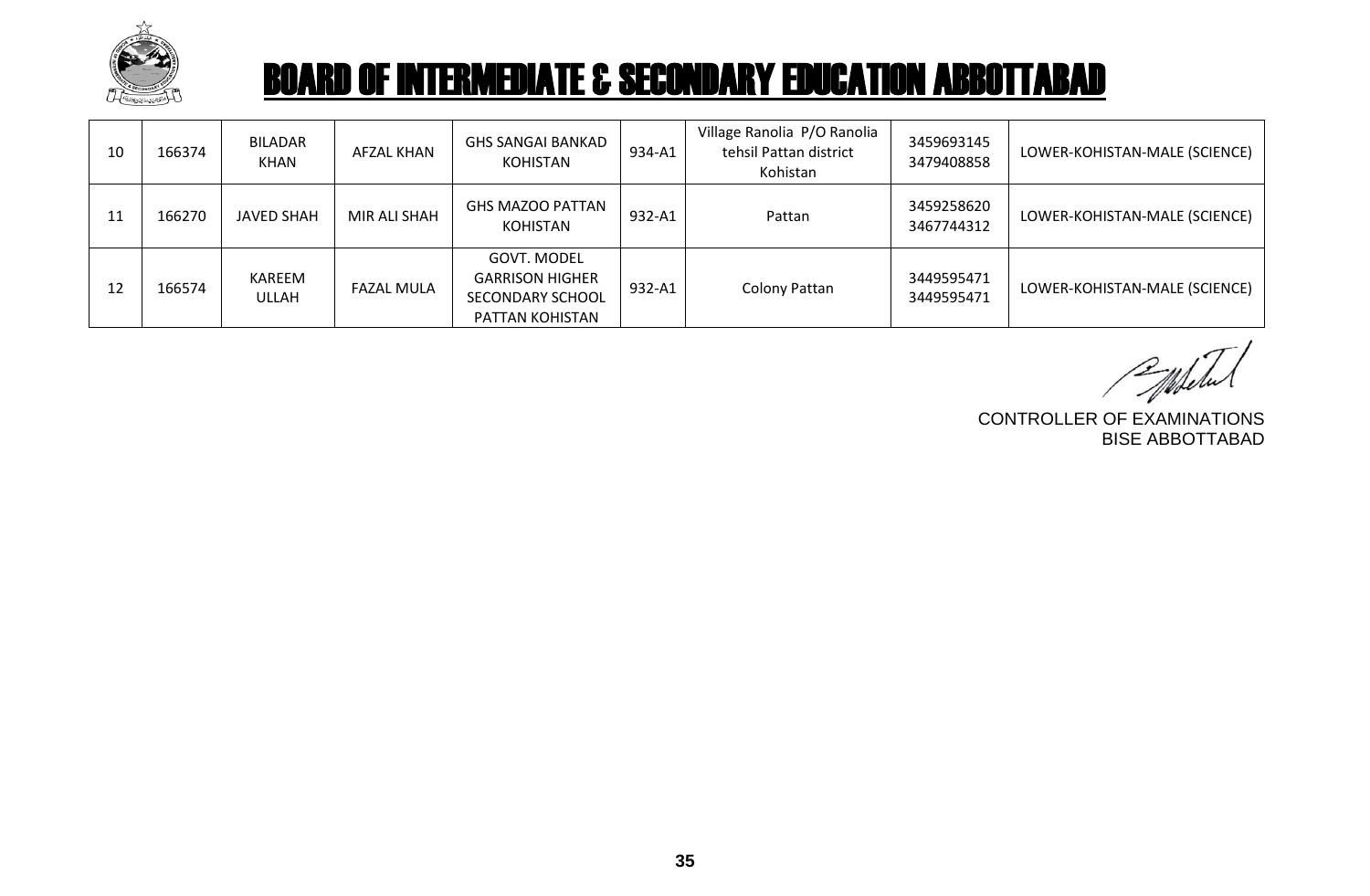

| <b>SNO</b>     | <b>ROLL NO</b> | <b>NAME</b>                           | <b>FATHER_NAME</b>              | SCHOOL_NAME                                    | <b>MARKS</b> | <b>ADDRESS</b>                           | CONTACT_NO               | <b>CATEGORY</b>               |
|----------------|----------------|---------------------------------------|---------------------------------|------------------------------------------------|--------------|------------------------------------------|--------------------------|-------------------------------|
| 1              | 165907         | MUHAMMAD<br>QASIM                     | <b>FAZAL HAQ</b>                | <b>GCMHS DASSU</b><br><b>KOHISTAN</b>          | 1042-A1      | Sakhi abad dassu                         | 3125018821<br>3139916058 | UPPER-KOHISTAN-MALE (SCIENCE) |
| $\overline{2}$ | 166149         | <b>MUHAMMAD</b><br>WASEEM             | <b>NAJAM KHAN</b>               | <b>GHS JALKOT KOHISTAN</b>                     | 1038-A1      | Jalkot P/O Komila Kohistan               | 3005404441<br>3105054651 | UPPER-KOHISTAN-MALE (SCIENCE) |
| 3              | 165913         | <b>IFTIKHAR</b><br><b>IQBAL ZAIDI</b> | <b>IQBAL KHAN</b>               | <b>GCMHS DASSU</b><br><b>KOHISTAN</b>          | 1022-A1      | Hafiz abad komila                        | 3125018821               | UPPER-KOHISTAN-MALE (SCIENCE) |
| 4              | 165933         | AHMAD<br><b>NADEEM</b>                | <b>GHULAM NABI</b>              | <b>GCMHS DASSU</b><br><b>KOHISTAN</b>          | 1020-A1      | P/O KOMILA DASSU<br>KOHISTAN.            | 3125546855<br>3129696175 | UPPER-KOHISTAN-MALE (SCIENCE) |
| 5              | 165910         | FAZAL<br>WAKEEL                       | <b>MIAN GUL JAN</b>             | <b>GCMHS DASSU</b><br><b>KOHISTAN</b>          | 1010-A1      | Kuz komila                               | 3125018821<br>3145190570 | UPPER-KOHISTAN-MALE (SCIENCE) |
| 6              | 165902         | <b>SIRAJ UR</b><br><b>RAHMAN</b>      | <b>BAIT UL</b><br><b>MAMOOR</b> | <b>GCMHS DASSU</b><br><b>KOHISTAN</b>          | 994-A1       | Daar dassu                               | 3125018821<br>3135976971 | UPPER-KOHISTAN-MALE (SCIENCE) |
| 7              | 166147         | MUHAMMAD<br><b>HUSSAIN</b>            | <b>ABDUL HANAN</b>              | <b>GHS JALKOT KOHISTAN</b>                     | 994-A1       | Jalkot P/O Komila Kohistan               | 3005404441<br>3105054651 | UPPER-KOHISTAN-MALE (SCIENCE) |
| 8              | 166337         | <b>HANIF UR</b><br><b>REHMAN</b>      | <b>SAKHI SHAH</b>               | <b>GHS PEERO BALA</b><br><b>DASSU KOHISTAN</b> | 994-A1       | Jalkot Kohistan                          | 3129885544<br>3155341565 | UPPER-KOHISTAN-MALE (SCIENCE) |
| 9              | 166105         | AMAD UD DIN                           | <b>ADAM SAFA</b>                | <b>GHS HARBAN KOT</b><br><b>KOHISTAN</b>       | 994-A1       | <b>GHS HARBAN KOT</b><br><b>KOHISTAN</b> | 3555674616<br>3555214756 | UPPER-KOHISTAN-MALE (SCIENCE) |
| 10             | 165917         | MUHAMMAD<br><b>AMIN</b>               | IZHAR UL HAQ                    | <b>GCMHS DASSU</b><br><b>KOHISTAN</b>          | 992-A1       | Pashot dassu                             | 3125018821<br>3455806555 | UPPER-KOHISTAN-MALE (SCIENCE) |
| 11             | 165900         | <b>ABAD SHAH</b>                      | <b>ABDUL QADIR</b>              | <b>GCMHS DASSU</b><br><b>KOHISTAN</b>          | 982-A1       | DC colony                                | 3125018821<br>3158951885 | UPPER-KOHISTAN-MALE (SCIENCE) |
| 12             | 165904         | <b>NOOR</b><br><b>MURTAZA</b>         | <b>NOOR UD DIN</b>              | <b>GCMHS DASSU</b><br><b>KOHISTAN</b>          | 982-A1       | Pty tower dassu                          | 3125018821<br>3139428992 | UPPER-KOHISTAN-MALE (SCIENCE) |

Populated

CONTROLLER OF EXAMINATIONS BISE ABBOTTABAD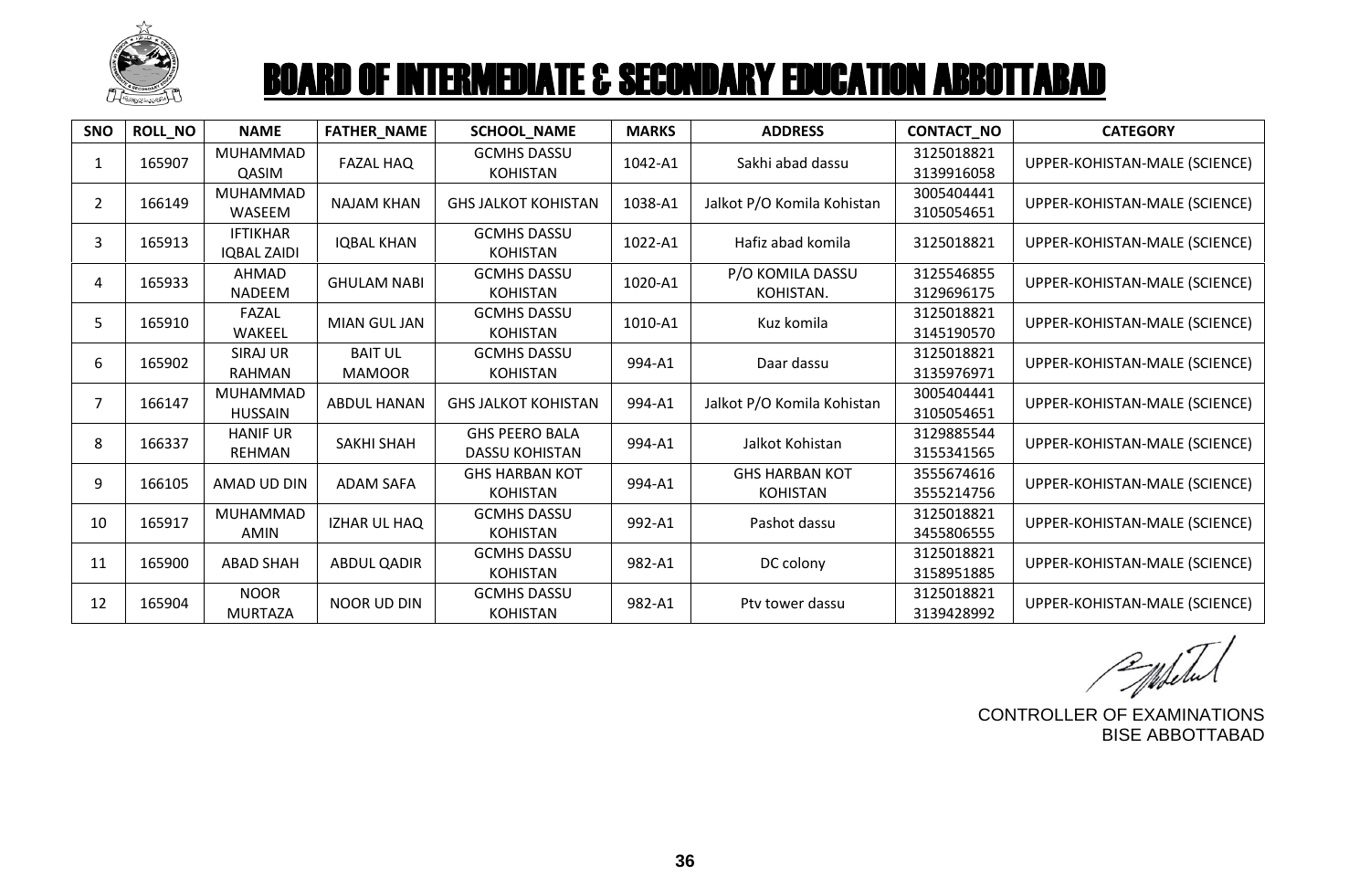

| <b>SNO</b> | <b>ROLL NO</b> | <b>NAME</b>            | <b>FATHER NAME</b>        | <b>SCHOOL NAME</b>         | <b>MARKS</b> | <b>ADDRESS</b>  | <b>CONTACT NO</b> | <b>CATEGORY</b>                 |
|------------|----------------|------------------------|---------------------------|----------------------------|--------------|-----------------|-------------------|---------------------------------|
|            | 155340         | SAMIMA<br><b>SUHEL</b> | <b>SUHEL NASIR</b>        | <b>GGHS DASSU KOHISTAN</b> | 726-B        | <b>KOHISTAN</b> |                   | UPPER-KOHISTAN-FEMALE (SCIENCE) |
|            | 155339         | <b>RUBINA</b>          | MUHAMMAD<br>KHAN          | <b>GGHS DASSU KOHISTAN</b> | 708-B        | <b>KOHISTAN</b> |                   | UPPER-KOHISTAN-FEMALE (SCIENCE) |
|            | 155335         | <b>BIBI AMIRA</b>      | <b>HAZRAT DEEN</b>        | <b>GGHS DASSU KOHISTAN</b> | 697-B        | <b>JALKOT</b>   | 3465556441        | UPPER-KOHISTAN-FEMALE (SCIENCE) |
|            | 155338         | <b>ZUBAIDA BIBI</b>    | <b>FAZAL UR</b><br>REHMAN | <b>GGHS DASSU KOHISTAN</b> | 696-B        | <b>KOHISTAN</b> |                   | UPPER-KOHISTAN-FEMALE (SCIENCE) |
|            | 155336         | <b>SUMAYA BIBI</b>     | TAJ<br><b>MUHAMMAD</b>    | <b>GGHS DASSU KOHISTAN</b> | 676-B        | <b>KOHISTAN</b> | 3435849497        | UPPER-KOHISTAN-FEMALE (SCIENCE) |

Publical

CONTROLLER OF EXAMINATIONS BISE ABBOTTABAD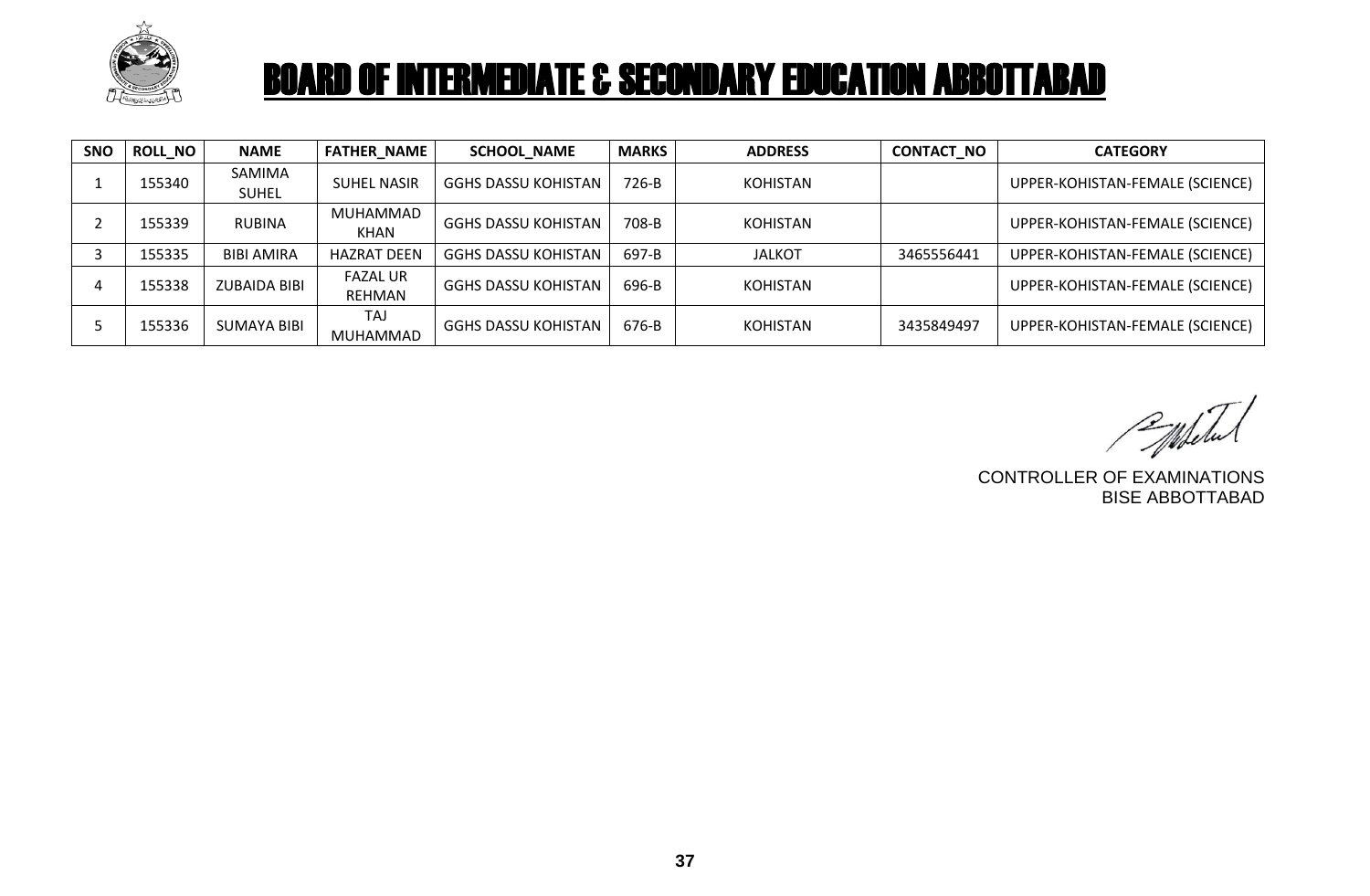

| <b>SNO</b>     | <b>ROLL_NO</b> | <b>NAME</b>                       | FATHER_NAME                     | <b>SCHOOL NAME</b>                                                                       | <b>MARKS</b> | <b>ADDRESS</b>                                  | CONTACT_NO               | <b>CATEGORY</b>            |
|----------------|----------------|-----------------------------------|---------------------------------|------------------------------------------------------------------------------------------|--------------|-------------------------------------------------|--------------------------|----------------------------|
| $\mathbf{1}$   | 165940         | <b>EJAZ KHAN</b>                  | <b>MOLA KHAN</b>                | <b>GHSS BADAKOT</b><br><b>KOHISTAN</b>                                                   | 1024-<br>A1  | <b>GHS BADAKOT PALLAS</b><br><b>KOHISTAN</b>    | 3469540016<br>3469540016 | KOLAI-PALAS-MALE (SCIENCE) |
| $\overline{2}$ | 165981         | <b>JAWAD ALI</b><br><b>SHAH</b>   | <b>QAZIM SHAH</b>               | <b>GHSS BATAIRA</b><br><b>KOHISTAN</b>                                                   | 1010-<br>A1  | SAKARGAH TEHSIL ALLAI<br><b>DISTT BATTAGRAM</b> | 3438925556<br>3429687799 | KOLAI-PALAS-MALE (SCIENCE) |
| 3              | 166554         | <b>INAM UL HAQ</b>                | <b>JEHAN ZEB</b>                | <b>GOVT. HIGHER</b><br><b>SECONDARY SCHOOL</b><br><b>MAIDAN KOLAI</b><br><b>KOHISTAN</b> | 996-A1       | <b>MAIDAN KOLAI KP</b><br><b>KOHISTAN</b>       | 3452213278<br>3455026650 | KOLAI-PALAS-MALE (SCIENCE) |
| 4              | 165958         | <b>SHAMSUD DIN</b>                | <b>NOOR</b><br>MUHAMMAD         | <b>GHSS BADAKOT</b><br><b>KOHISTAN</b>                                                   | 978-A1       | <b>GHS BADAKOT PALLAS</b><br><b>KOHISTAN</b>    | 3469540016<br>3469540016 | KOLAI-PALAS-MALE (SCIENCE) |
| 5              | 166308         | <b>IZHAR ULLAH</b>                | <b>ATTA UR</b><br><b>REHMAN</b> | <b>GHS PARA GHARI</b><br><b>KOHISTAN</b>                                                 | 966-A1       | village sheryal kp kohistan                     | 3465633514<br>3456795233 | KOLAI-PALAS-MALE (SCIENCE) |
| 6              | 165939         | <b>ABDUL</b><br><b>KHALIQ</b>     | <b>ABDUL</b><br>RAHEEM          | <b>GHSS BADAKOT</b><br><b>KOHISTAN</b>                                                   | 950-A1       | <b>GHS BADAKOT PALLAS</b><br><b>KOHISTAN</b>    | 3469540016<br>3469540016 | KOLAI-PALAS-MALE (SCIENCE) |
| $\overline{7}$ | 165938         | <b>ABDUL MALIK</b>                | <b>ABDUL</b><br>RAHEEM          | <b>GHSS BADAKOT</b><br><b>KOHISTAN</b>                                                   | 948-A1       | <b>GHS BADAKOT PALLAS</b><br><b>KOHISTAN</b>    | 3469540016<br>3469540016 | KOLAI-PALAS-MALE (SCIENCE) |
| 8              | 166306         | <b>MUBASHIR</b><br><b>HUSSAIN</b> | <b>BASHEER</b>                  | <b>GHS PARA GHARI</b><br><b>KOHISTAN</b>                                                 | 932-A1       | village bar palas kp kohistan                   | 3465633514<br>3419374290 | KOLAI-PALAS-MALE (SCIENCE) |
| 9              | 166553         | <b>ADAM KHAN</b>                  | <b>ZAHIR KHAN</b>               | <b>GOVT. HIGHER</b><br><b>SECONDARY SCHOOL</b><br><b>MAIDAN KOLAI</b><br><b>KOHISTAN</b> | 916-A1       | <b>MAIDAN KOLAI KP</b><br><b>KOHISTAN</b>       | 3452213278<br>3455026650 | KOLAI-PALAS-MALE (SCIENCE) |
| 10             | 166478         | ANAYATULLAH                       | <b>AFREEN KHAN</b>              | <b>GHS SHERAKOT</b><br><b>KOHISTAN</b>                                                   | 916-A1       | <b>GHS SHERAKOT KOHISTAN</b>                    | 3450995644<br>3450995644 | KOLAI-PALAS-MALE (SCIENCE) |
| 11             | 166233         | <b>ABDUL LATIF</b>                | <b>HIDAYAT</b><br><b>ULLAH</b>  | <b>GHS KUZ SHARYAL</b><br><b>KOHISTAN</b>                                                | 916-A1       | GHS Kuz Sharyal Kolai Palas<br>Kohistan         | 3450344684<br>3450344684 | KOLAI-PALAS-MALE (SCIENCE) |
| 12             | 166235         | AMANULLAH                         | TAJ UR<br><b>RAHMAN</b>         | <b>GHS KUZ SHARYAL</b><br><b>KOHISTAN</b>                                                | 916-A1       | GHS Kuz Sharyal Kolai Palas<br>Kohistan         | 3450344684<br>3450344684 | KOLAI-PALAS-MALE (SCIENCE) |

CONTROLLER OF EXAMINATIONS BISE ABBOTTABAD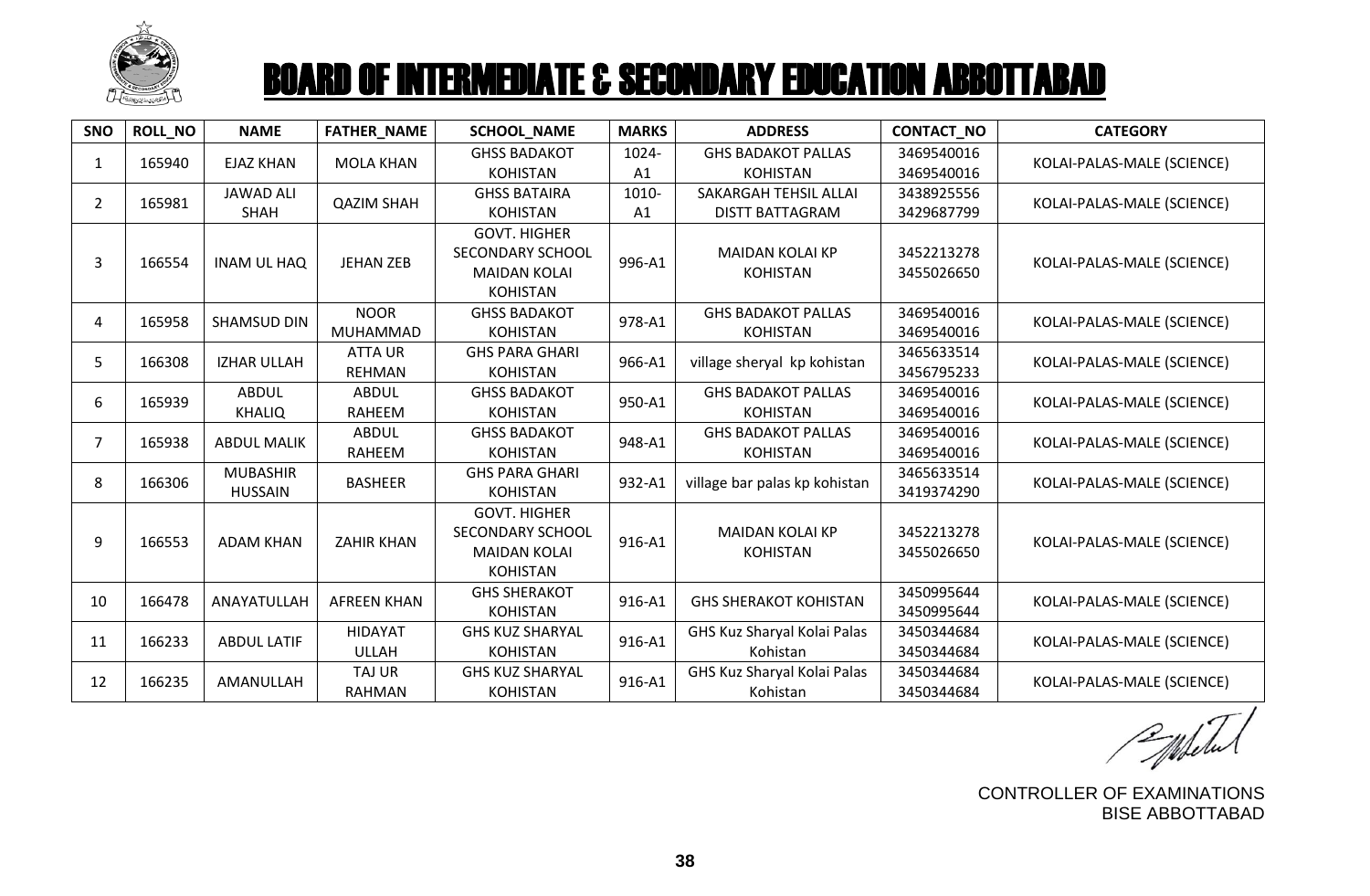

| <b>SNO</b> | NO.<br><b>ROLL</b> | <b>NAME</b>                   | <b>NAME</b><br><b>FATHER</b> | <b>SCHOOL NAME</b>    | <b>MARKS</b> | <b>ADDRESS</b>                                                     | <b>CONTACT</b><br><b>NO</b> | <b>CATEGORY</b>         |
|------------|--------------------|-------------------------------|------------------------------|-----------------------|--------------|--------------------------------------------------------------------|-----------------------------|-------------------------|
|            | 166001             | SHAKIR ULLAH<br><b>SHAKIR</b> | <b>AKHTAR</b><br>PERVAZ KHAN | GHSS BATAIRA KOHISTAN | 664-B        | Village Bataira P/O Bataira<br>Tehsil Pallas Distt: KP<br>Kohistan | 3469639688<br>3469626009    | KOLAI-PALAS-MALE (ARTS) |

Public

CONTROLLER OF EXAMINATIONS BISE ABBOTTABAD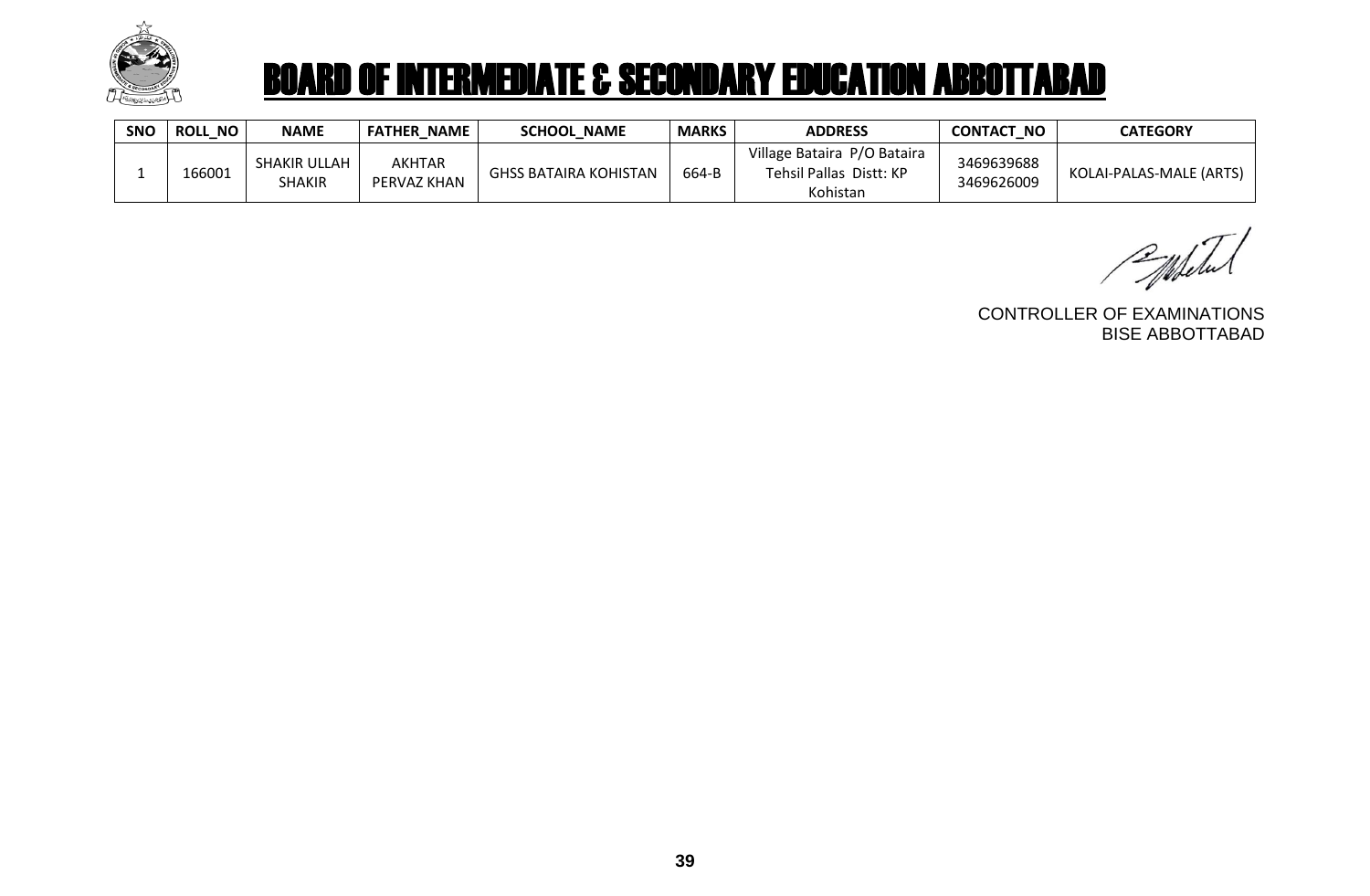

| <b>SNO</b> | <b>ROLL</b><br><b>NO</b> | <b>NAME</b>   | <b>NAME</b><br><b>FATHER</b> | <b>SCHOOL</b><br><b>NAME</b>    | <b>MARKS</b> | <b>ADDRESS</b>                                   | <b>CONTACT</b><br><b>NO</b> | <b>CATEGORY</b>              |
|------------|--------------------------|---------------|------------------------------|---------------------------------|--------------|--------------------------------------------------|-----------------------------|------------------------------|
|            | 155321                   | <b>NAVIDA</b> | MUHAMMAD<br>ASHIQ            | <b>GGHS BATAIRA</b><br>KOHISTAN | $794 -$      | bataira payen tehsil pallas district<br>kohistan | 3469574454                  | KOLAI-PALAS-FEMALE (SCIENCE) |

Populated

CONTROLLER OF EXAMINATIONS BISE ABBOTTABAD